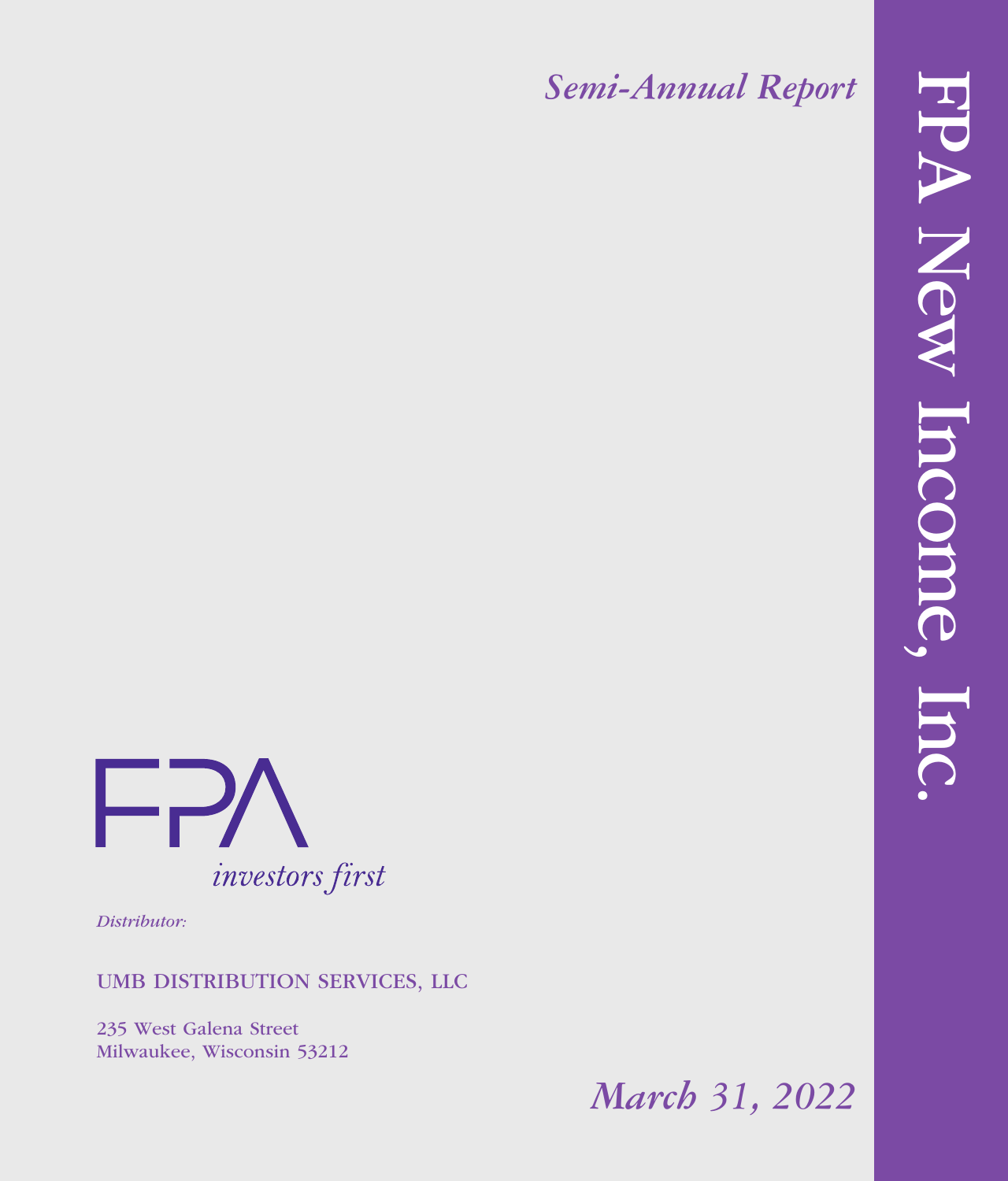#### **Introduction**

Dear Fellow Shareholders,

FPA New Income, Inc. (the "Fund") returned -1.74% in the first quarter of 2022.

As of March 31, 2022, the portfolio had a yield-to-worst<sup>1</sup> of 2.90% and an effective duration of 1.31 years. Inflation remains high and persistent, leading the Federal Reserve to raise the Fed Funds rate during the quarter and guide the market toward a significantly higher Fed Funds rate path going forward. The Federal Reserve also provided guidance on quantitative tightening, or the reduction in its bond holdings.2 In tandem, these actions led to a significant increase in Treasury yields, with two- and three-year maturity Treasury yields increasing by 155-160 basis points (bps) during the quarter (see U.S. Treasury yield curve chart in the Market Comment section). Longer maturity Treasury yields also increased, but to a lesser extent, resulting in a flatter yield curve and portending weaker economic growth in the future. In addition, spreads increased across fixed income asset classes, though spreads are within historic norms. As a consequence of higher Treasury yields and spreads, bond prices were negatively impacted across the market, leading to one of the worst quarters for bonds in decades.

Higher yields make high quality (investments rated single-A or higher) duration cheaper and therefore we believe more attractive to own, particularly since most of the recent increase in yields is due to higher risk-free rates. However, the prospect of risk-free rates and spreads rising further creates the possibility of near-term markto-market risk associated with rising yields. Separately, we believe higher risk-free rates have made credit (investments rated BBB or lower) more attractive on an absolute basis, but without a meaningful increase in spreads, we think the opportunity set in credit remains limited. As such, we proceed with caution, balancing near-term capital preservation and long-term returns.

The Fund's credit exposure (investments rated BBB or lower) increased from 8.5% as of December 31, 2021, to 9.2% as of March 31, 2022. Cash and equivalents increased from 0.6% of the portfolio to 2.3% over the same period.

#### **Portfolio Attribution3**

The largest contributors to performance during the quarter were the Fund's corporate holdings. The corporate holdings benefited from coupon payments and dividends on common stocks, which offset lower prices caused by higher spreads for bank loans and high risk-free rates and spreads for high-yield bonds. The secondlargest contributors to performance during the quarter were collateralized loan obligations (CLOs), where coupon

#### **Past performance is no guarantee, nor is it indicative, of future results.**

<sup>1</sup> Yield-to-Worst ("YTW") is presented gross of fees and reflects the lowest possible yield on a callable bond without the issuer defaulting. It does not represent the yield an investor should expect to receive. As of March 31, 2022, the Fund's subsidized and unsubsidized 30-day SEC standardized yields ("SEC Yield") were 1.45% and 1.35%, respectively. The SEC Yield calculation is an annualized measure of the Fund's dividend and interest payments for the last 30 days, less the Fund expenses. Subsidized yield reflects fee waivers and/or expense reimbursements during the period. Without waivers and/or reimbursements, yields would be reduced. Unsubsidized yield does not adjust for any fee waivers and/or expense reimbursements in effect. The SEC Yield calculation shows investors what they would earn in yield over the course of a 12-month period if the fund continued earning the same rate for the rest of the year.

<sup>&</sup>lt;sup>2</sup> Source: Board of Governors of the Federal Reserve System; https://www.federalreserve.gov/newsevents/pressreleases/ monetary20220126c.htm

This information is not a recommendation for a specific security or sector and these securities/sectors may not be in the Fund at the time you receive this report. The information provided does not reflect all positions or sectors purchased, sold or recommended by FPA during the quarter. The portfolio holdings as of the most recent quarter-end may be obtained at www.fpa.com.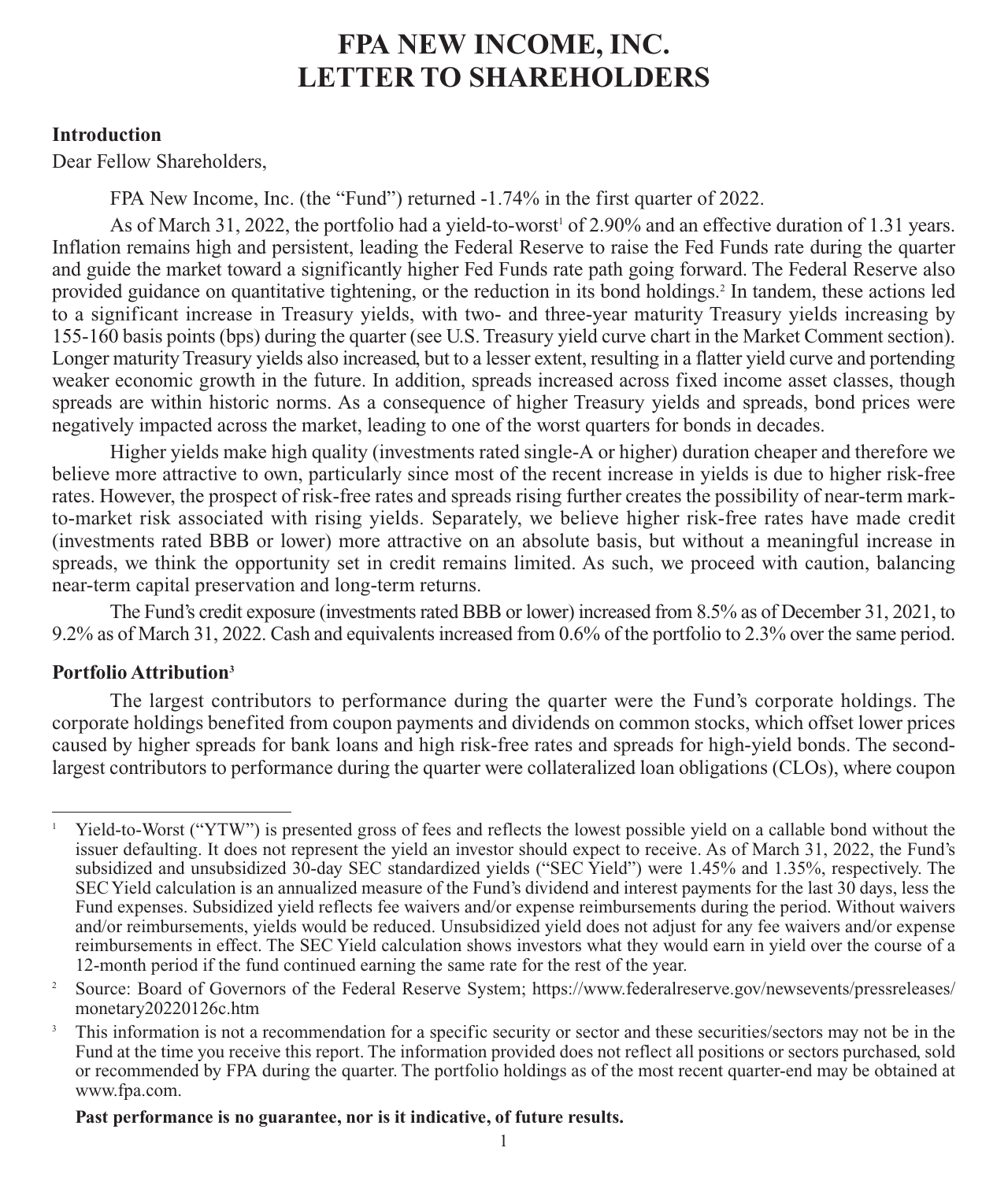(Continued)

payments offset lower prices caused by higher spreads. There were no other meaningful contributors to performance at the sector level.

The largest detractors from performance during the quarter were Treasury bonds as a result of an increase in Treasury yields leading to lower prices. The second- and third-largest detractors from performance were assetbacked securities (ABS) backed by auto loans or leases and ABS backed by equipment, which declined in price due to a combination of higher risk-free rates and spreads.

Overall, though the portfolio's return was negative during the quarter, we believe the portfolio performed relatively well due to its short duration and large exposure to floating rate bonds, which fared well during the quarter.

#### **Portfolio Activity**

The table below shows the portfolio's sector-level exposures as of March 31, 2022, compared to December 31, 2021:

|        | $%$ Portfolio | % Portfolio   |
|--------|---------------|---------------|
| Sector | 3/31/2022     | 12/31/2021    |
|        | 66.6          | 57.7          |
|        | 6.6           | 7.4           |
|        | 0.4           | 0.4           |
|        | 5.0           | 4.2           |
|        | 7.3           | 6.9           |
|        | 2.2           | 0.1           |
|        | 9.6           | 22.7          |
|        | 2.3           | $0.6^{\circ}$ |
|        | $100.0\%$     | $100.0\%$     |
|        | 2.90%         | $1.42\%$      |
|        | 1 3 1         | 1.39          |
|        | 2.02          | 1.89          |

Treasury yields increased significantly during the quarter. In combination with higher spreads on highlyrated debt, overall yields on high-quality bonds (rated single-A or higher) increased meaningfully. As described further below, we use yields as a guide for the duration of our investments. When yields increase, we incrementally add duration because higher yields typically can compensate for the additional duration risk. We believe this

 **Past performance is no guarantee, nor is it indicative, of future results.**

<sup>4</sup> Collateralized mortgage obligations ("CMO") are mortgage-backed bonds that separate mortgage pools into different maturity classes. Commercial mortgage-backed securities ("CMBS") are securities backed by commercial mortgages rather than residential mortgages.

<sup>5</sup> Yield-to-Worst ("YTW") is presented gross of fees and reflects the lowest possible yield on a callable bond without the issuer defaulting. It does not represent the yield an investor should expect to receive. As of March 31, 2022, the Fund's subsidized and unsubsidized 30-day SEC standardized yields ("SEC Yield") were 1.45% and 1.35%, respectively. The SEC Yield calculation is an annualized measure of the Fund's dividend and interest payments for the last 30 days, less the Fund expenses. Subsidized yield reflects fee waivers and/or expense reimbursements during the period. Without waivers and/or reimbursements, yields would be reduced. Unsubsidized yield does not adjust for any fee waivers and/or expense reimbursements in effect. The SEC Yield calculation shows investors what they would earn in yield over the course of a 12-month period if the fund continued earning the same rate for the rest of the year.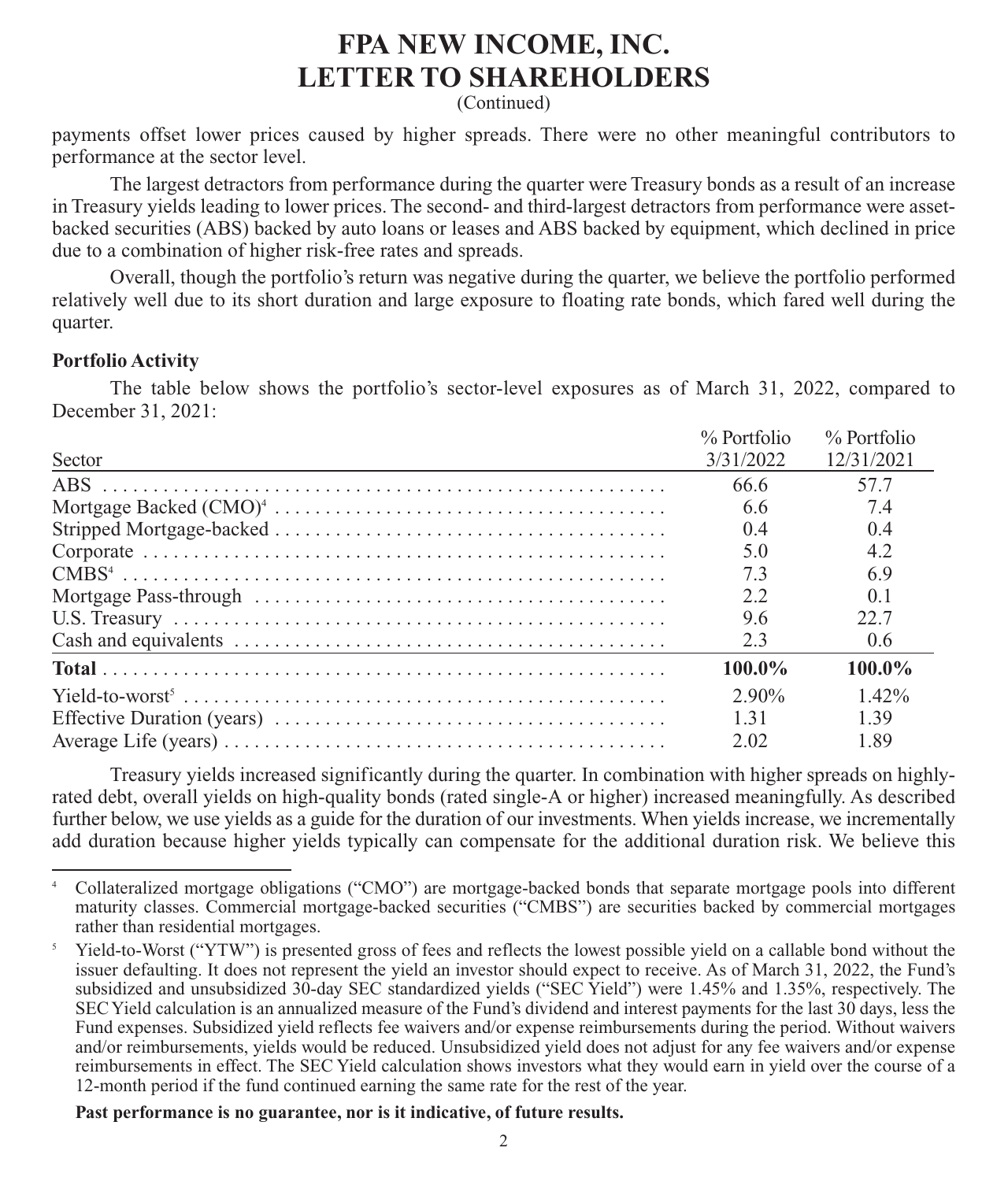(Continued)

approach augments the long-term risk versus reward profile of the Fund. In line with this approach, during the quarter, in addition to Treasuries, we bought fixed rate, high-quality bonds with an average yield-to-worst and duration of 3.0% and 2.2 years, respectively. These investments included asset-backed securities (ABS) backed by equipment, ABS backed by subprime quality auto loans, ABS backed by prime quality auto loans or leases, agency mortgage pools, and ABS backed by insurance premium loans.

We also bought investment grade corporate bonds with a yield-to-worst of 5.5% and duration of 3.4 years, though we include these bonds within the Fund's credit holdings because they are rated BBB. Elsewhere within credit, absolute yields have increased but, overall, yields and spreads are not attractive. As such, aside from the aforementioned investment grade corporate bonds, our credit investments this quarter were limited to adding to existing bank loan positions as prices on these investments declined during the quarter. These investments and the Fund's high-quality bond investments were funded with a combination of cash and selling existing short duration holdings and Treasuries.

#### **Market Commentary**

The bond market has had a terrible start to the year. In fact, we are in the midst of the worst bond market in at least 40 years.<sup>6</sup> Inflation led to a significant increase in risk-free rates that has roiled bond markets, resulting in negative returns for nearly all types of bonds. The silver lining of this negative performance is that bonds are now meaningfully more attractive, creating an opportunity to enhance the Fund's long-term return profile.

The table below shows the Q1 2022 return on various bond indices.

| $-8.52\%$ |
|-----------|
|           |
|           |
| $-6.16\%$ |
| $-4.84\%$ |
|           |

To put the returns above into context, two-year Treasuries have had the worst start to the year in at least 45 years. 10-year Treasury bonds had the third-worst quarterly performance since the Civil War, surpassed only by worse returns in 1931 and the 1980s.<sup>7</sup>

These poor returns were driven by a significant increase in risk-free rates that is related to inflation. Inflation is a problem that has not gone away as quickly as central bankers had expected. As shown in the chart below, inflation continues at a torrid pace. It has been exacerbated by Russia's invasion of Ukraine, which has negatively impacted commodity supplies and spurred countries to localize supply chains on geopolitical concerns.

<sup>6</sup> The Wall Street Journal, (https://www.wsj.com/articles/bond-market-suffers-worst-quarter-in-decades-11648737087 #:~:text=Yields%20on%20Treasurys%20have%20logged,rising%20the%20most%20since%201994.&text=U.S.%20bond s'%20worst%20quarter%20in,biggest%20dip%20in%20recent%20memory.)

Source: Bloomberg, Deutsche Bank. As of 3/31/2022.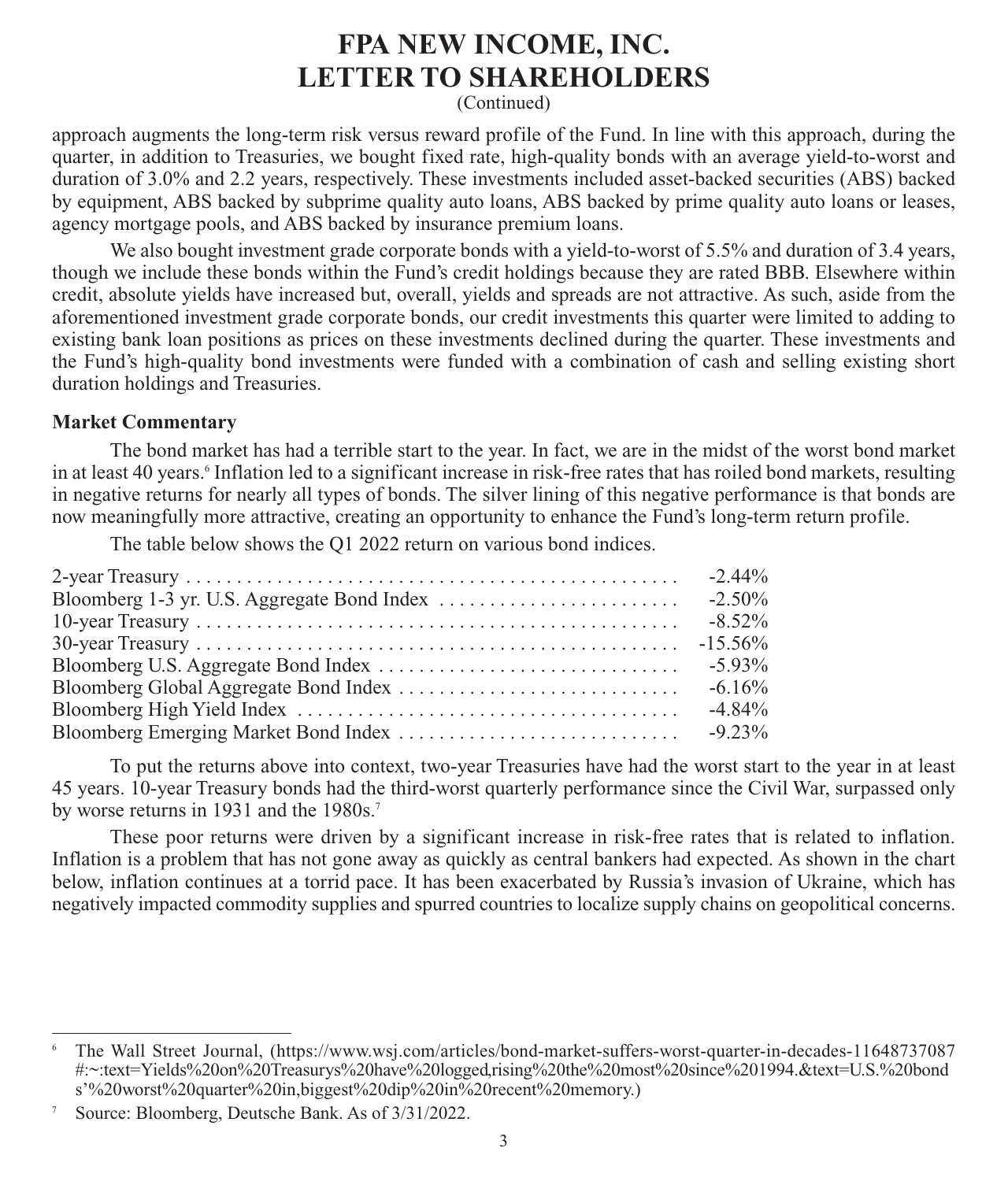(Continued)

**CPI Urban Consumers less Food and Energy**



*Source: Bureau of Labor Statistics. Chart data thru March 31, 2022. The "Consumer Price Index for All Urban Consumers: All Items Less Food & Energy" is an aggregate of prices paid by urban consumers for a typical basket of goods, excluding food and energy. This measurement, known as "Core CPI," is widely used by economists because food and energy prices can be volatile. The all urban consumer group represents about 93 percent of the total U.S. population. It is based on the expenditures of almost all residents of urban or metropolitan areas, including professionals, the self-employed, the unemployed, and retired people, as well as urban wage earners and clerical workers. Not included in the CPI are the spending patterns of people living in rural nonmetropolitan areas, those in farm households, people in the Armed Forces, and those in institutions, such as prisons and mental hospitals.*

With inflation running hot and U.S. monetary policy still very easy, the Fed was forced to aggressively pivot to a tighter monetary policy stance. As of December 2021, the market expected three 25-basis point hikes from the Fed over the course of 2022. In March 2022, the Fed released updated projections for the Fed Funds rate — their plan for how they expect to tighten monetary policy.<sup>8</sup> Those projections led to a dramatic change in market expectations. By the end of March 2022, the market expected more than eight 25-basis-point hikes by the end of 2022. The result is that the market's expectation for the Fed Funds rate by the end of 2022 increased from 0.8% to 2.4%, representing 158 bps of additional increases that was priced into the market during Q1 2022.9

<sup>8</sup> Source: The Federal Reserve. https://www.federalreserve.gov/monetarypolicy/files/fomcprojtabl20220316.pdf.

Source: Bloomberg. As of  $3/31/2022$ .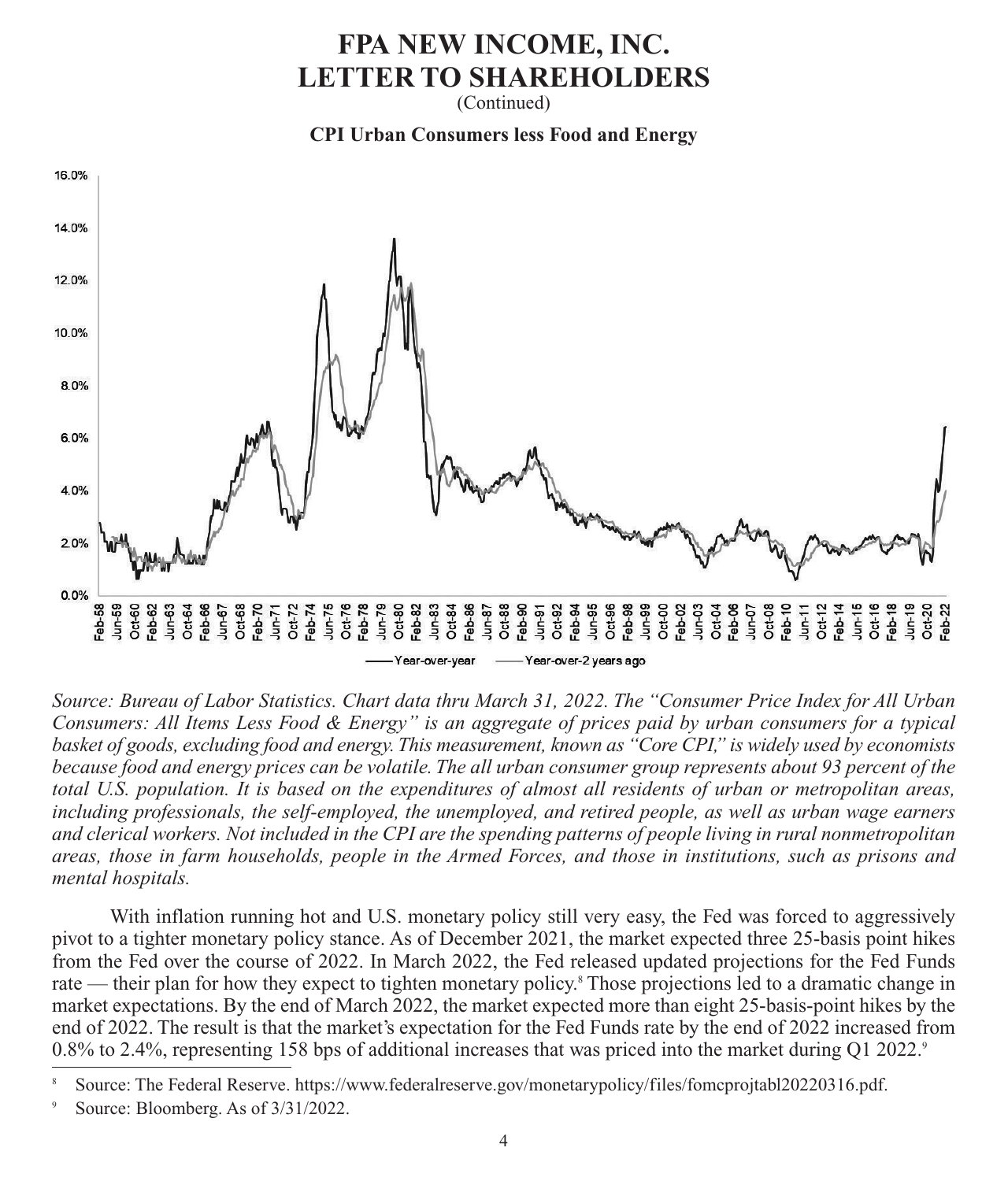(Continued)

In addition to promoting a steeper path to the Fed Funds rate, the Fed also began to outline its plans to reduce its bond holdings. During the pandemic, the Fed bought bonds to stimulate the economy, a process called quantitative easing. Now the Fed is about to reduce those bond holdings, a process known as quantitative tightening, which will lead to hundreds of billions of dollars of bonds getting absorbed by the rest of the market.

Together, the higher Fed Funds rate expectations and planned reduction in the Fed's bond holdings led to a dramatic increase in Treasury yields during the quarter. This chart shows the Treasury yield curve as of December 2021 and March 2022, along with the changes in yield over the past three and 12 months.



*Source: Bloomberg. Chart data as of the dates shown.*

The increase in risk-free rates shown above pummeled bond prices and led to historically poor returns across the fixed income market. Yet, while the changes in yield shown above are certainly large, they are not unprecedented, which raises the question of why bond returns were so terrible this time around. The answer is that these yield increases occurred against the backdrop of historically expensive bond valuations. To put bond valuations in perspective, the following chart shows the ratio of yield to duration for two-year Treasury bonds along with historical quarterly changes in two-year Treasury yields. The yield-to-duration ratio measures a bond's ability to produce positive returns in a rising interest rate environment. When the ratio is higher, returns are better, all things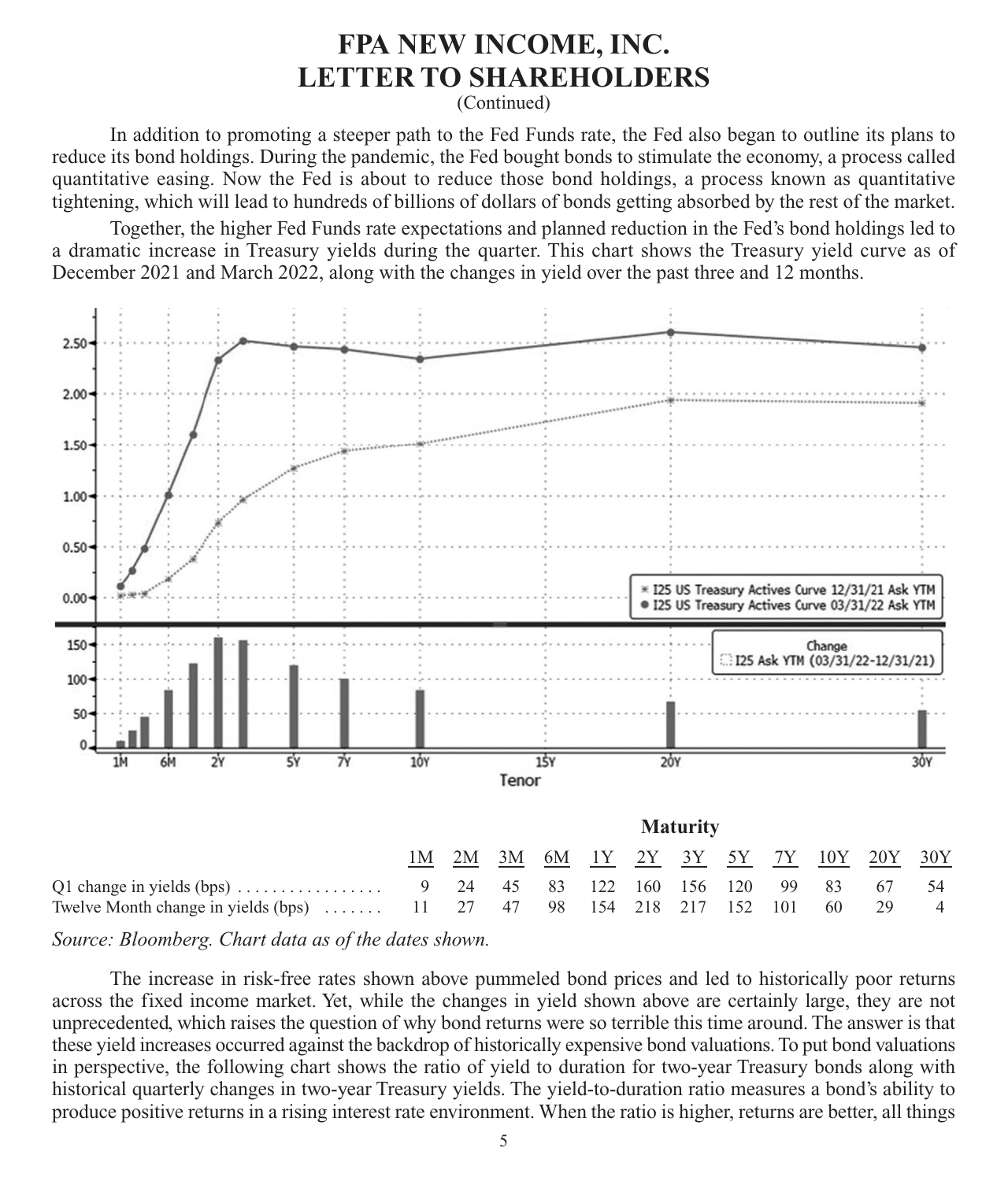(Continued)

being equal, because there is more yield to offset a decline in price caused by rising interest rates. Leading up to 2022, this ratio was near its all-time low meaning that there was historically little yield to compensate for yielddriven price declines. As the bars in the chart demonstrate, the magnitude of this past quarter's large yield change is rare but not unprecedented, having occurred before in the 70's and early 80's. What is unprecedented is that this time, bonds were historically expensive when that large yield change occurred. As a result, when a large yield change led to a large move in bond prices, there was not enough yield available to offset the price decline, resulting in negative returns. This same dynamic played out for longer maturity bonds as well.



#### **Two-year U.S. Treasury**

*Source: Bloomberg. As of 3/31/2022.*

Yet historically expensive bond valuations should not have caught people off guard. In fact, we pointed out last year how expensive bonds were and tried to caution investors that they should be aware of the duration risk in the market. On our end, we responded to the expensive market by positioning the Fund with a shorter duration.

We made our decision to shorten duration using our absolute value approach to investing. Many other fixed income investors invest by predicting where interest rates will go and then they use your money to make their speculative bets. The reality is that it is hard to get those bets right and, even if one gets it right, it is hard to do so consistently. We have been upfront with our investors that we do not have a view on what will happen in the future — we do not have macroeconomic views and we do not know where rates or markets will go. At best, we have informed opinions, but we would never bet your money — and ours — on those opinions because we seek consistent, repeatable results.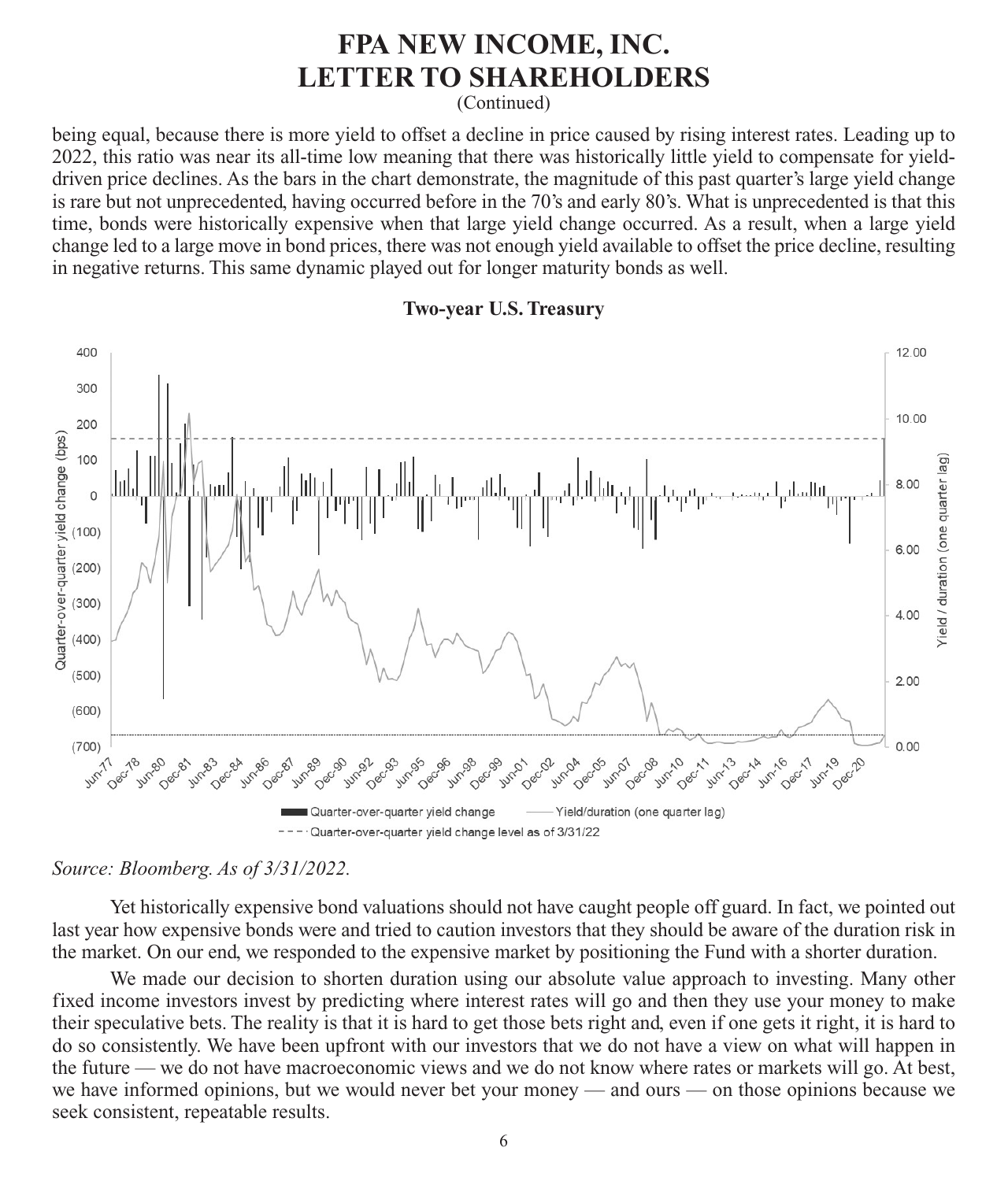(Continued)

To that end, we invest in a way that tries to protect on the downside. We take this approach because bonds generally do not have much upside potential. As such, it is important to try to protect against bad outcomes, which almost inevitably happen. We are focused on capital preservation in the long-term with respect to the ultimate repayment of our bonds. We are also focused on capital preservation in the short-term with respect to mark-to-market risk, where duration or interest rate risk can be a big driver of bond prices.

To seek to mitigate the short-term mark-to-market downside risk, we actively manage the Fund's duration by using our duration stress test as a guide. We try to buy bonds that we expect will have approximately a breakeven return or greater over a 12-month period if we assume that yields increase by 100 bps during that 12-month period. The time frame of our duration test lines up with the Fund's 12-month positive return goal. This test ends up embedding into the portfolio a cushion against rising interest rates. That cushion is generally around an increase of 100 bps of yield on individual bonds, which means that if rates rise by 100 bps or less over 12 months, the Fund generally breaks even or makes money on those bonds (before fees). Further, because of how the portfolio ages over time, floating rate bond exposure and other factors, at the portfolio level, oftentimes the portfolio ends up having much more cushion than 100 bps.

Having consistently employed this test to manage the Fund's duration, having paid attention to bond valuation and having proactively sought to insulate the portfolio against expensive bond prices, FPA New Income, Inc., though down this past quarter, was down less than other fixed income investments, including the Morningstar short-term bond category average, which lost 2.9%; the 1-3 year Aggregate Bond Index, which lost 2.5%; and the Aggregate bond index, which lost  $5.9\%$ <sup>10</sup>

Of course, the silver lining of higher yields is that bonds are potentially more attractive. A more attractive bond market means that we believe the Fund is also now more attractive. FPA New Income, Inc.'s yield-to-worst has increased by approximately 150 bps in the past three months, while its duration is 0.1 years shorter. The table below compares the Fund's yield-to-worst and duration to the Aggregate Bond Index and 1-3 year Aggregate Bond Index. The table also shows the Fund's and each index's ratio of yield-to-worst to duration. While offering a similar or better yield than either Index, the Fund is also better insulated against rising interest rates, all things being equal. Importantly, the Fund's yield is not owed to a significant exposure to credit: 91% of the Fund is held in investments rated single-A or higher, Treasuries and cash and equivalents as of March 31, 2022.

#### Characteristics<sup>11</sup>

|                                         | Yield-to-Worst (%) | <b>Effective Duration (yrs)</b> | <b>YTW/Duration</b> | <b>Higher ratio equals</b>                    |
|-----------------------------------------|--------------------|---------------------------------|---------------------|-----------------------------------------------|
| FPA New Income, Inc.                    | 2.90               | 1.31                            | 2.21                | less exposure to<br>interest rate risk        |
| Bloomberg U.S. Aggregate Bond Index     | 2.92               | 6.58                            | 0.44                | <b>FPNIX captures 99%</b>                     |
| Bloomberg U.S. Aggregate 1-3 Year Index | 2.45               | 1.93                            | 1.27                | of the yield with 20%<br>of the interest rate |
|                                         |                    |                                 |                     | risk of the Index                             |

Source: Morningstar Direct. FPA New Income, Inc. performance for the quarter was -1.74%.

<sup>11</sup> Source: FactSet, Bloomberg. Comparison to the Bloomberg U.S. Aggregate Bond Index and the Bloomberg U.S. Aggregate 1-3 Year Index is for illustrative purposes only. FPNIX does not include outperformance of any index or benchmark in its investment objectives. An investor cannot invest directly in an index. Please refer to page 1 for net performance of the Fund since inception. Please see footnote 1 for the Fund's SEC Yield. Please refer to the end of the presentation for Important Disclosures and Index definitions.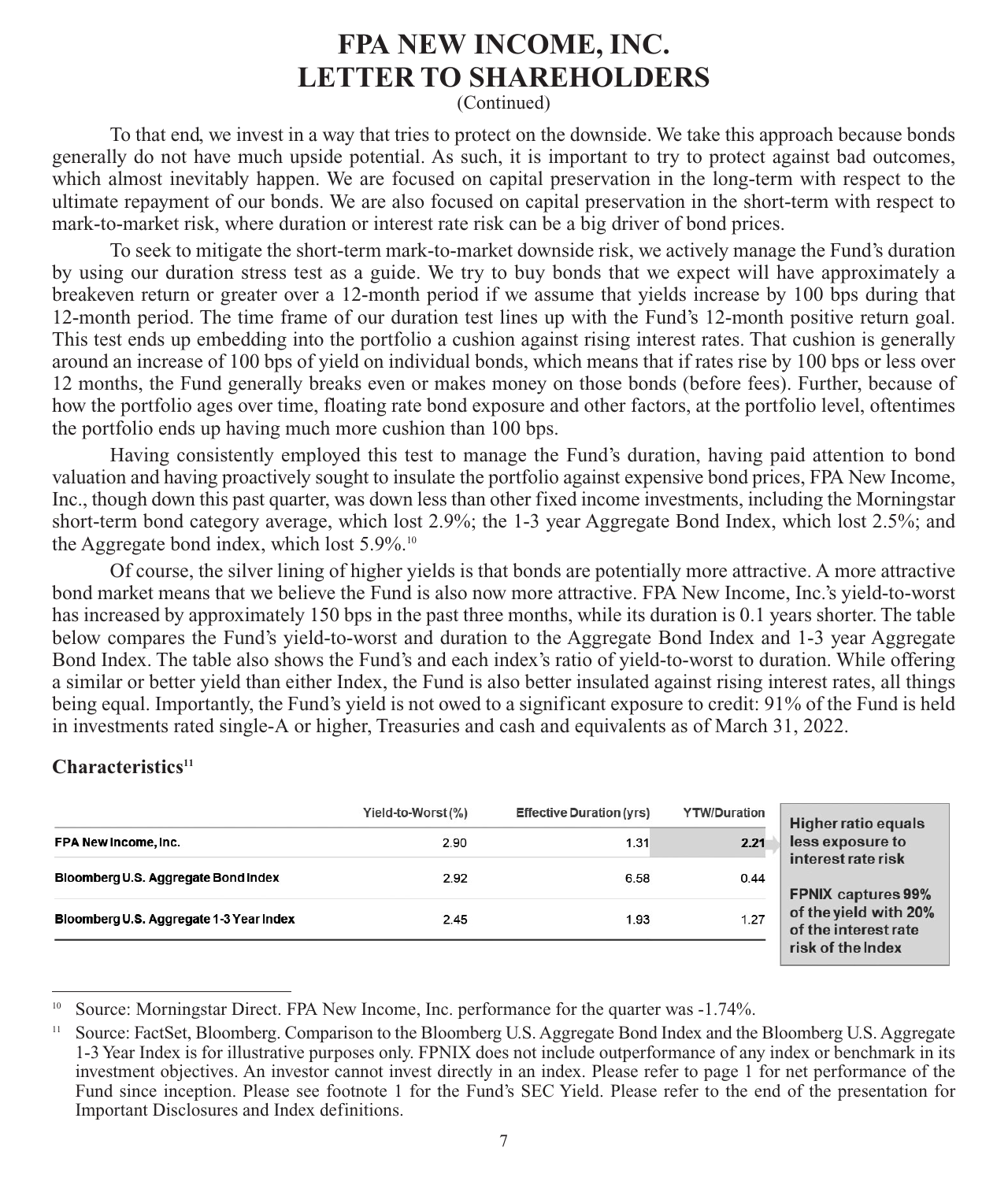(Continued)

Notably, the Fund's yield-to-worst does not capture the potential benefit of the Fund's floating rate investments, which represent approximately 31% of the Fund. If market expectations are to be believed, the coupons on these floating rate investments could increase by 200-225 bps in 2022. We do not expect that increase to appear all at once and it is contingent on what the Fed ends up doing with respect to rate hikes, but it represents potential additional yield that is not captured in the yield-to-worst and yield-to-worst to duration ratio shown above, which means that there could be additional yield and insulation against rising rates in the portfolio. In comparison, the Aggregate bond index and 1-3 year Aggregate bond index do not have floating rate bonds.<sup>12</sup>

Part of the reason the yield-to-worst of New Income has increased so much over the quarter is due to the Fund's bonds trading at lower prices, but a big part of the reason is the new investments that we made to take advantage of more attractive yields. Not only does our duration test provide insulation against rising rates, but it also guides us to buy shorter duration bonds when yields fall and, conversely, buy longer duration bonds when yields increase. Conceptually, this approach makes sense — when yields are lower, duration is more expensive and we should own less duration, i.e., we should buy shorter duration bonds. Last year, when yields were lower, we bought shorter duration bonds, and we believe that positioned the Fund well for the increase in yields we are now experiencing.

With respect to our approach in the current market environment, now that yields are higher, duration is cheaper, so we should buy more duration, i.e., longer duration bonds. As noted earlier, the majority of the yield increase in the bond market is due to higher risk-free rates, not spreads. As such, when the market gets cheaper, especially when it is because of higher risk-free rates, we think we should lean into that opportunity because it improves the long-term return prospects of the Fund. For us, leaning in does not mean buying 30-year bonds or even 10-year bonds. Rather, we incrementally add higher yielding, longer duration bonds by using our 100 bps duration test as a guide. As an example of how this works, in Q4 2021, we bought highly-rated fixed rate bonds with an average duration of 2.1 years and a 1.5% yield. In Q1 2022, as referenced earlier, we bought similar types of bonds with an average duration of 2.2 years and a yield of 3.0%. The additional duration is incremental but it meaningfully improves the portfolio, particularly at these much higher yields. Adding duration in this manner helps to insulate the Fund against rising interest rates while putting the Fund in a better position if rates decline because, in a declining rate environment, having more duration improves the potential total return.

Why might rates decline? One possibility is a recession. The Fed's aggressive tightening has put economists and the market on recession alert. An inversion of the yield curve, which occurs when two-year Treasury yields are greater than 10-year Treasury yields, has historically presaged a recession. The yield curve briefly inverted in the first quarter, suggesting that there may be a recession at some point (while the inverted curve has a strong record in predicting recessions, its track record on predicting the timing is so-so). If the Fed has to change course on its current policy because of a recession and tighten less or not at all, rates could decline. It would not be unprecedented for the Fed to quickly reverse course. In the six months between September 2018 and March 2019, the market's expectations for the Fed Funds rate at the end of 2019 swung from an expectation of more than

 $12$  Floating Rate Bonds or Notes (FRNs) are fixed income securities that pay a coupon determined by a reference rate which resets periodically. As the reference rate resets, the payment received is not fixed and fluctuates overtime. FRNs are in demand among investors when it is expected that interest rates will increase. FRNs can be beneficial as they offer investors an opportunity to earn higher coupon payments should the reference rate rise. FRNs also offer lower duration than fixed rate notes which protects value in a rising rate environment. FRNs present risk if interest rates decrease, which would result in lower coupon payments. All payments on FRNs are subject to the creditworthiness of the issuer. (Source: RBC Capital Markets, An Overview of Floating Rate Notes, https://www.rbccm.com/assets/rbccm/docs/expertise/fixedincome/us/rbc-floating-rate-notes-fact-sheet.pdf.)

**Past performance is no guarantee, nor is it indicative, of future results.**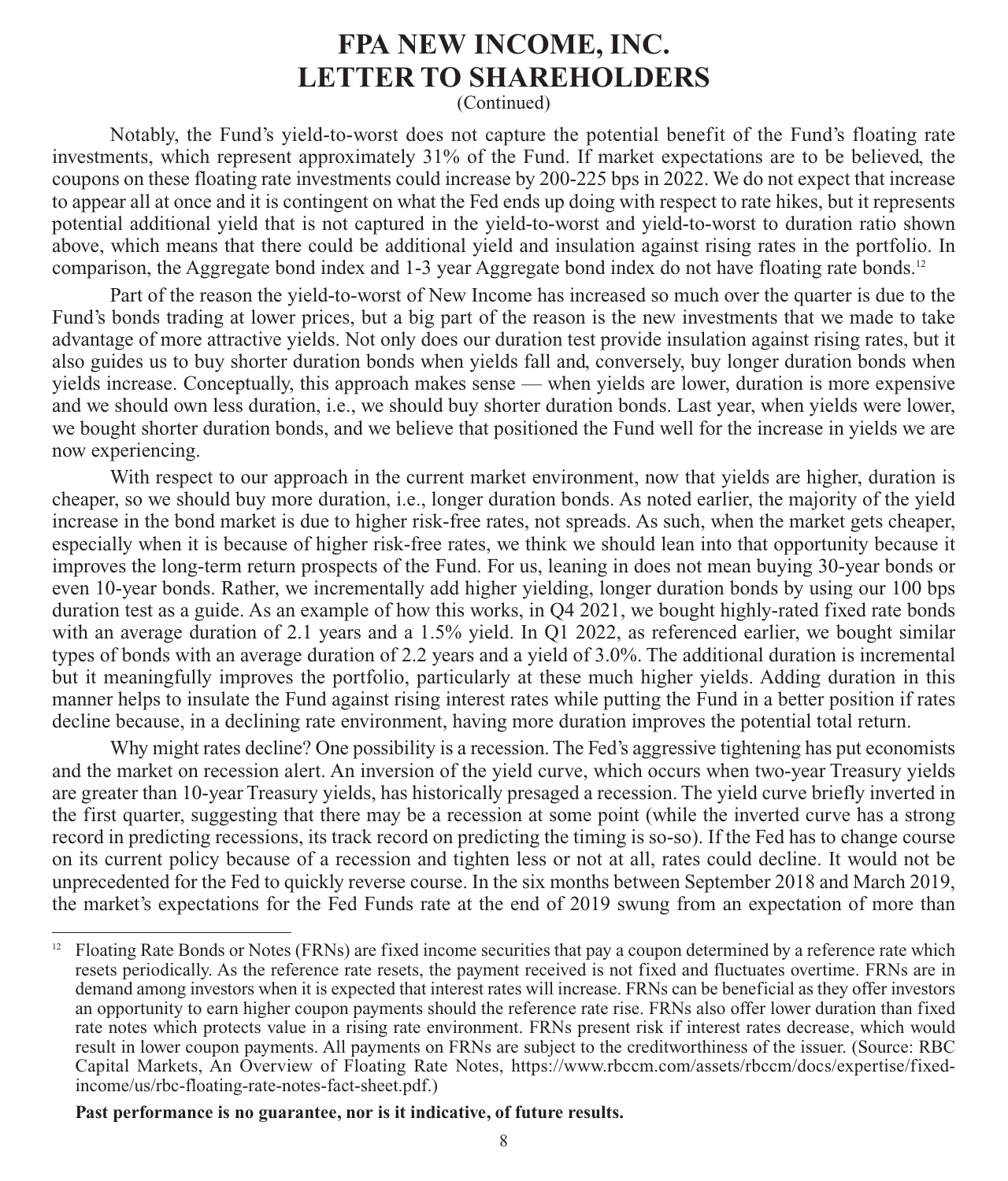(Continued)

2 hikes to a rate cut!13 Note that this reversal in policy expectations was not COVID-induced, as this occurred several quarters before COVID was on anyone's radar.

Longer term, rates could decline because of the trajectory of the U.S. economy. For decades, the U.S. economy and much of the developed world have been in a disinflationary or even deflationary mode. During that time, assets with duration have performed well over the long run because of central banks' stimulus efforts. While inflation is currently high, it is not clear that the U.S. economy has fundamentally changed such that we will be in an inflationary mode over the long term. There are, of course, reasons to believe that we could be in an inflationary environment for some period of time, including the geopolitically driven near-sourcing of supply chains referenced earlier. However, if the U.S. economy is still a disinflationary economy long term, owning more duration is better for returns than owning less, especially if one buys duration with the goal of insulating against rising rates as we do. To reiterate, we are not making a macroeconomic bet; we are simply buying optionality on lower rates and doing so with some insulation against rates rising further.

Having said that, this approach is not without risk because it is hard to predict how much and how quickly rates could rise in the short term. We have tried to insulate the portfolio against rising rates but sometimes the market overwhelms even our disciplined and conservative approach. The goal in the short term is to generate positive returns over a rolling 12-month period. The following chart shows the history of the Fund's rolling 12-month returns.



#### **FPA New Income Rolling 12 Month Total Return**

*Source: Morningstar Direct. As of 3/31/2022. Past performance is no guarantee, nor is it indicative, of future results.*

<sup>13</sup> Source: Bloomberg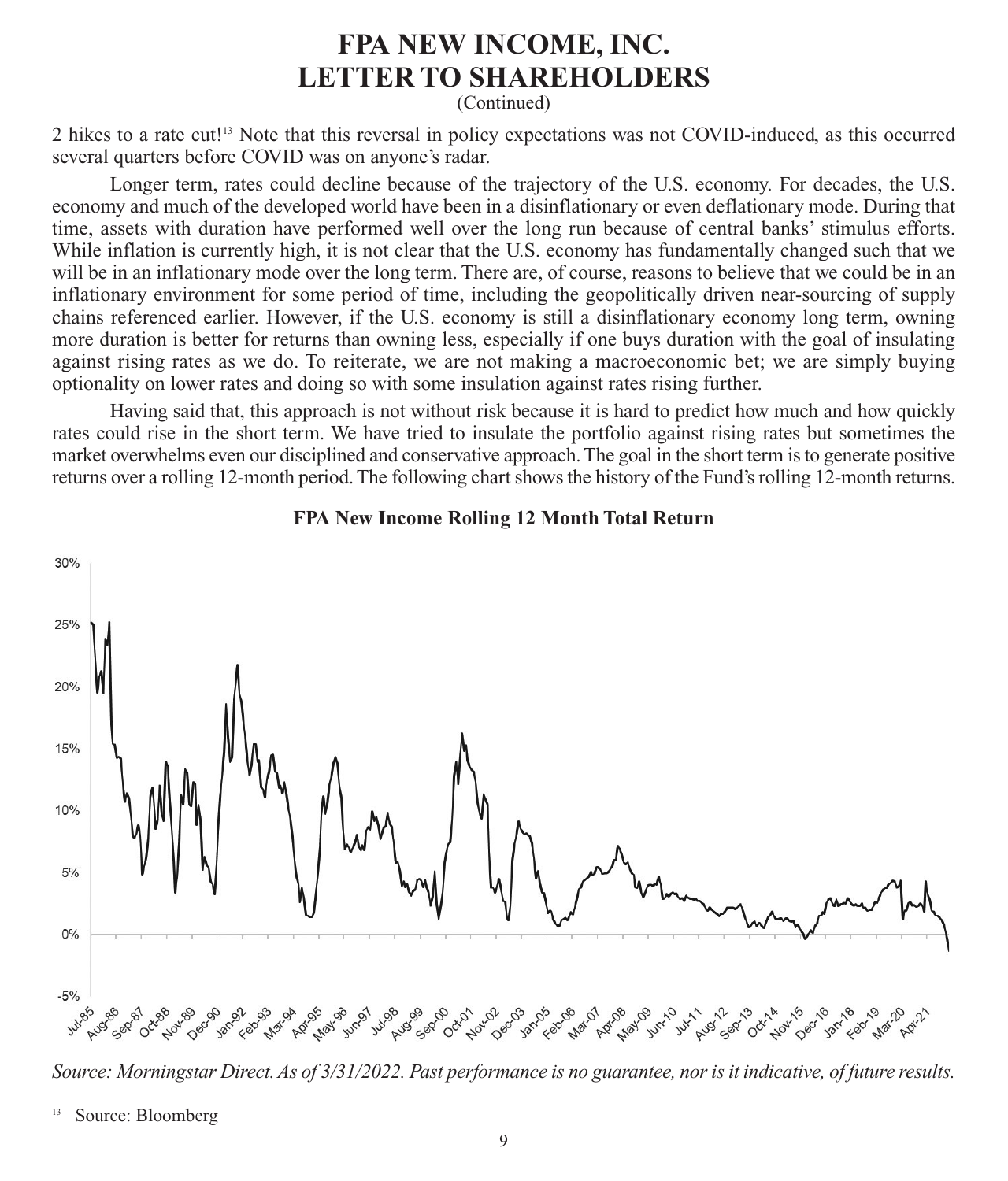(Continued)

Historically, we have been successful in generating positive rolling 12-month returns, in fact, we have been successful 99% of the time but we do not always meet this target despite what we believe is a significant amount of protection against rising interest rates. Seeking more protection against rising rates makes it tough to ever own bonds and one might as well sit in cash all of the time. By the same token, one should probably never take any risk at all. Furthermore, there is an opportunity cost to holding cash.

Nevertheless, positive returns or not, our limited short-term drawdowns are in service to the longer-term goal of delivering to our investors better total returns with a smoother ride when compared to alternatives, which is what we are ultimately aiming for. The following chart shows the total return for FPA New Income versus the rest of the short-term bond category and the 1-3 year Aggregate Bond Index over the past 10 years. Over the past 10 years, we have been able to deliver more cumulative total return than the index and the short-term bond category. Importantly, we have been able to do this with less volatility, as demonstrated by the smoother line and table below showing the Fund's higher sharpe ratio and sortino ratio and lower maximum drawdown over this time period.



**Growth of \$10,000 over ten years**

*Source: Morningstar Direct. As of 3/31/2022. FPNIX Inception is July 11, 1984.*

Moreover, not to be dismissed, we have accomplished this performance with less agita along the way. By "agita" we mean that our investors do not have to worry that we are making speculative bets or worry about style drift. We strive for and have demonstrated a disciplined, consistent and transparent process that purposely tries not to surprise and that has been demonstrated over time.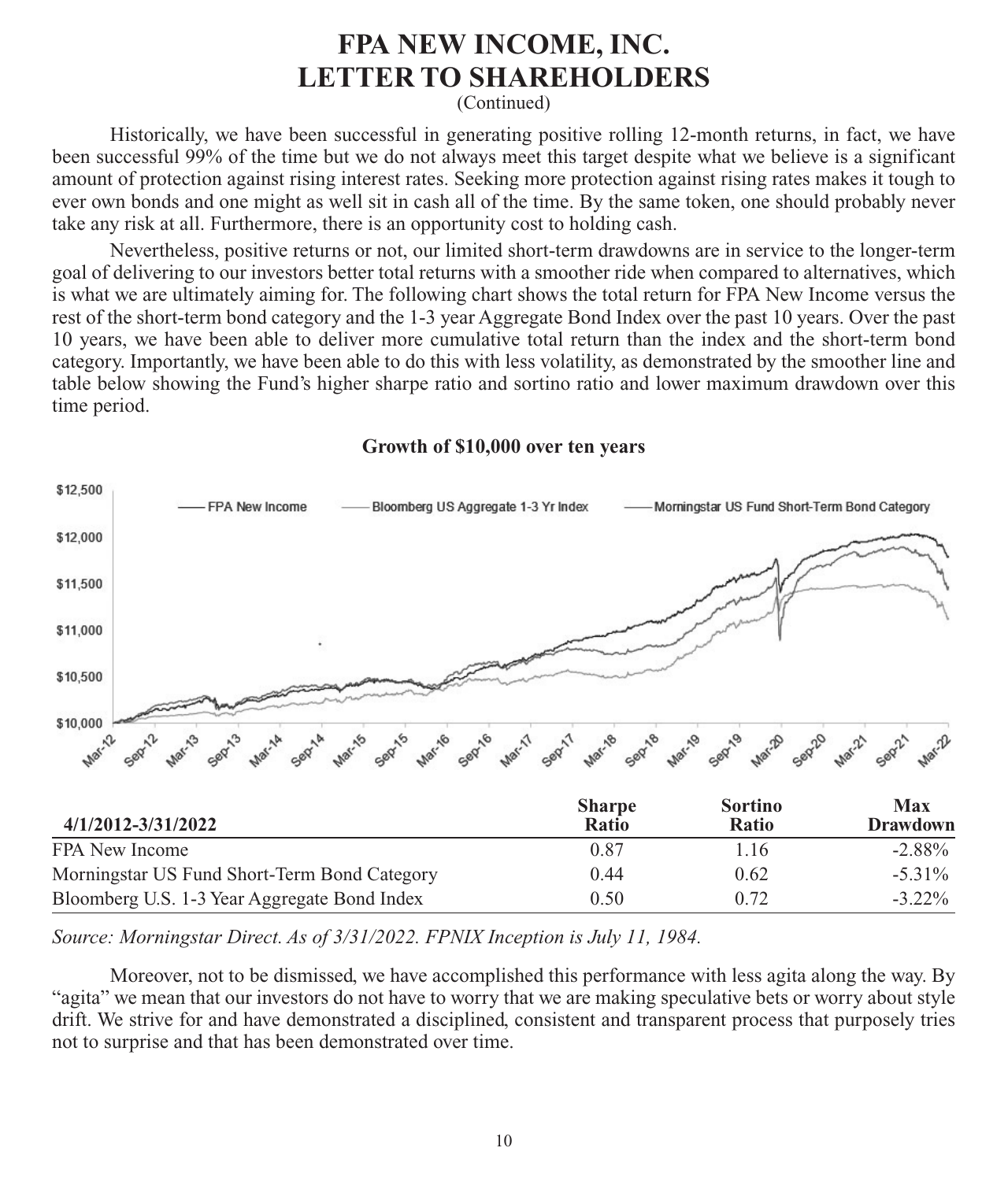(Continued)

The past few months have no doubt been turbulent. We do not like to lose money, even in the short term. While our performance relative to peers and indices offers us some small solace, it pains us nonetheless that the Fund did not make money in the first quarter. We share in the pain of negative returns — both portfolio managers of the Fund have a significant personal investment in the Fund alongside our investors. However, focusing solely on the short term comes at the expense of seeking to maximize long-term profits for the Fund's investors. As such, consistent with our past discipline and as detailed above, while balancing near-term capital preservation, we intend to take advantage of the opportunities presented today to make long-term investments in the Fund's returns. We take this step with you as both portfolio managers added to their investments in the Fund in recent months.

Respectfully submitted,

Thruft Ans

Thomas H. Atteberry **Abhijeet Patwardhan**<br>
Portfolio Manager<br>
Portfolio Manager Portfolio Manager April 2022

#### **Important Disclosures**

Adri Patradhan

This Commentary is for informational and discussion purposes only and does not constitute, and should not be construed as, an offer or solicitation for the purchase or sale of any securities, products or services discussed, and neither does it provide investment advice. Any such offer or solicitation shall only be made pursuant to the Fund's Prospectus, which supersedes the information contained herein in its entirety.

The views expressed herein and any forward-looking statements are as of the date of the publication and are those of the portfolio management team. Future events or results may vary significantly from those expressed and are subject to change at any time in response to changing circumstances and industry developments. This information and data has been prepared from sources believed reliable, but the accuracy and completeness of the information cannot be guaranteed and is not a complete summary or statement of all available data. You should not construe the contents of this document as legal, tax, accounting, investment or other advice or recommendations.

Thomas Atteberry and Abhijeet Patwardhan have been portfolio managers for the Fund since November 2004 and November 2015, respectively, and manage the Fund in a manner that is substantially similar to the prior portfolio manager, Robert Rodriguez. Mr. Rodriguez ceased serving as the Fund's portfolio manager effective December 2009.

Portfolio composition will change due to ongoing management of the Fund. References to individual securities or sectors are for informational purposes only and should not be construed as recommendations by the Fund, the portfolio managers, the Adviser, or the distributor. It should not be assumed that future investments will be profitable or will equal the performance of the security or sector examples discussed. The portfolio holdings as of the most recent quarter-end may be obtained at www.fpa.com.

The statements made herein may be forward-looking and/or based on current expectations, projections, and/or information currently available. Actual results may differ from those anticipated. The portfolio managers and/or FPA cannot assure future results and disclaims any obligation to update or alter any statistical data and/or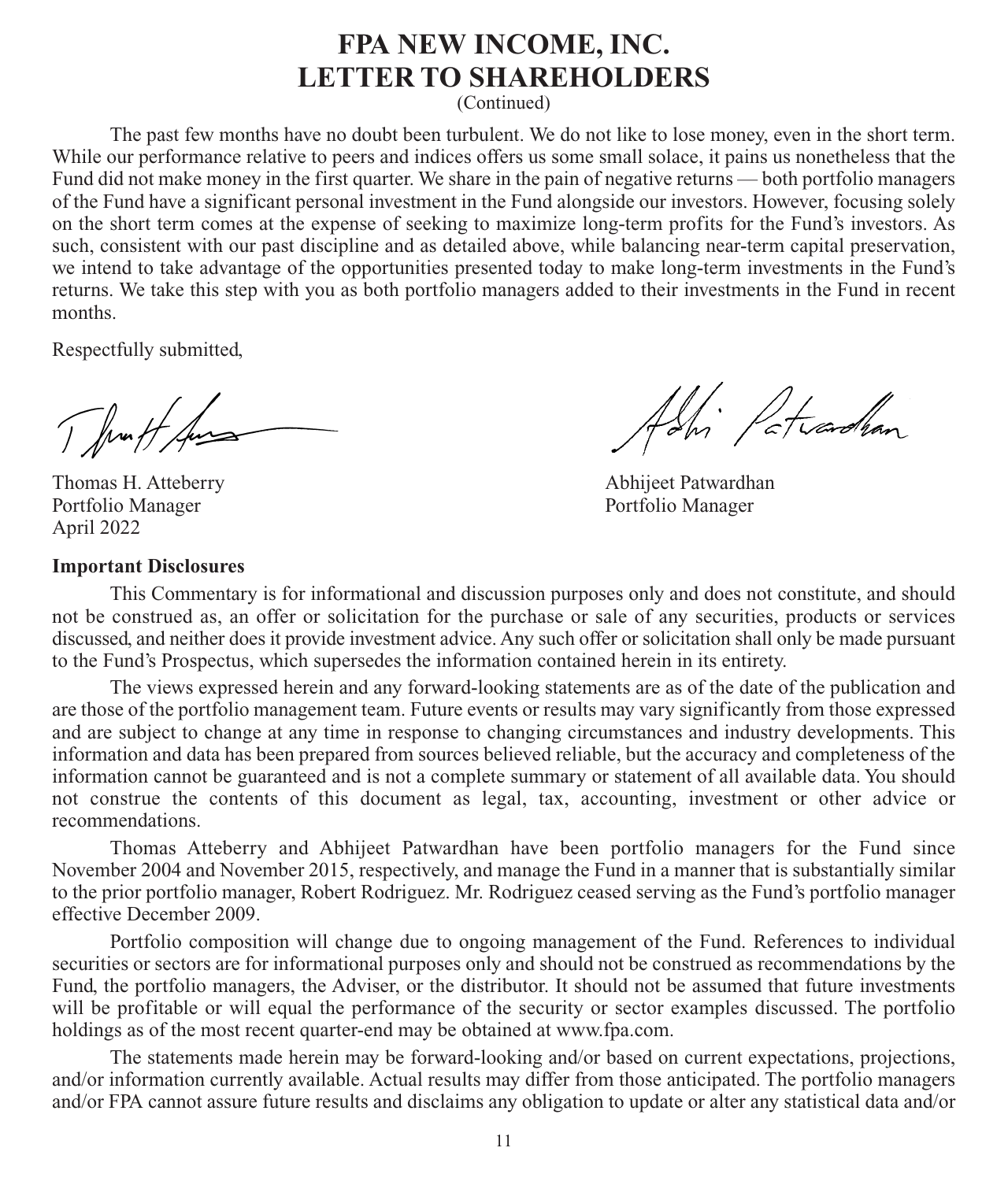(Continued)

references thereto, as well as any forward-looking statements, whether as a result of new information, future events, or otherwise. Such statements may or may not be accurate over the long-term.

Investments, including investments in mutual funds, carry risks and investors may lose principal value. Capital markets are volatile and can decline significantly in response to adverse issuer, political, regulatory, market, or economic developments. The Fund may purchase foreign securities, including American Depository Receipts (ADRs) and other depository receipts, which are subject to interest rate, currency exchange rate, economic and political risks; this may be enhanced when investing in emerging markets. Foreign investments, especially those of companies in emerging markets, can be riskier, less liquid, harder to value, and more volatile than investments in the United States. The securities of smaller, less well-known companies can be more volatile than those of larger companies.

The return of principal in a bond fund is not guaranteed. Bond funds have the same issuer, interest rate, inflation and credit risks that are associated with underlying bonds owned by the Fund. Lower rated bonds, convertible securities and other types of debt obligations involve greater risks than higher rated bonds.

Interest rate risk is the risk that when interest rates go up, the value of fixed income instruments, such as bonds, typically go down and investors may lose principal value. Credit risk is the risk of loss of principal due to the issuer's failure to repay a loan. Generally, the lower the quality rating of a fixed income instrument, the greater the risk that the issuer will fail to pay interest fully and return principal in a timely manner. If an issuer defaults the fixed income instrument may lose some or all of its value.

Mortgage securities and collateralized mortgage obligations (CMOs) are subject to prepayment risk and the risk of default on the underlying mortgages or other assets; such derivatives may increase volatility. Convertible securities are generally not investment grade and are subject to greater credit risk than higher-rated investments. High yield securities can be volatile and subject to much higher instances of default.

Collateralized debt obligations ("CDOs"), which include collateralized loan obligations ("CLOs"), collateralized bond obligations ("CBOs"), and other similarly structured securities, carry additional risks in addition to interest rate risk and default risk. This includes, but is not limited to: (i) distributions from the underlying collateral may not be adequate to make interest or other payments; (ii) the quality of the collateral may decline in value or default; and (iii) the complex structure of the security may not be fully understood at the time of investment and may produce disputes with the issuer or unexpected investment results. Investments in CDOs are also more difficult to value than other investments.

Value style investing presents the risk that the holdings or securities may never reach their full market value because the market fails to recognize what the portfolio management team considers the true business value or because the portfolio management team has misjudged those values. In addition, value style investing may fall out of favor and underperform growth or other styles of investing during given periods.

The ratings agencies that provide ratings are Standard and Poor's, Moody's, and Fitch. Credit ratings range from AAA (highest) to D (lowest). Bonds rated BBB or above are considered investment grade. Credit ratings of BB and below are lower-rated securities (junk bonds). High-yielding, non-investment grade bonds (junk bonds) involve higher risks than investment grade bonds. Bonds with credit ratings of CCC or below have high default risk.

Please **refer to the Fund's Prospectus** for a complete overview of the primary risks associated with the Fund.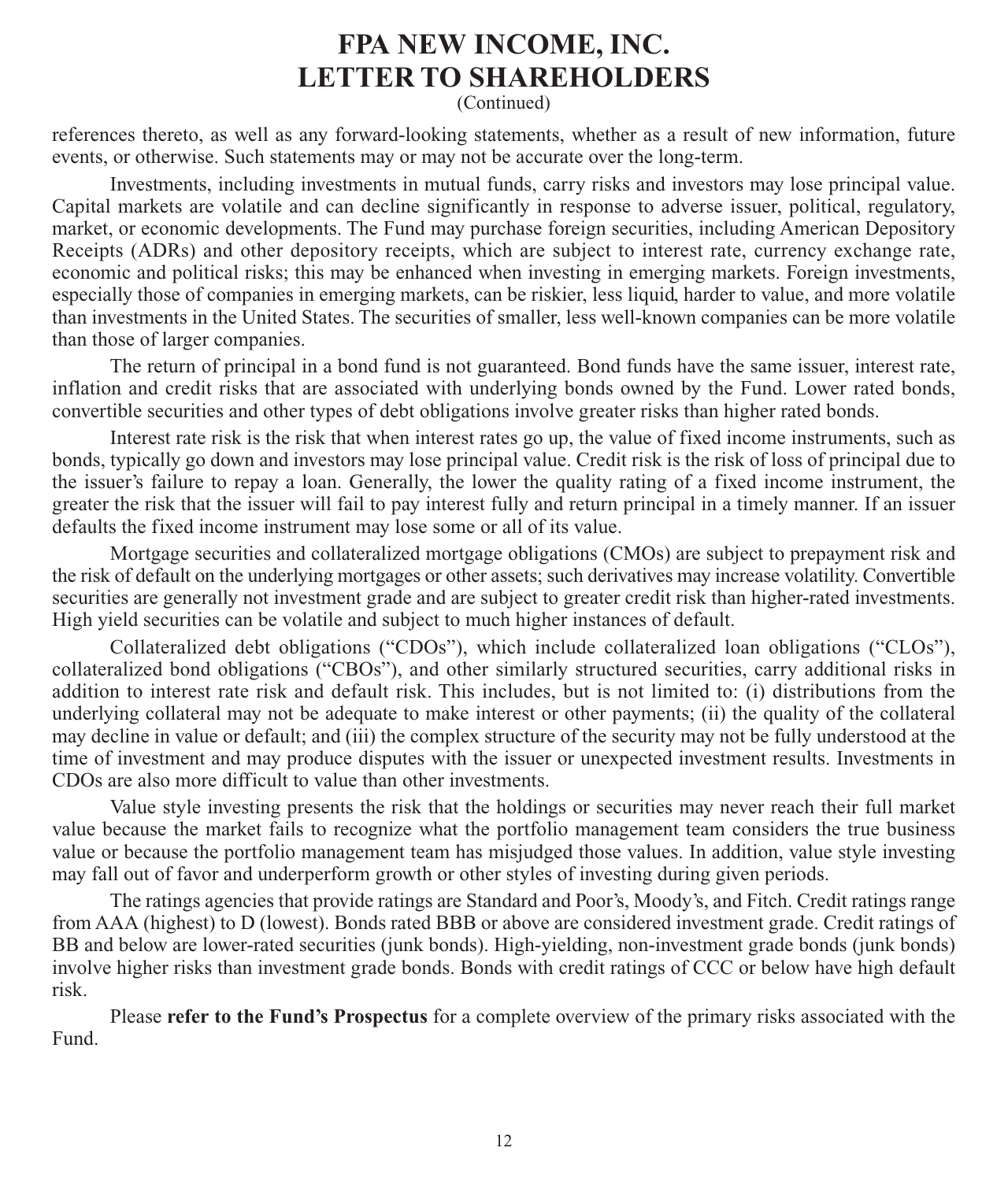(Continued)

**The Fund is not authorized for distribution unless preceded or accompanied by a current prospectus.** The prospectus can be accessed at: https://fpa.com/docs/default-source/funds/fpa-new-income/literature/ fpa-new-income-prospectus\_01-28-22\_web-ready.pdf?sfvrsn=4d13909d\_4.

#### **Index / Category Definitions**

Comparison to any index is for illustrative purposes only and should not be relied upon as a fully accurate measure of comparison. The Fund will be less diversified than the indices noted herein and may hold non-index securities or securities that are not comparable to those contained in an index. Indices will hold positions that are not within the Fund's investment strategy. Indices are unmanaged, do not reflect any commissions, fees or expenses which would be incurred by an investor purchasing the underlying securities. The Fund does not include outperformance of any index or benchmark in its investment objectives. Investors cannot invest directly in an index.

**Bloomberg US Aggregate Bond Index** provides a measure of the performance of the U.S. investment grade bonds market, which includes investment grade U.S. Government bonds, investment grade corporate bonds, mortgage pass-through securities and asset-backed securities that are publicly offered for sale in the United States. The securities in the Index must have at least 1 year remaining in maturity. In addition, the securities must be denominated in U.S. dollars and must be fixed rate, nonconvertible, and taxable.

**Bloomberg US Aggregate 1-3 Year Bond Index** provides a measure of the performance of the U.S. investment grade bonds market, which includes investment grade U.S. Government bonds, investment grade corporate bonds, mortgage pass-through securities and asset-backed securities that are publicly offered for sale in the United States. The securities in the Index must have a remaining maturity of 1 to 3 years. In addition, the securities must be denominated in U.S. dollars and must be fixed rate, nonconvertible, and taxable.

**Bloomberg U.S. High Yield Index** measures the market of USD-denominated, non-investment grade, fixed-rate, taxable corporate bonds.

The **Consumer Price Index (CPI)** is an unmanaged index representing the rate of the inflation of U.S. consumer prices as determined by the U.S. Department of Labor Statistics. There can be no guarantee that the CPI will reflect the exact level of inflation at any given time. This index reflects non-seasonally adjusted returns.

**CPI + 100 bps** is the measure of the CPI plus an additional 100 basis points.

**Morningstar Short-term Bond Category** portfolios invest primarily in corporate and other investmentgrade U.S. fixed-income issues and typically have durations of 1.0 to 3.5 years. These portfolios are attractive to fairly conservative investors, because they are less sensitive to interest rates than portfolios with longer durations. Morningstar calculates monthly breakpoints using the effective duration of the Morningstar Core Bond Index in determining duration assignment. Short-term is defined as 25% to 75% of the three-year average effective duration of the Morningstar Core Bond Index. As of March 31, 2022, there were 603 funds in this category.

### **Other Definitions**

**Basis Point (bps)** is equal to one hundredth of one percent, or 0.01%. 100 basis points = 1%.

**Coupon** or coupon payment is the annual interest rate paid on a bond, expressed as a percentage of the face value and paid from issue date until maturity.

**Corporate holdings** include bank debt, corporate bonds and common stock.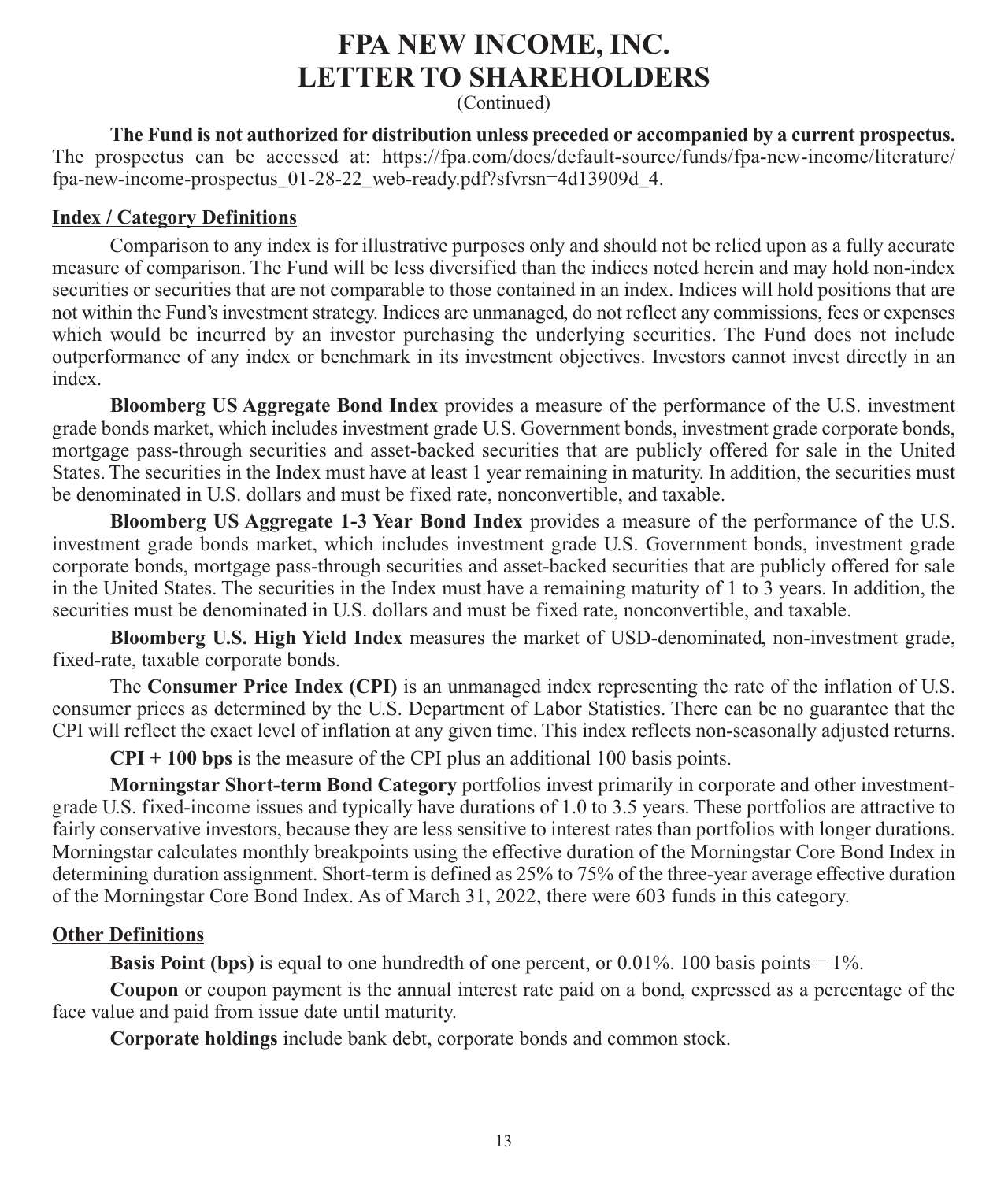(Continued)

**Credit Spread** or Spread is the difference in yield between a U.S. Treasury bond and another debt security of the same maturity but different credit quality

**A discount margin to maturity** is the average expected return of a floating-rate security (typically a bond) that's earned in addition to the index underlying, or reference rate of, the security. The size of the discount margin depends on the price of the floating- or variable-rate security.

**Effective Duration** (years) is the duration calculation for bonds with embedded options. Effective duration takes into account that expected cash flows will fluctuate as interest rates change.

**GDP** is Gross Domestic Product and it measures the monetary value of all finished goods and services (i.e., bought by the final user) made within a country during a specific period.

**Mark-to-market** is a method of measuring the fair value of accounts that can fluctuate over time, such as assets and liabilities.

**Maximum drawdown** is the maximum observed loss from a peak to a trough of a portfolio, before a new peak is attained. Maximum drawdown is an indicator of downside risk over a specified time period.

**Nominal yield** is the coupon rate on a bond.

A bond **premium** occurs when the price of the bond has increased in the secondary market. A bond might trade at a premium because its interest rate is higher than current rates in the market.

**Real yield** is the nominal yield of a bond minus the rate of inflation

**Reflation** is a fiscal or monetary policy designed to expand output, stimulate spending, and curb the effects of deflation, which usually occurs after a period of economic uncertainty or a recession.

**Repo** (Repurchase Agreement) is a form of short-term borrowing for dealers in government securities.

The **risk-free rate** reflects the yield of the Treasury bond matching the investment's duration.

**Sharpe Ratio** measures risk-adjusted performance. The Sharpe ratio is calculated by subtracting the riskfree rate — such as that of the 10-year U.S. Treasury bond — from the rate of return for a portfolio and dividing the result by the standard deviation of the portfolio returns.

**Sortino Ratio** differentiates between good and bad volatility in the Sharpe ratio. This differentiation of upwards and downwards volatility allows the calculation to provide a risk-adjusted measure of a security or fund's performance without penalizing it for upward price changes.

**Weighted Average Life** (years) is the average length of time that each dollar of unpaid principal on a loan, a mortgage or an amortizing bond remains outstanding.

**Yield to Maturity** is the rate of return anticipated on a bond if held until the end of its lifetime. YTM is considered a long-term bond yield expressed as an annual rate. The YTM calculation takes into account the bond's current market price, par value, coupon interest rate and time to maturity. It is also assumed that all coupon payments are reinvested at the same rate as the bond's current yield.

©2022 Morningstar, Inc. All Rights Reserved. The information contained herein: (1) is proprietary to Morningstar and/or its content providers; (2) may not be copied or distributed; and (3) is not warranted by Morningstar to be accurate, complete or timely. Neither Morningstar nor its content providers are responsible for any damages or losses arising from any use of this information. **Past performance is no guarantee of future results.**

*The FPA Funds are distributed by UMB Distribution Services, LLC, ("UMBDS"), 235 W. Galena Street, Milwaukee, WI, 53212. UMBDS is not affiliated with FPA.*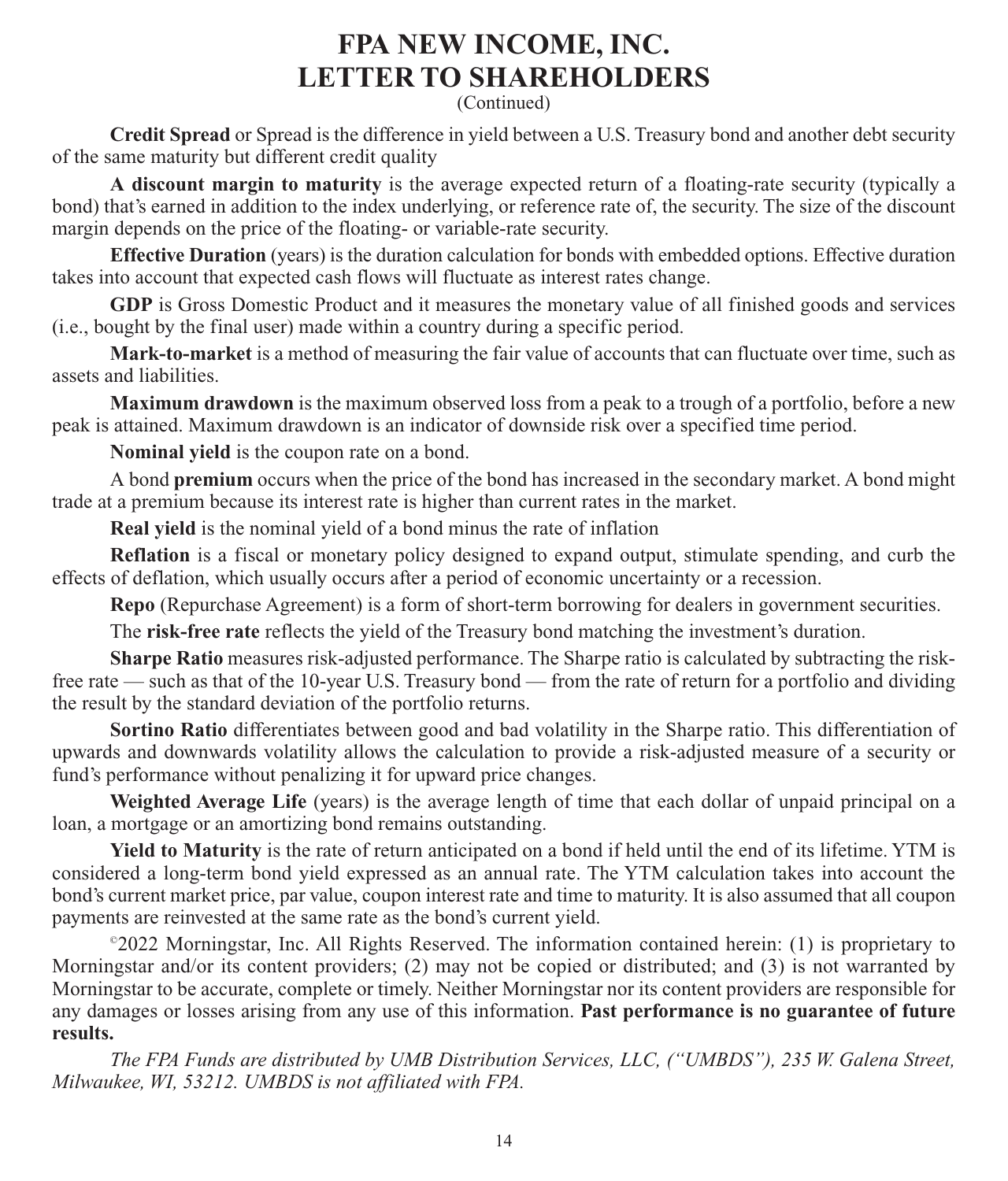(Continued)

The discussions of Fund investments represent the views of the Fund's managers at the time of this report and are subject to change without notice. References to individual securities are for informational purposes only and should not be construed as recommendations to purchase or sell individual securities.

#### **FUND RISKS**

Investments in mutual funds carry risks and investors may lose principal value. Stock markets are volatile and can decline significantly in response to adverse issuer, political, regulatory, market, or economic developments. The funds may purchase foreign securities which are subject to interest rate, currency exchange rate, economic and political risks: this may be enhanced when investing in emerging markets. The securities of smaller, less well-known companies can be more volatile than those of larger companies. The return of principal in a bond fund is not guaranteed. Bond funds have the same issuer, interest rate, inflation and credit risks that are associated with underlying bonds owned by the fund. Lower rated bonds, convertible securities and other types of debt obligations involve greater risks than higher rated bonds. Mortgage securities and collateralized mortgage obligations (CMOs) are subject to prepayment risk and the risk of default on the underlying mortgages or other assets; derivatives may increase volatility. High yield securities can be volatile and subject to much higher instances of default.

#### **FORWARD LOOKING STATEMENT DISCLOSURE**

As mutual fund managers, one of our responsibilities is to communicate with shareholders in an open and direct manner. Insofar as some of our opinions and comments in our letters to shareholders are based on our current expectations, they are considered "forward-looking statements" which may or may not prove to be accurate over the long term. While we believe we have a reasonable basis for our comments and we have confidence in our opinions, actual results may differ materially from those we anticipate. You can identify forward-looking statements by words such as "believe," "expect," "may," "anticipate," and other similar expressions when discussing prospects for particular portfolio holdings and/or the markets, generally. We cannot, however, assure future results and disclaim any obligation to update or alter any forward-looking statements, whether as a result of new information, future events, or otherwise. Further, information provided in this report should not be construed as a recommendation to purchase or sell any particular security.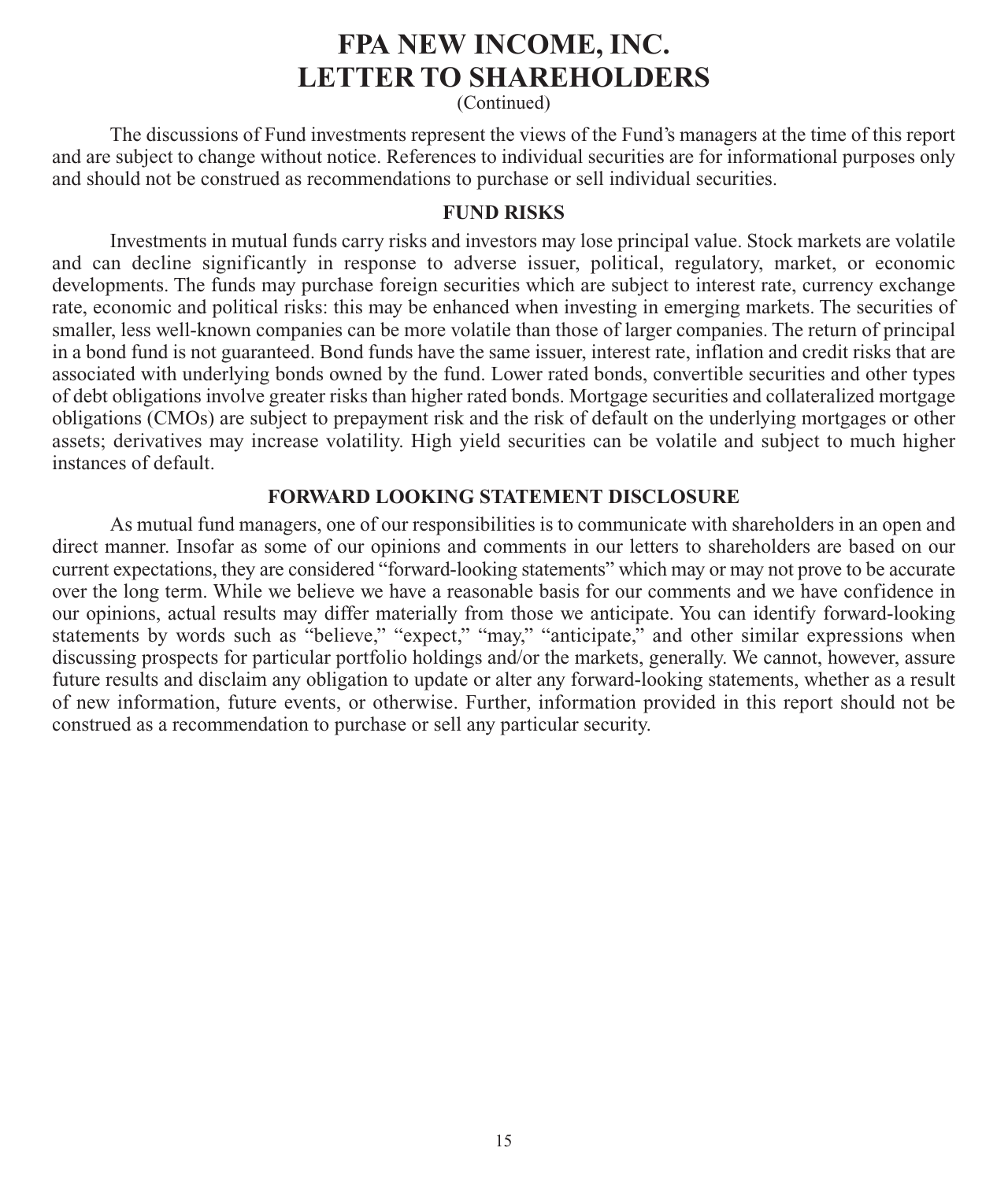# **FPA NEW INCOME, INC. PORTFOLIO SUMMARY**

| $0.5\%$<br>Energy<br>Industrials<br>$0.7\%$<br>$0.1\%$<br>Retailing<br><b>Bonds &amp; Debentures</b><br><b>Asset-Backed Securities</b><br>66.6%<br>U.S. Treasuries<br>$9.6\%$<br>Residential Mortgage-Backed Securities<br>8.9%<br>Commercial Mortgage-Backed Securities<br>$7.6\%$<br>Corporate Bank Debt<br>$2.7\%$<br>Corporate Bonds & Notes<br>$0.8\%$<br><b>Short-term Investments</b><br><b>Other Assets And Liabilities, Net</b><br><b>Net Assets</b> | <b>Common Stocks</b> | $1.3\%$   |
|---------------------------------------------------------------------------------------------------------------------------------------------------------------------------------------------------------------------------------------------------------------------------------------------------------------------------------------------------------------------------------------------------------------------------------------------------------------|----------------------|-----------|
|                                                                                                                                                                                                                                                                                                                                                                                                                                                               |                      |           |
|                                                                                                                                                                                                                                                                                                                                                                                                                                                               |                      |           |
|                                                                                                                                                                                                                                                                                                                                                                                                                                                               |                      |           |
|                                                                                                                                                                                                                                                                                                                                                                                                                                                               |                      | $96.2\%$  |
|                                                                                                                                                                                                                                                                                                                                                                                                                                                               |                      |           |
|                                                                                                                                                                                                                                                                                                                                                                                                                                                               |                      |           |
|                                                                                                                                                                                                                                                                                                                                                                                                                                                               |                      |           |
|                                                                                                                                                                                                                                                                                                                                                                                                                                                               |                      |           |
|                                                                                                                                                                                                                                                                                                                                                                                                                                                               |                      |           |
|                                                                                                                                                                                                                                                                                                                                                                                                                                                               |                      |           |
|                                                                                                                                                                                                                                                                                                                                                                                                                                                               |                      | $2.6\%$   |
|                                                                                                                                                                                                                                                                                                                                                                                                                                                               |                      | $(0.1)\%$ |
|                                                                                                                                                                                                                                                                                                                                                                                                                                                               |                      | 100.0%    |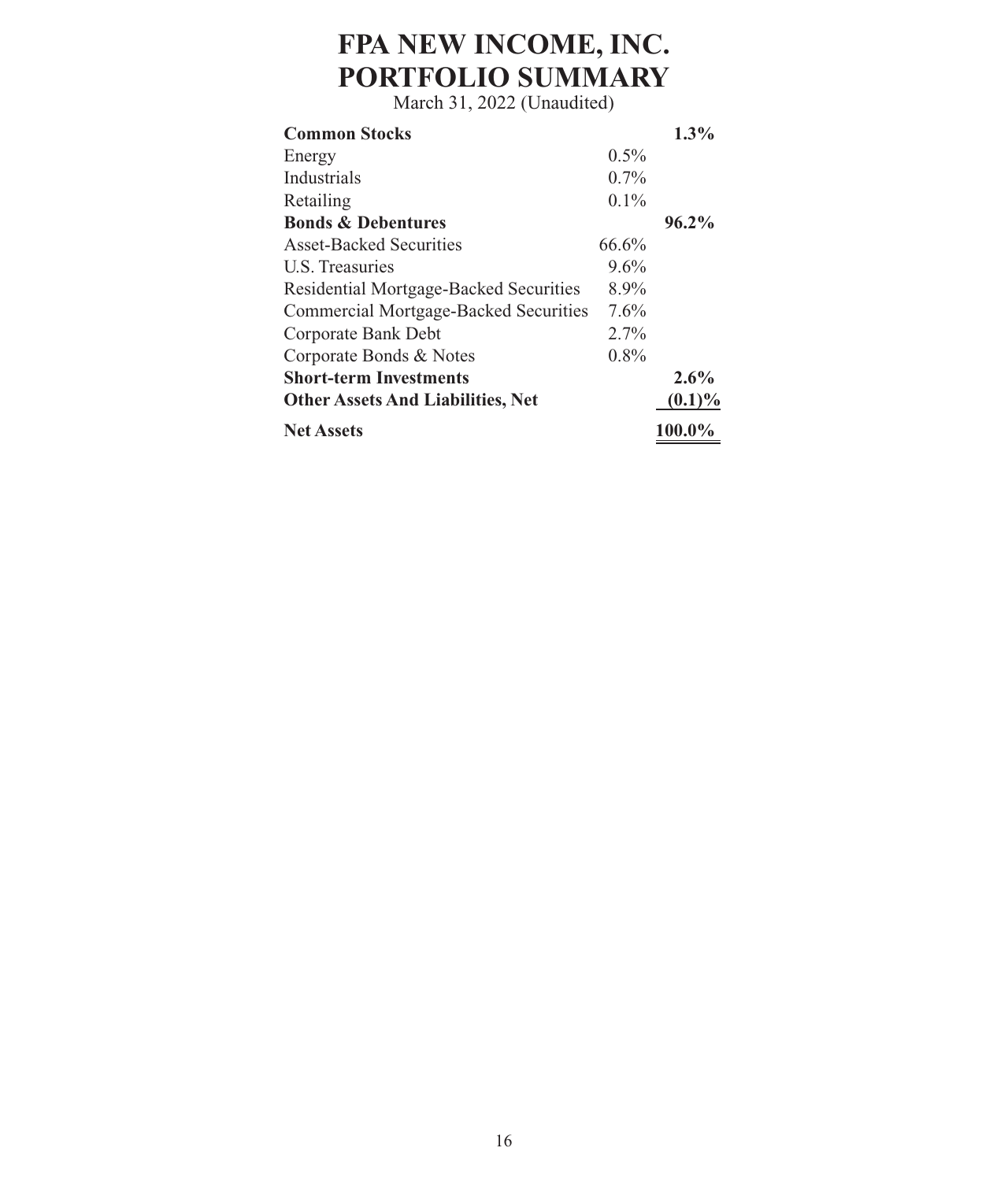## **FPA NEW INCOME, INC. PORTFOLIO OF INVESTMENTS**

|                                                               | Shares or                    |              |               |
|---------------------------------------------------------------|------------------------------|--------------|---------------|
|                                                               | Principal                    |              | Fair          |
| <b>COMMON STOCKS</b>                                          | Amount                       |              | Value         |
| $ENERGY - 0.5%$                                               |                              |              |               |
|                                                               | 3,806,420 \$                 |              | 58,238,226    |
|                                                               |                              | \$           | 58,238,226    |
| INDUSTRIALS $-0.7\%$                                          |                              |              |               |
|                                                               | 43,018,605 \$                |              | 78,867,539    |
|                                                               |                              | \$           | 78,867,539    |
| $RETAILING - 0.1%$                                            |                              |              |               |
|                                                               | 69,361 \$                    |              | 814,992       |
| Copper Property CTL Pass Through Trust(a)(b)(c)               | 520,208                      |              | 8,193,276     |
|                                                               |                              | $\mathbb{S}$ | 9,008,268     |
|                                                               |                              |              |               |
| <b>TOTAL COMMON STOCKS - 1.3%</b> (Cost \$139,264,410)        |                              | S            | 146, 114, 033 |
|                                                               |                              |              |               |
| <b>BONDS &amp; DEBENTURES</b>                                 |                              |              |               |
| <b>COMMERCIAL MORTGAGE-BACKED SECURITIES - 7.6%</b>           |                              |              |               |
| $AGENCY - 0.1%$                                               |                              |              |               |
| Federal Home Loan Mortgage Corp. K042 A1 $-$ 2.267% 6/25/2024 | 7,991,127 \$<br>$\mathbb{S}$ |              | 7,963,403     |
|                                                               |                              | \$           | 7,963,403     |
| <b>AGENCY STRIPPED - 0.4%</b>                                 |                              |              |               |
| Government National Mortgage Association 2012-45 IO -         |                              |              |               |
|                                                               | 2,192,670 \$<br>S            |              | 470           |
| Government National Mortgage Association 2012-25 IO -         |                              |              |               |
|                                                               | 19,166,379                   |              | 20,521        |
| Government National Mortgage Association 2013-45 IO —         |                              |              |               |
| Government National Mortgage Association 2012-125 IO -        | 23,796,505                   |              | 88,939        |
|                                                               | 45,354,090                   |              | 269,122       |
| Government National Mortgage Association 2013-125 IO -        |                              |              |               |
|                                                               | 9,488,630                    |              | 129,722       |
| Government National Mortgage Association 2014-157 IO -        |                              |              |               |
|                                                               | 32,165,227                   |              | 376,610       |
| Government National Mortgage Association 2014-110 IO -        |                              |              |               |
|                                                               | 19,479,953                   |              | 325,687       |
| Government National Mortgage Association 2015-19 IO -         |                              |              |               |
|                                                               | 30, 343, 715                 |              | 572,431       |
| Government National Mortgage Association 2015-169 IO -        |                              |              |               |
|                                                               | 47,392,320                   |              | 959,377       |
| Government National Mortgage Association 2015-41 IO —         |                              |              |               |
|                                                               | 8,999,164                    |              | 166,925       |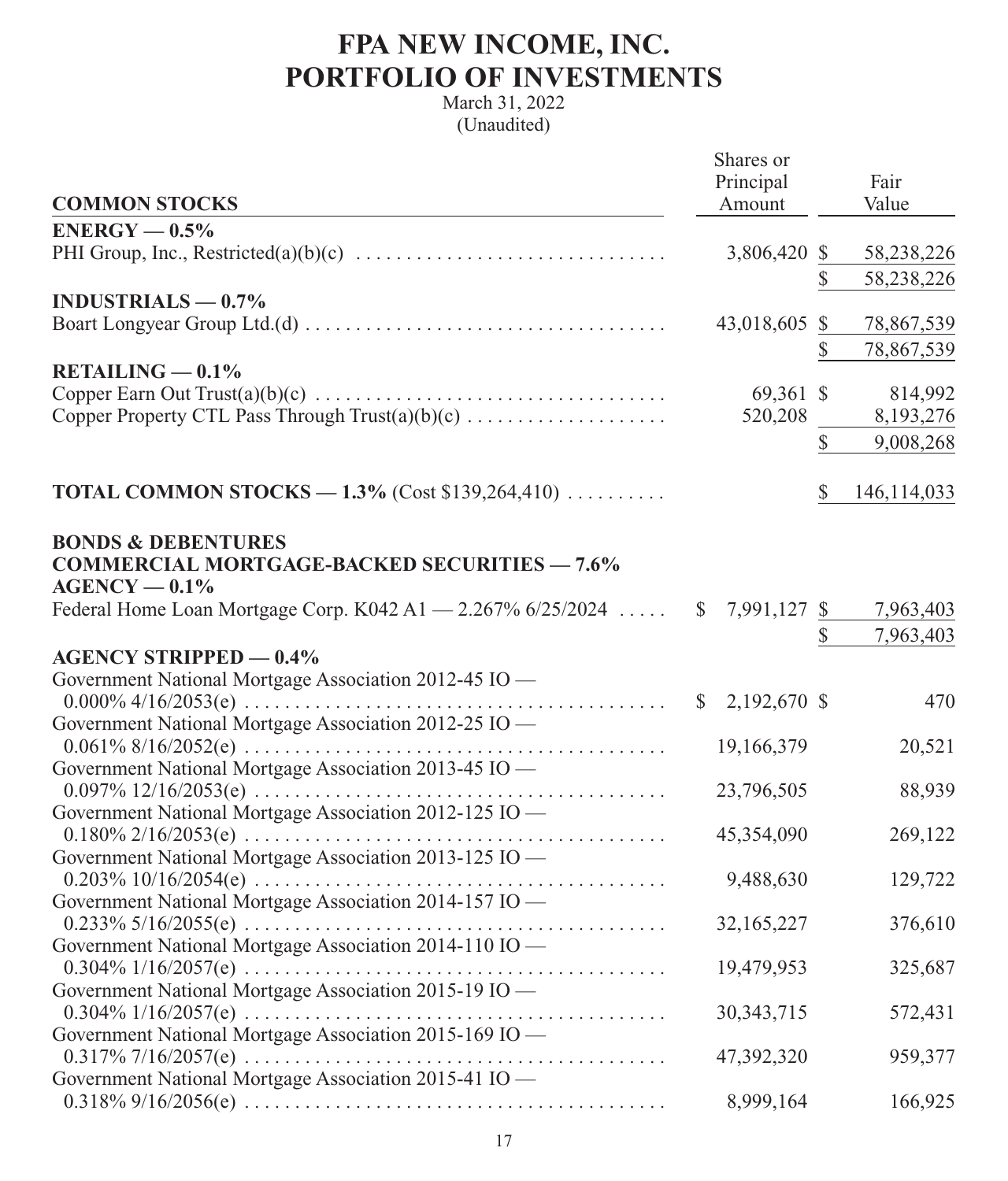| <b>BONDS &amp; DEBENTURES — Continued</b>                       | Principal<br>Amount | Fair<br>Value |
|-----------------------------------------------------------------|---------------------|---------------|
| Government National Mortgage Association 2012-79 IO -           |                     |               |
|                                                                 | $$49,587,198$ \$    | 499,497       |
| Government National Mortgage Association 2015-108 IO -          |                     |               |
| Government National Mortgage Association 2014-153 IO -          | 2,195,559           | 62,760        |
|                                                                 | 45,720,808          | 1,060,869     |
| Government National Mortgage Association 2015-150 IO -          |                     |               |
|                                                                 | 8,520,523           | 228,964       |
| Government National Mortgage Association 2012-150 IO -          |                     |               |
|                                                                 | 36,657,547          | 410,946       |
| Government National Mortgage Association 2015-7 IO -            |                     |               |
|                                                                 | 22,700,323          | 595,030       |
| Government National Mortgage Association 2014-175 IO -          |                     |               |
|                                                                 | 72,996,122          | 1,760,009     |
| Government National Mortgage Association 2014-138 IO -          |                     |               |
|                                                                 | 8,110,558           | 203,900       |
| Government National Mortgage Association 2014-77 IO -           |                     |               |
|                                                                 | 14,461,648          | 201,481       |
| Government National Mortgage Association 2014-187 IO -          |                     |               |
|                                                                 | 80,088,553          | 2,143,026     |
| Government National Mortgage Association 2012-114 IO -          |                     |               |
|                                                                 | 21,478,519          | 383,321       |
| Government National Mortgage Association 2016-125 IO -          |                     |               |
|                                                                 | 65,193,510          | 2,703,588     |
| Government National Mortgage Association 2016-65 IO -           | 32,151,355          | 940,180       |
| Government National Mortgage Association 2020-75 IO -           |                     |               |
|                                                                 | 106,269,398         | 7,737,709     |
| Government National Mortgage Association 2020-42 IO -           |                     |               |
|                                                                 | 131,991,325         | 9,722,996     |
| Government National Mortgage Association 2016-106 IO -          |                     |               |
|                                                                 | 91,102,073          | 4,220,431     |
| Government National Mortgage Association 2020-71 IO -           |                     |               |
|                                                                 | 58,221,081          | 4,640,575     |
| Government National Mortgage Association 2020-43 IO —           |                     |               |
|                                                                 | 44,054,440          | 3,652,637     |
|                                                                 | $\mathbb{S}$        | 44,077,723    |
| $NON-AGENCY-7.1%$                                               |                     |               |
| A10 Bridge Asset Financing 2021-D A1FX - 2.589% 10/1/2038(b)(f) | $$12,705,000$ \$    | 12,705,000    |
| A10 Bridge Asset Financing LLC 2020-C A - 2.021% 8/15/2040(f)   | 12,034,519          | 12,019,052    |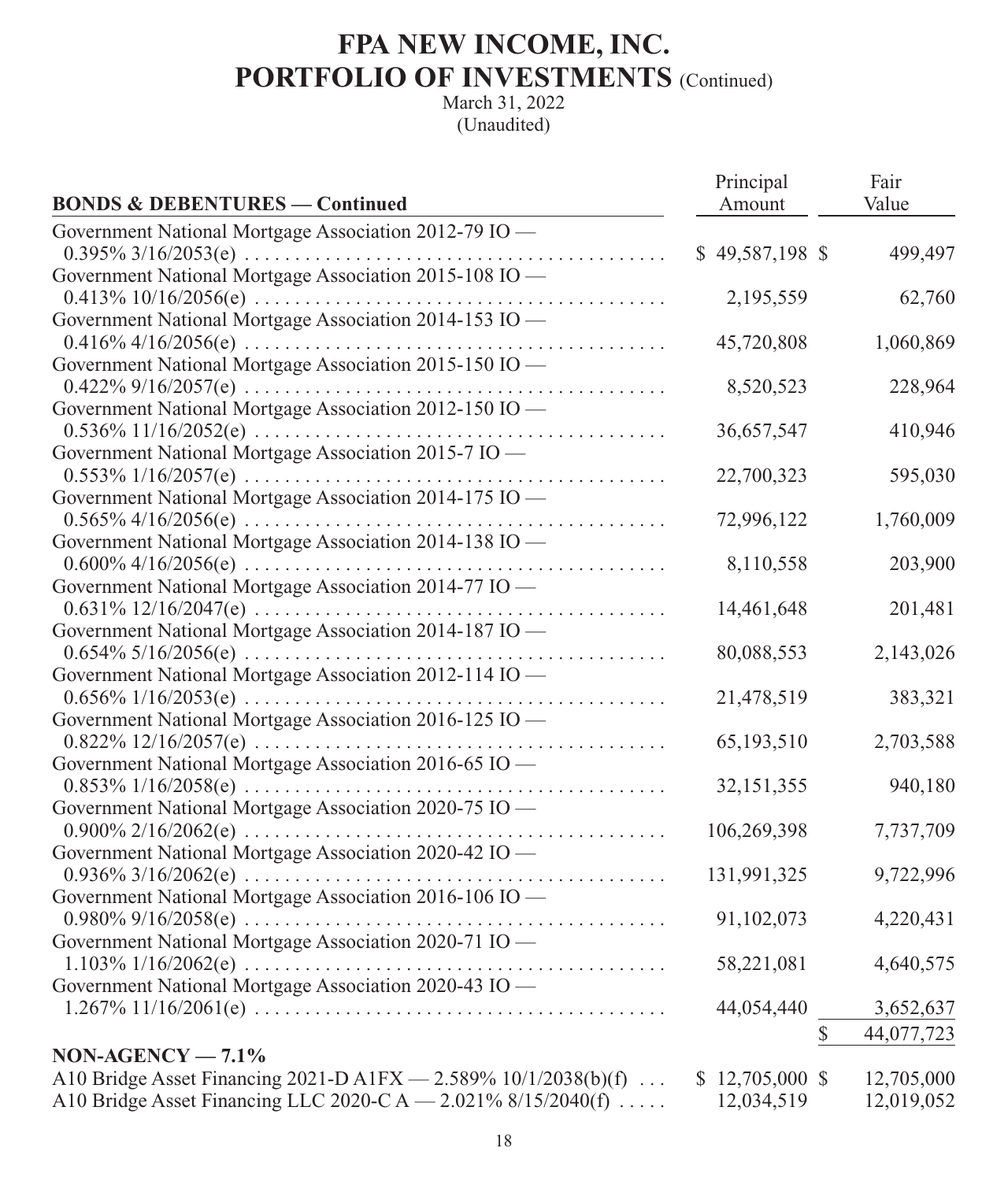|                                                                     | Principal       | Fair       |
|---------------------------------------------------------------------|-----------------|------------|
| <b>BONDS &amp; DEBENTURES — Continued</b>                           | Amount          | Value      |
| ACRE Commercial Mortgage Ltd. 2021-FL4 A, 1M USD LIBOR +            |                 |            |
|                                                                     | \$13,879,936 \$ | 13,778,338 |
| ACRES Commercial Realty Ltd. 2021-FL1 A, 1M USD LIBOR +             |                 |            |
|                                                                     | 59,792,000      | 59,263,457 |
| ACRES Commercial Realty Ltd. 2021-FL2 A, 1M USD LIBOR +             |                 |            |
| $1.400\% - 1.841\% 1/15/2037(e)(f) \ldots$                          | 13,444,000      | 13,374,811 |
| Arbor Realty Commercial Real Estate Notes Ltd. 2021-FL1 A,          |                 |            |
| 1M USD LIBOR + $0.970\% - 1.367\%$ 12/15/2035(e)(f)                 | 54,525,000      | 54,173,870 |
| Arbor Realty Commercial Real Estate Notes Ltd. 2021-FL2 A,          |                 |            |
| 1M USD LIBOR + 1.100% - 1.497% 5/15/2036(e)(f)                      | 45,859,000      | 45,323,601 |
| Arbor Realty Commercial Real Estate Notes Ltd. 2022-FL1 A,          |                 |            |
| 1M USD LIBOR + 1.450% - 1.500% $1/15/2037(e)(f)$                    | 57,822,000      | 57,519,377 |
| Arbor Realty Commercial Real Estate Notes Ltd. 2021-FL4 A,          |                 |            |
| 1M USD LIBOR + 1.350% - 1.747% 11/15/2036(e)(f)                     | 59,062,000      | 58,526,030 |
| AREIT Trust 2019-CRE3 A, 1M USD LIBOR + 1.1340% -                   |                 |            |
|                                                                     | 2,111,655       | 2,104,345  |
| BDS 2021-FL8 A, 1M USD LIBOR + $0.920\% - 1.388\%$ 1/18/2036(e)(f). | 21,607,164      | 21,302,256 |
| BDS Ltd. 2019-FL4 A, 1M USD LIBOR + 1.100% -                        |                 |            |
|                                                                     | 23,921,041      | 23,803,277 |
| BDS Ltd. 2019-FL4 AS, 1M USD LIBOR + 1.400% -                       |                 |            |
|                                                                     | 6,613,000       | 6,527,405  |
| Bear Stearns Commercial Mortgage Securities Trust 2005-PWR7 B -     |                 |            |
|                                                                     | 1,068,911       | 1,063,672  |
| BPCRE Ltd. 2021-FL1 A, 1M USD LIBOR + 0.850% -                      |                 |            |
|                                                                     | 753,683         | 744,832    |
| BX Commercial Mortgage Trust 2021-VOLT E, 1M USD LIBOR +            |                 |            |
|                                                                     | 28,900,000      | 27,807,251 |
| BXMT Ltd. 2021-FL4 A, 1M USD LIBOR + 1.050% -                       |                 |            |
|                                                                     | 62,883,000      | 62,521,178 |
| COMM 2013-CCRE7 Mortgage Trust 2013-CR7 A4 —                        |                 |            |
|                                                                     | 11,610,442      | 11,629,407 |
| Core Vest American Finance Trust 2018-1 A $-$ 3.804% 6/15/2051(f)   | 13,812,400      | 13,837,142 |
| HERA Commercial Mortgage Ltd. 2021-FL1 A, 1M USD LIBOR +            |                 |            |
|                                                                     | 54,659,000      | 53,910,560 |
| JP Morgan Chase Commercial Mortgage Securities Trust 2013-LC11 A4 — |                 |            |
|                                                                     | 2,731,285       | 2,715,869  |
| JPMBB Commercial Mortgage Securities Trust 2015-C30 ASB -           |                 |            |
|                                                                     | 4,581,170       | 4,609,360  |
| KREF Ltd. 2021-FL2 A, 1M USD LIBOR + 1.070% -                       |                 |            |
|                                                                     | 19,179,000      | 18,855,099 |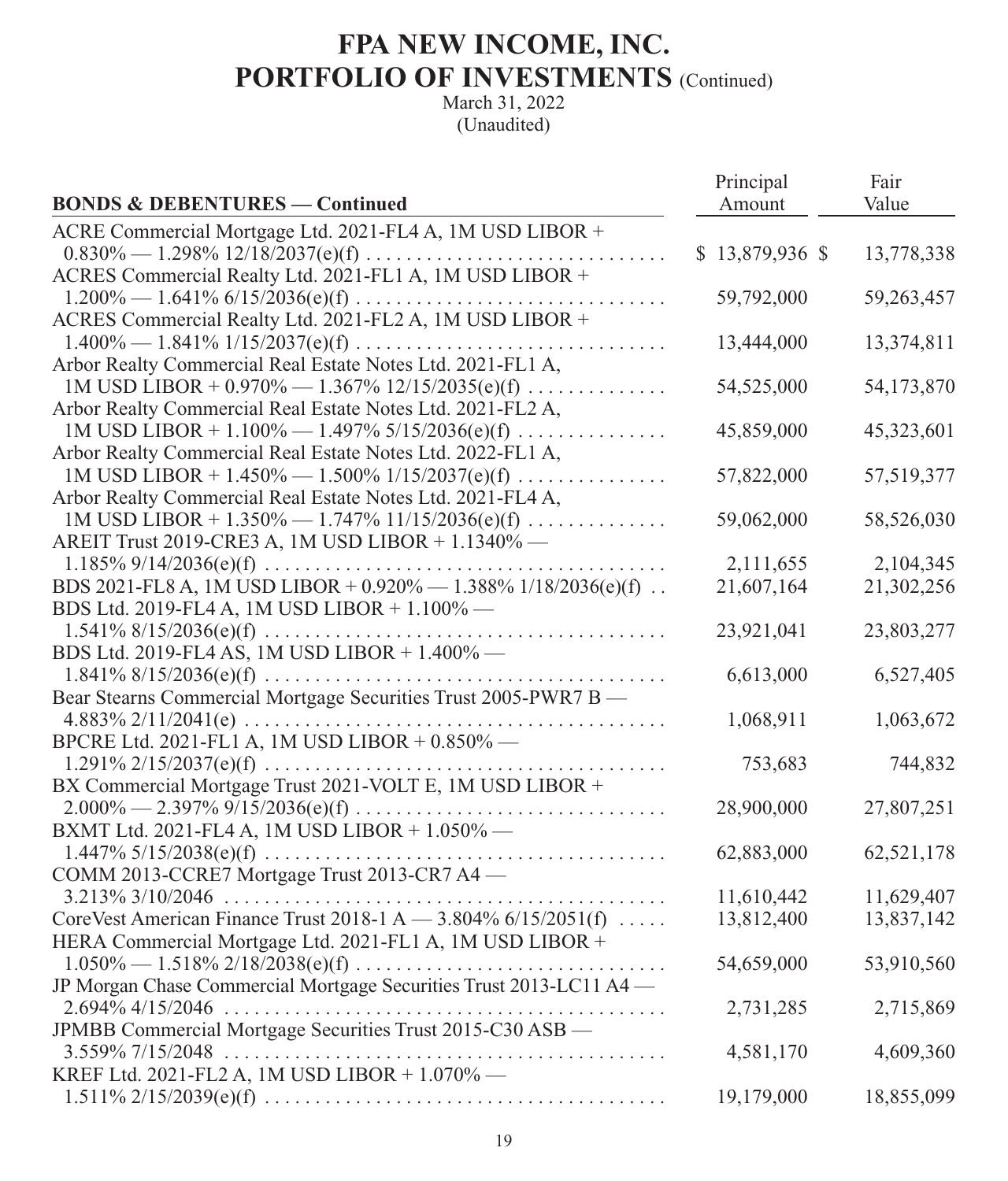|                                                                      |    | Principal    |    | Fair        |
|----------------------------------------------------------------------|----|--------------|----|-------------|
| <b>BONDS &amp; DEBENTURES — Continued</b>                            |    | Amount       |    | Value       |
| LCCM Trust 2021-FL2 A, 1M USD LIBOR $+ 1.200\%$ —                    |    |              |    |             |
|                                                                      | S. | 9,154,000 \$ |    | 9,093,240   |
| LoanCore Issuer Ltd. 2021-CRE4 A, 1M USD LIBOR + 0.914% -            |    |              |    |             |
|                                                                      |    | 22,256,887   |    | 22,042,787  |
| LoanCore Issuer Ltd. 2021-CRE5 A, 1M USD LIBOR + 1.300% -            |    |              |    |             |
|                                                                      |    | 8,879,000    |    | 8,722,496   |
| MF1 Ltd. 2020-FL4 A, 1M USD LIBOR + 1.814% -                         |    |              |    |             |
|                                                                      |    | 17,415,000   |    | 17,237,203  |
| Ready Capital Mortgage Financing LLC 2021-FL5 A, 1M USD LIBOR +      |    |              |    |             |
|                                                                      |    | 24,440,442   |    | 24,358,464  |
| Shelter Growth CRE Issuer Ltd. 2021-FL3 A, 1M USD LIBOR +            |    |              |    |             |
|                                                                      |    | 16,771,354   |    | 16,593,363  |
| STWD Ltd. 2021-FL2 A, 1M USD LIBOR + 1.200% -                        |    |              |    |             |
|                                                                      |    | 33,755,000   |    | 33,480,673  |
| TRTX Issuer Ltd. 2019-FL3 A, 1M USD LIBOR + 1.264% -                 |    |              |    |             |
|                                                                      |    | 9,738,482    |    | 9,714,256   |
| TRTX Issuer Ltd. 2022-FL5 A, 1M USD LIBOR + 1.650% -                 |    |              |    |             |
|                                                                      |    | 37,857,000   |    | 37,872,760  |
| VCC Trust 2020-MC1 A $-$ 4.500% 6/25/2045(e)(f)                      |    | 1,225,107    |    | 1,225,413   |
| VMC Finance LLC 2021-HT1 A, 3M USD LIBOR + 1.650% -                  |    |              |    |             |
|                                                                      |    | 26,553,640   |    | 26,022,573  |
|                                                                      |    |              | \$ | 784,478,417 |
|                                                                      |    |              |    |             |
| <b>TOTAL COMMERICAL MORTGAGE-BACKED SECURITIES</b>                   |    |              |    |             |
|                                                                      |    |              | S  | 836,519,543 |
|                                                                      |    |              |    |             |
| <b>RESIDENTIAL MORTGAGE-BACKED SECURITIES - 8.9%</b>                 |    |              |    |             |
| <b>AGENCY COLLATERALIZED MORTGAGE OBLIGATION - 0.2%</b>              |    |              |    |             |
| Federal Home Loan Mortgage Corp. 4170 QE - 2.000% 5/15/2032          | \$ | 962,868 \$   |    | 983,971     |
| Federal Home Loan Mortgage Corp. 3979 HD - 2.500% 12/15/2026         |    | 715,517      |    | 732,516     |
| Federal Home Loan Mortgage Corp. 4304 DA - 2.500% 1/15/2027          |    | 245,118      |    | 248,737     |
| Federal Home Loan Mortgage Corp. 4010 DE - 2.500% 2/15/2027          |    | 830,566      |    | 851,218     |
| Federal Home Loan Mortgage Corp. 4387 VA - 3.000% 2/15/2026          |    | 256,770      |    | 257,566     |
| Federal Home Loan Mortgage Corp. 3914 MA - 3.000% 6/15/2026          |    | 611,352      |    | 632,666     |
| Federal Home Loan Mortgage Corp. 3862 MB - 3.500% 5/15/2026          |    | 5,539,552    |    | 5,775,920   |
| Federal Home Loan Mortgage Corp. 3828 VE - 4.500% 1/15/2024          |    | 391,561      |    | 403,514     |
| Federal Home Loan Mortgage Corp. 4395 NT - 4.500% 7/15/2026          |    | 2,308,639    |    | 2,405,237   |
| Federal National Mortgage Association 2014-21 ED - 2.250% 4/25/2029. |    | 145,488      |    | 147,358     |
| Federal National Mortgage Association 2013-135 KM -                  |    |              |    |             |
|                                                                      |    | 344,078      |    | 348,127     |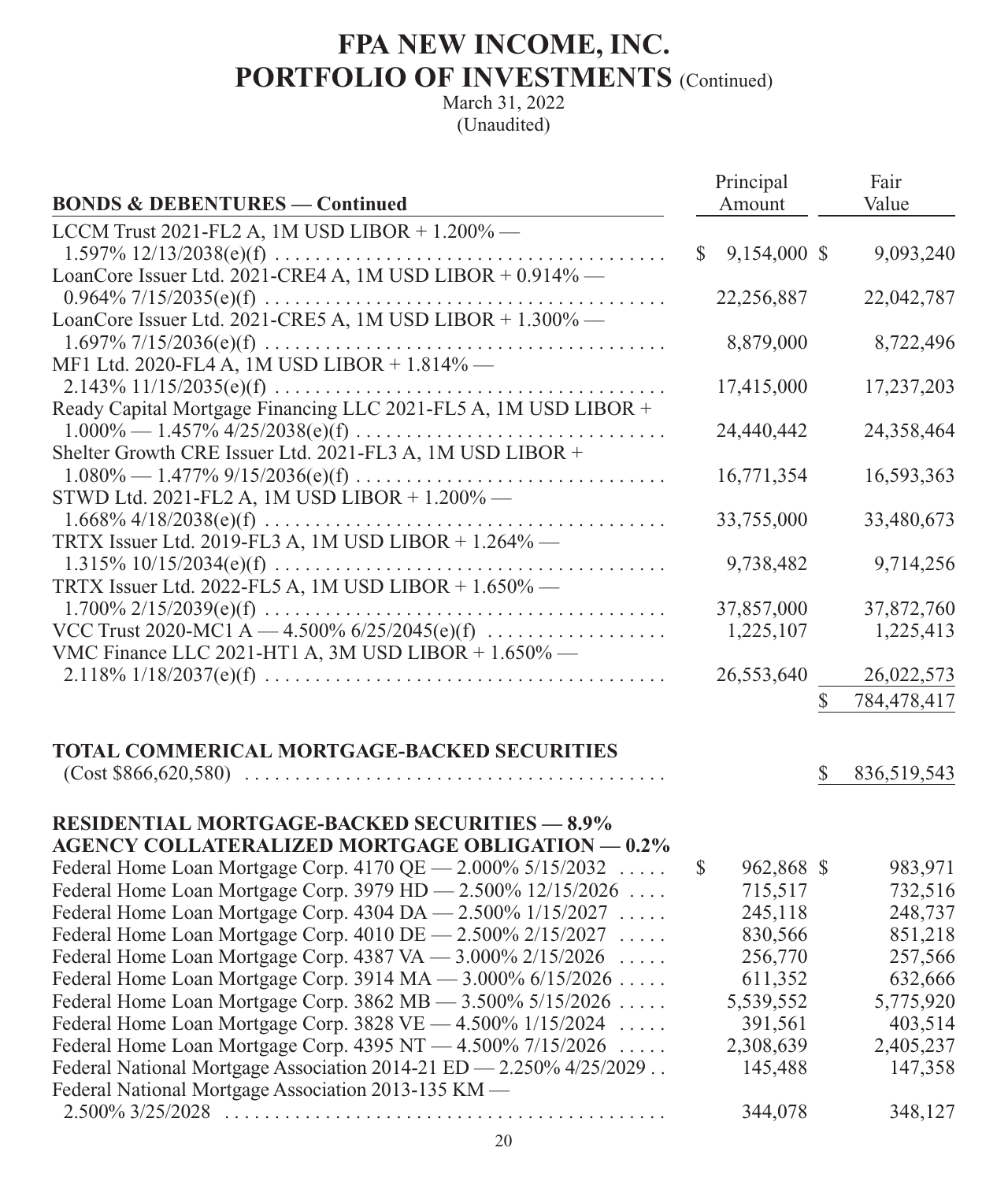| <b>BONDS &amp; DEBENTURES - Continued</b>                             |              | Principal<br>Amount | Fair<br>Value     |
|-----------------------------------------------------------------------|--------------|---------------------|-------------------|
| Federal National Mortgage Association 2017-30 G $-$ 3.000% 7/25/2040  | $\mathbb{S}$ | 808,755 \$          | 811,343           |
| Federal National Mortgage Association 2013-93 PJ - 3.000% 7/25/2042   |              | 866,349             | 861,672           |
| Federal National Mortgage Association 2011-80 KB - 3.500% 8/25/2026   |              | 4,016,919           | 4,166,169         |
| Federal National Mortgage Association 2012-144 PD - 3.500% 4/25/2042. |              | 1,767,857           | 1,777,845         |
| Federal National Mortgage Association 2010-43 MK - 5.500% 5/25/2040   |              | 646,257             | 675,421           |
|                                                                       |              |                     | \$<br>21,079,280  |
| <b>AGENCY POOL ADJUSTABLE RATE - 0.0%</b>                             |              |                     |                   |
| Federal National Mortgage Association 865963,                         |              |                     |                   |
| $12M$ USD LIBOR + $1.906\% - 2.360\%$ 3/1/2036(e)                     | $\mathbb{S}$ | 286,456 \$          | 299,710           |
|                                                                       |              |                     | \$<br>299,710     |
| <b>AGENCY POOL FIXED RATE - 2.2%</b>                                  |              |                     |                   |
| Federal Home Loan Mortgage Corp. ZA2796 - 2.500% 11/1/2027            | S            | 2,591,591 \$        | 2,589,214         |
| Federal Home Loan Mortgage Corp. J22472 - 2.500% 2/1/2028             |              | 1,934,268           | 1,935,036         |
| Federal Home Loan Mortgage Corp. ZS8495 - 2.500% 8/1/2028             |              | 920,748             | 919,904           |
| Federal Home Loan Mortgage Corp. J32374 - 2.500% 11/1/2028            |              | 102,837,968         | 102,814,531       |
| Federal Home Loan Mortgage Corp. G15169 - 4.500% 9/1/2026             |              | 429,965             | 441,513           |
| Federal Home Loan Mortgage Corp. G15272 - 4.500% 9/1/2026             |              | 128,345             | 131,095           |
| Federal Home Loan Mortgage Corp. G15875 - 4.500% 9/1/2026             |              | 587,347             | 601,649           |
| Federal Home Loan Mortgage Corp. G15036 - 5.000% 6/1/2024             |              | 20,196              | 20,595            |
| Federal Home Loan Mortgage Corp. G13667 - 5.000% 8/1/2024             |              | 900                 | 909               |
| Federal Home Loan Mortgage Corp. G15173 - 5.000% 6/1/2026             |              | 51,080              | 51,896            |
| Federal Home Loan Mortgage Corp. $G15407 - 5.000\%$ 6/1/2026          |              | 292,855             | 298,653           |
| Federal Home Loan Mortgage Corp. G15230 - 5.500% 12/1/2024            |              | 110,258             | 112,331           |
| Federal Home Loan Mortgage Corp. G15458 - 5.500% 12/1/2024            |              | 22,446              | 22,766            |
| Federal Home Loan Mortgage Corp. G14460 - 6.000% 1/1/2024             |              | 712                 | 726               |
| Federal National Mortgage Association AQ9360 - 2.500% 1/1/2028        |              | 1,053,329           | 1,053,021         |
| Federal National Mortgage Association FS0499 - 2.500% 11/1/2030       |              | 56,784,672          | 56,768,073        |
| Federal National Mortgage Association FS0452 - 2.500% 10/1/2031       |              | 6,539,023           | 6,537,111         |
| Federal National Mortgage Association FS0494 - 2.500% 2/1/2035        |              | 65,521,652          | 65,502,500        |
| Federal National Mortgage Association FM1102 - 4.000% 3/1/2031        |              | 3,413,568           | 3,510,385         |
| Federal National Mortgage Association AL4056 - 5.000% 6/1/2026        |              | 92,091              | 93,525            |
| Federal National Mortgage Association AL5867 - 5.500% 8/1/2023        |              | 5,544               | 5,628             |
| Federal National Mortgage Association AL0471 - 5.500% 7/1/2025        |              | 11,376              | 11,665            |
| Federal National Mortgage Association AL4433 - 5.500% 9/1/2025        |              | 18,364              | 18,860            |
| Federal National Mortgage Association AL4901 - 5.500% 9/1/2025        |              | 22,022              | 22,373            |
| Federal National Mortgage Association AL0294 - 6.000% 10/1/2022       |              | 534                 | 538               |
| Federal National Mortgage Association $890225 - 6.000\% 5/1/2023$     |              | 15,442              | 15,699            |
| Government National Mortgage Association 782281 - 6.000% 3/15/2023    |              | 49,578              | 50,210            |
|                                                                       |              |                     | \$<br>243,530,406 |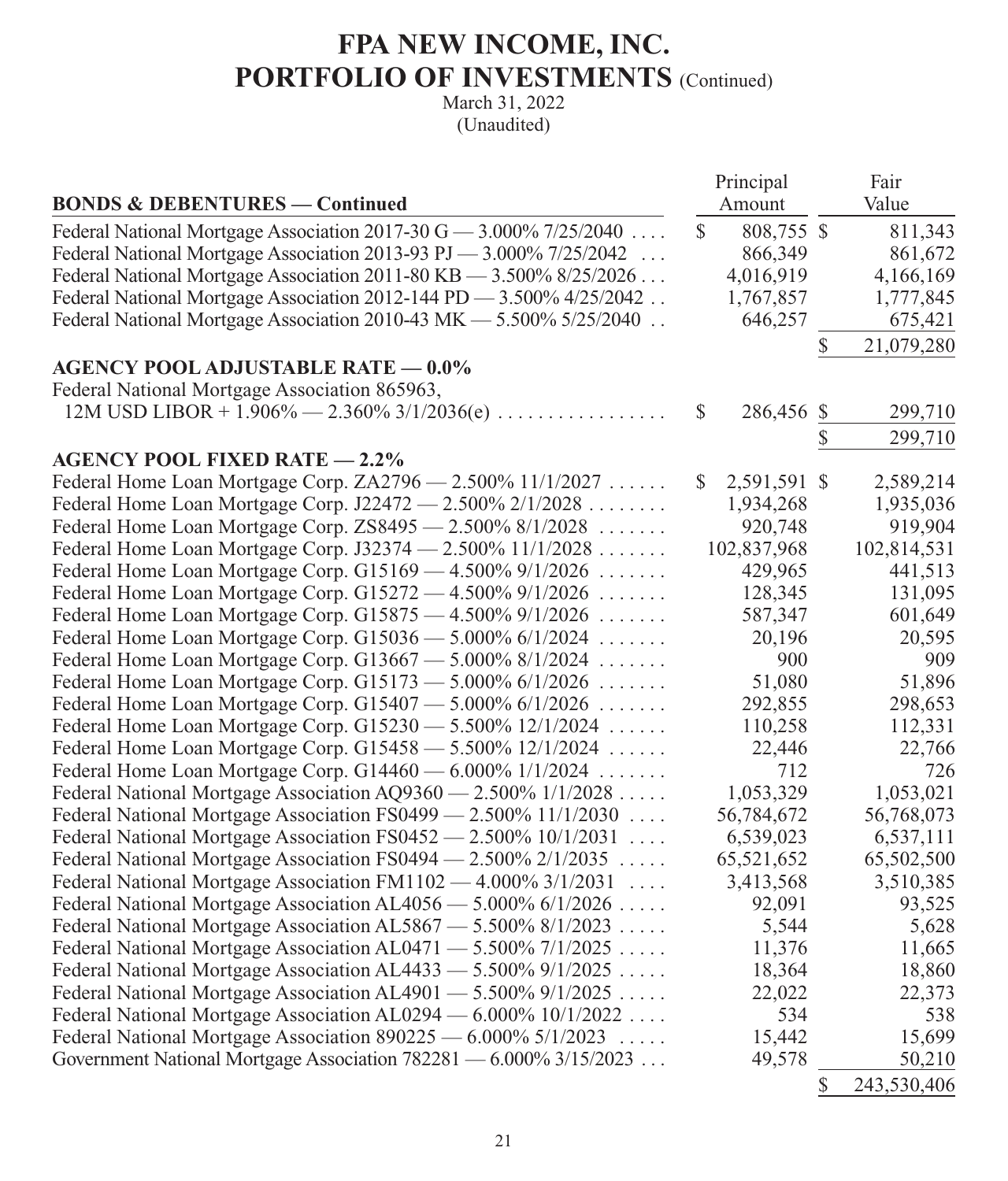|                                                                           | Principal          | Fair          |
|---------------------------------------------------------------------------|--------------------|---------------|
| <b>BONDS &amp; DEBENTURES — Continued</b>                                 | Amount             | Value         |
| <b>AGENCY STRIPPED - 0.0%</b>                                             |                    |               |
| Federal Home Loan Mortgage Corp. 217 PO $-$ 0.000% 1/1/2032(g)            | \$<br>84,355 \$    | 72,769        |
| Federal Home Loan Mortgage Corp. 3917 AI - 4.500% 7/15/2026               | 1,298,764          | 21,772        |
| Federal Home Loan Mortgage Corp. 217 IO - 6.500% 1/1/2032                 | 81,225             | 16,631        |
| Federal National Mortgage Association 2010-25 NI - 5.000% 3/25/2025       | 147                | 3             |
| Federal National Mortgage Association 2003-64 XI - 5.000% 7/25/2033       | 226,004            | 40,163        |
|                                                                           |                    | \$<br>151,338 |
| <b>NON-AGENCY COLLATERALIZED MORTGAGE OBLIGATION - 6.5%</b>               |                    |               |
| Bravo Residential Funding Trust 2019-1 A1C - 3.500% 3/25/2058(f)          | \$<br>7,550,524 \$ | 7,536,343     |
| Cascade Funding Mortgage Trust 2021-HB6 A $-$ 0.898% 6/25/2036(e)(f).     | 18,700,513         | 18,472,723    |
| CFMT LLC 2021-HB5 A $-$ 0.801% 2/25/2031(e)(f)                            | 37,948,631         | 37,534,593    |
| CFMT LLC 2020-HB4 A - 0.946% $12/26/2030(e)(f)$                           | 11,109,313         | 11,024,771    |
| CFMT LLC 2021-HB7 A - 1.151% $10/27/2031(e)(f)$                           | 20,951,606         | 20,623,787    |
| CFMT LLC 2021-HB7 M1 - 2.125% $10/27/2031(e)(f)$                          | 15,406,000         | 14,824,149    |
|                                                                           | 4,331,510          | 4,323,731     |
|                                                                           | 21,751,116         | 21,872,307    |
| Citigroup Mortgage Loan Trust, Inc. 2014-A $A - 4.000\%$ 1/25/2035(e)(f). | 3,038,096          | 2,976,114     |
| Finance of America HECM Buyout 2020-HB2 A —                               |                    |               |
|                                                                           | 40,215,627         | 38,890,381    |
| Mill City Mortgage Loan Trust 2018-2 A1 - 3.500% 5/25/2058(e)(f)          | 12,271,056         | 12,221,756    |
| Nomura Resecuritization Trust 2016-1R 3A1 - 5.000% 9/28/2036(e)(f)        | 510,172            | 510,061       |
| PRET LLC 2021-NPL5 A1 - 2.487% $10/25/2051(f)(h)$                         | 72,218,741         | 69,877,322    |
| Pretium Mortgage Credit Partners I LLC 2021-NPL2 A1 -                     |                    |               |
|                                                                           | 32,540,095         | 31,214,877    |
| Pretium Mortgage Credit Partners I LLC 2021-NPL4 A1 -                     |                    |               |
|                                                                           | 57,407,417         | 55,597,924    |
| Pretium Mortgage Credit Partners I LLC 2021-NPL6 A1 -                     |                    |               |
|                                                                           | 24,770,700         | 24,055,327    |
|                                                                           | 23,609,692         | 22,808,176    |
| PRPM LLC 2021-9 A1 - 2.363% $10/25/2026(e)(f)$                            | 25,576,063         | 24,670,378    |
| PRPM LLC 2021-10 A1 - 2.487% 10/25/2026(f)(h)                             | 32,417,635         | 31,420,952    |
| PRPM LLC 2021-11 A1 - 2.487% 11/25/2026(f)(h)                             | 39,547,237         | 37,844,246    |
| RCO VII Mortgage LLC 2021-2 A1 - 2.116% $9/25/2026(f)(h)$                 | 33,718,332         | 32,480,751    |
| Towd Point Mortgage Trust 2018-1 A1 - 3.000% $1/25/2058(e)(f)$            | 11,515,864         | 11,479,913    |
| Towd Point Mortgage Trust 2018-2 A1 - 3.250% 3/25/2058(e)(f)              | 31,468,403         | 31,331,598    |
| Towd Point Mortgage Trust 2018-5 A1A - 3.250% 7/25/2058(e)(f)             | 18,341,766         | 18,328,574    |
| Towd Point Mortgage Trust 2018-6 A1A - 3.750% $3/25/2058(e)(f)$           | 17,592,245         | 17,654,933    |
| VCAT LLC 2021 NPL2 A1 - 2.115% $3/27/2051(f)(h)$                          | 24,348,093         | 23,599,350    |
| VCAT LLC 2021-NPL1 A1 - 2.289% 12/26/2050(f)(h)                           | 6,090,369          | 5,919,968     |
| VOLT C LLC 2021-NPL9 - 1.992% $5/25/2051(f)(h)$                           | 22,180,189         | 21,421,471    |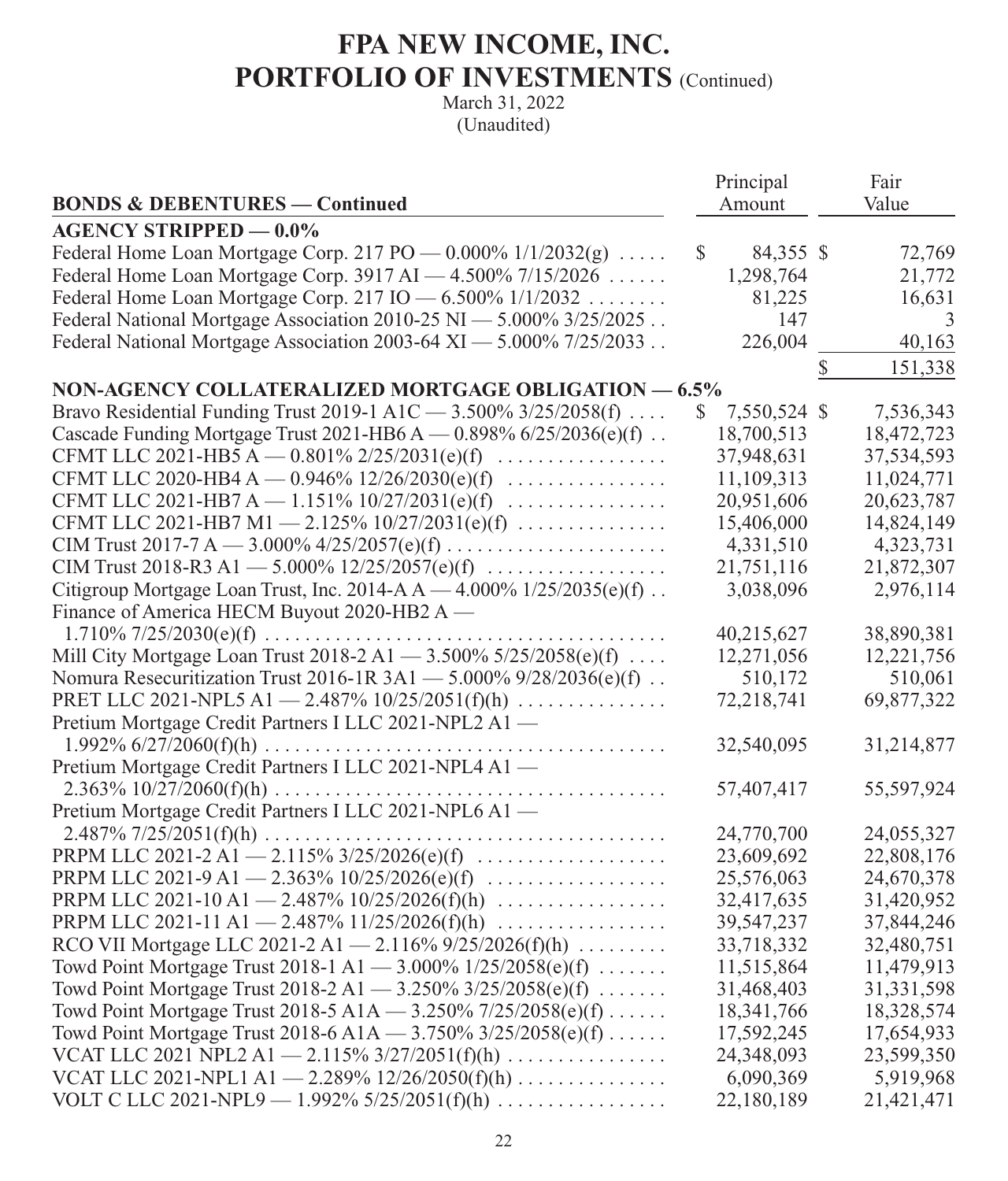|                                                              |    | Principal        |    | Fair        |
|--------------------------------------------------------------|----|------------------|----|-------------|
| <b>BONDS &amp; DEBENTURES — Continued</b>                    |    | Amount           |    | Value       |
| VOLT XCIV LLC 2021-NPL3 A1 - 2.240% 2/27/2051(f)(h) $\ldots$ |    | $$26,754,346$ \$ |    | 25,683,476  |
| VOLT XCV LLC 2021-NPL4 $-$ 2.240% 3/27/2051(f)(h)            |    | 29,797,642       |    | 29,141,635  |
|                                                              |    |                  | \$ | 705,341,587 |
|                                                              |    |                  |    |             |
| <b>TOTAL RESIDENTIAL MORTGAGE-BACKED SECURITIES</b>          |    |                  |    |             |
|                                                              |    |                  | S  | 970,402,321 |
| <b>ASSET-BACKED SECURITIES - 66.6%</b>                       |    |                  |    |             |
| $AUTO - 25.1%$                                               |    |                  |    |             |
| American Credit Acceptance Receivables Trust 2021-4 B -      |    |                  |    |             |
|                                                              | S. | 9,955,000 \$     |    | 9,693,811   |
| American Credit Acceptance Receivables Trust 2021-2 C-       |    |                  |    |             |
|                                                              |    | 55,165,000       |    | 53,823,674  |
| American Credit Acceptance Receivables Trust 2021-3 C-       |    |                  |    |             |
|                                                              |    | 40,171,000       |    | 38,795,039  |
| American Credit Acceptance Receivables Trust 2021-4 C-       |    |                  |    |             |
|                                                              |    | 36,195,000       |    | 34,780,579  |
| American Credit Acceptance Receivables Trust 2022-1 B -      |    |                  |    |             |
|                                                              |    | 22,408,000       |    | 21,935,868  |
| American Credit Acceptance Receivables Trust 2022-1 C-       |    |                  |    |             |
|                                                              |    | 45,613,000       |    | 44,261,313  |
| AmeriCredit Automobile Receivables Trust 2021-3 A3 -         |    |                  |    |             |
|                                                              |    | 21,998,000       |    | 21,370,054  |
| AmeriCredit Automobile Receivables Trust 2020-2 C -          |    | 6,808,000        |    | 6,697,223   |
| BMW Vehicle Lease Trust 2021-2 A3 - 0.330% 12/26/2024        |    | 41,858,000       |    | 40,692,167  |
| BMW Vehicle Lease Trust 2022-1 A4 - 1.230% 5/27/2025         |    | 30,512,000       |    | 29,399,856  |
| CarMax Auto Owner Trust 2022-1 A3 - 1.470% 12/15/2026        |    | 61,620,000       |    | 59,652,979  |
| CarMax Auto Owner Trust 2020-3 C - 1.690% 4/15/2026          |    | 1,064,000        |    | 1,020,783   |
| CarMax Auto Owner Trust 2020-2 A4 - 2.050% 5/15/2025         |    | 14,689,000       |    | 14,566,868  |
| Drive Auto Receivables Trust 2021-3 A3 $-$ 0.790% 10/15/2025 |    | 36,396,000       |    | 35,626,276  |
| Drive Auto Receivables Trust 2021-2 C — $0.870\%$ 10/15/2027 |    | 51,629,000       |    | 49,339,176  |
| Drive Auto Receivables Trust 2021-3 B - 1.110% 5/15/2026     |    | 72,790,000       |    | 70,386,023  |
| Drive Auto Receivables Trust 2021-3 C — 1.470% $1/15/2027$   |    | 72,790,000       |    | 69,521,787  |
| DT Auto Owner Trust 2021-3A B — $0.580\%$ 11/17/2025(f)      |    | 20,559,000       |    | 19,840,412  |
| DT Auto Owner Trust 2021-2A B — $0.810\%$ 1/15/2027(f)       |    | 10,619,000       |    | 10,394,112  |
| DT Auto Owner Trust 2021-1A C — 0.840% $10/15/2026(f)$       |    | 3,462,000        |    | 3,348,168   |
| DT Auto Owner Trust 2021-3A C $-$ 0.870% 5/17/2027(f)        |    | 18,106,000       |    | 17,173,804  |
| DT Auto Owner Trust 2021-4A B — 1.020% 5/15/2026(f)          |    | 13,540,000       |    | 13,129,263  |
| DT Auto Owner Trust 2020-3A C $-$ 1.470% 6/15/2026(f)        |    | 6,384,000        |    | 6,274,691   |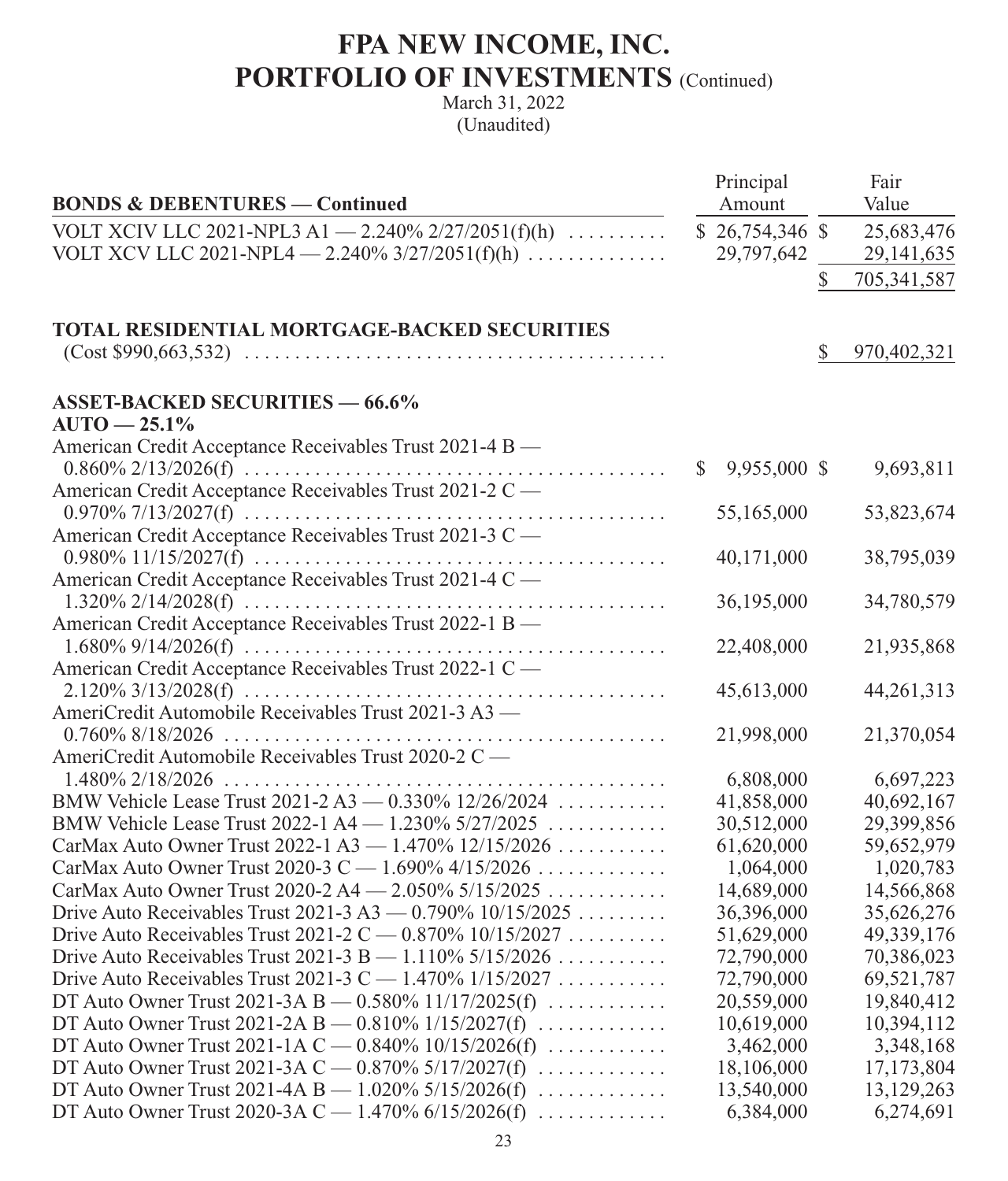|                                                                     | Principal        | Fair       |
|---------------------------------------------------------------------|------------------|------------|
| <b>BONDS &amp; DEBENTURES — Continued</b>                           | Amount           | Value      |
| DT Auto Owner Trust 2021-4A C $-$ 1.500% 9/15/2027(f)               | $$13,540,000$ \$ | 12,981,702 |
| DT Auto Owner Trust 2022-1A C - 2.960% 11/15/2027(f)                | 18,926,000       | 18,605,827 |
| Exeter Automobile Receivables Trust 2021-4A B - 1.050% 5/15/2026    | 42,765,000       | 41,745,427 |
| Exeter Automobile Receivables Trust 2021-4A C - 1.460% 10/15/2027   | 41,400,000       | 39,682,148 |
| Exeter Automobile Receivables Trust 2022-1A B - 2.180% 6/15/2026    | 94,894,000       | 93,508,102 |
| Exeter Automobile Receivables Trust 2022-1A C $-$ 2.560% 6/15/2028  | 49,707,000       | 48,621,235 |
| First Investors Auto Owner Trust 2021-2A A $-$ 0.480% 3/15/2027(f)  | 100,368,631      | 98,051,390 |
| Flagship Credit Auto Trust 2021-2 C - 1.270% $6/15/2027(f)$         | 17,609,000       | 16,733,010 |
| Flagship Credit Auto Trust 2021-4 B - 1.490% 2/15/2027(f)           | 8,567,000        | 8,189,228  |
| Ford Credit Auto Lease Trust 2021-B A3 - 0.370% 10/15/2024          | 89,517,000       | 87,043,520 |
| Ford Credit Auto Lease Trust 2021-B A4 - 0.400% 12/15/2024          | 55,829,000       | 53,907,796 |
| Ford Credit Auto Lease Trust 2021-B B - 0.660% 1/15/2025            | 22,156,000       | 21,433,907 |
| Ford Credit Auto Lease Trust 2021-B C - 0.900% 5/15/2026            | 21,928,000       | 20,957,763 |
| Ford Credit Auto Owner Trust 2020-B B - 1.190% 1/15/2026            | 400,000          | 389,214    |
| Ford Credit Auto Owner Trust 2022-A A3 - 1.290% 6/15/2026           | 33,165,000       | 32,321,584 |
| GM Financial Automobile Leasing Trust 2021-2 B $-$ 0.690% 5/20/2025 | 4,991,000        | 4,833,892  |
| GM Financial Automobile Leasing Trust 2022-1 A3 - 1.900% 3/20/2025  | 91,758,000       | 90,637,011 |
| GM Financial Automobile Leasing Trust 2022-1 A4 - 1.960% 2/20/2026  | 43,831,000       | 43,126,500 |
| GM Financial Automobile Leasing Trust 2022-1 B - 2.230% 2/20/2026   | 12,446,000       | 12,240,339 |
| GM Financial Automobile Leasing Trust 2022-1 C - 2.640% 2/20/2026   | 32,069,000       | 31,552,304 |
| GM Financial Consumer Automobile Receivables Trust 2022-1 A3 -      |                  |            |
|                                                                     | 29,166,000       | 28,345,934 |
| GM Financial Consumer Automobile Receivables Trust 2020-3 C -       |                  |            |
|                                                                     | 2,760,000        | 2,688,528  |
| Honda Auto Receivables Owner Trust 2021-4 A3 - 0.880% 1/21/2026     | 44,179,000       | 42,741,725 |
| Hyundai Auto Lease Securitization Trust 2021-C A3 —                 |                  |            |
|                                                                     | 80,238,000       | 77,898,725 |
| Hyundai Auto Lease Securitization Trust 2021-B A4 -                 |                  |            |
|                                                                     | 2,176,000        | 2,111,710  |
| Hyundai Auto Lease Securitization Trust 2021-A A4 -                 |                  |            |
|                                                                     | 10,288,000       | 10,079,434 |
| Hyundai Auto Lease Securitization Trust 2021-A B —                  |                  |            |
|                                                                     | 3,663,000        | 3,584,441  |
| Hyundai Auto Lease Securitization Trust 2022-A A3 -                 |                  |            |
|                                                                     | 59,677,000       | 58,233,843 |
| Hyundai Auto Lease Securitization Trust 2022-A A4 -                 |                  |            |
|                                                                     | 35,890,000       | 34,906,241 |
| Hyundai Auto Receivables Trust 2021-C A3 - 0.740% 5/15/2026         | 29,067,000       | 27,961,704 |
| Nissan Auto Lease Trust 2021-A A3 - 0.520% 8/15/2024                | 68,261,000       | 66,540,086 |
| Prestige Auto Receivables Trust 2021-1A B $-$ 1.190% 4/15/2026(f)   | 37,756,000       | 36,366,390 |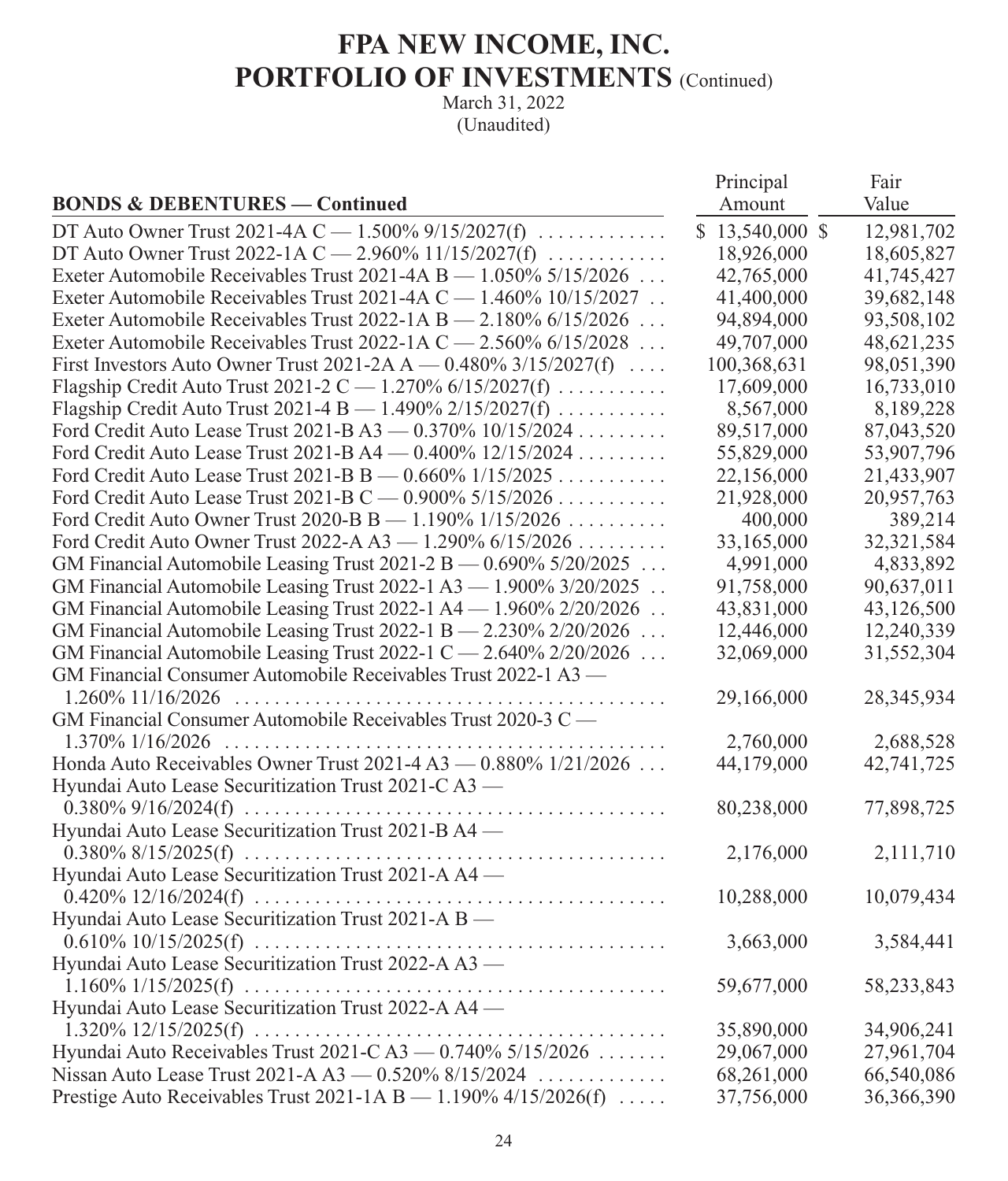| <b>BONDS &amp; DEBENTURES — Continued</b>                                      | Principal<br>Amount | Fair<br>Value |
|--------------------------------------------------------------------------------|---------------------|---------------|
| Prestige Auto Receivables Trust 2021-1A C - 1.530% 2/15/2028(f)                | $$13,545,000$ \$    | 12,880,595    |
| Santander Drive Auto Receivables Trust 2021-4 B - 0.880% 6/15/2026             | 97,273,000          | 94,006,193    |
| Santander Drive Auto Receivables Trust 2021-4 C - 1.260% 2/16/2027             | 63,342,000          | 60,458,590    |
| Santander Drive Auto Receivables Trust 2022-1 B - 2.360% 8/17/2026             | 99,413,000          | 97,582,956    |
| Santander Drive Auto Receivables Trust 2022-1 C - 2.560% 4/17/2028             | 33,202,000          | 32,514,758    |
| Santander Retail Auto Lease Trust 2021-C A3 - 0.500% 3/20/2025(f)<br>$\ldots$  | 52,215,000          | 50,764,634    |
| Santander Retail Auto Lease Trust 2021-A A3 - 0.510% 7/22/2024(f)<br>$\ldots$  | 1,084,000           | 1,055,376     |
| Santander Retail Auto Lease Trust 2021-B A3 - 0.510% 8/20/2024(f)<br>$\cdot$ . | 2,000,000           | 1,938,235     |
| Santander Retail Auto Lease Trust 2021-A C - 1.140% 3/20/2026(f)               | 1,886,000           | 1,813,827     |
| Santander Retail Auto Lease Trust 2022-A A3 - 1.340% 7/21/2025(f)              | 34,544,000          | 33,473,955    |
| Santander Retail Auto Lease Trust 2022-A A4 - 1.420% 1/20/2026(f)              | 18,847,000          | 18,261,951    |
| Santander Retail Auto Lease Trust 2022-A B - 1.610% 1/20/2026(f)               | 10,319,000          | 9,960,007     |
| Tesla Auto Lease Trust 2021-B A2 — $0.360\%$ 9/22/2025(f)                      | 38,207,000          | 37,556,488    |
| Volkswagen Auto Loan Enhanced Trust 2021-1 A3 - 1.020% 6/22/2026               | 52,430,000          | 50,639,636    |
| Westlake Automobile Receivables Trust 2021-2A B - 0.620% 7/15/2026(f).         | 31,908,000          | 30,963,128    |
| Westlake Automobile Receivables Trust 2021-2A C $-$ 0.890% 7/15/2026(f).       | 50,584,000          | 48,438,414    |
| Westlake Automobile Receivables Trust 2021-3A A3 -                             |                     |               |
|                                                                                | 64,905,000          | 63,620,504    |
| Westlake Automobile Receivables Trust 2021-1A C - 0.950% 3/16/2026(f)          | 6,817,000           | 6,612,245     |
| Westlake Automobile Receivables Trust 2020-3A C -                              |                     |               |
|                                                                                | 16,438,000          | 16,188,402    |
| Westlake Automobile Receivables Trust 2021-3A B - 1.290% 1/15/2027(f)          | 69,723,000          | 67,753,214    |
| Westlake Automobile Receivables Trust 2021-3A C $-$ 1.580% 1/15/2027(f).       | 69,605,000          | 66,841,326    |
| Westlake Automobile Receivables Trust 2022-1A C - 3.110% 3/15/2027             | 52,910,000          | 52,299,181    |
| World Omni Auto Receivables Trust 2020-C C - 1.390% 5/17/2027                  | 3,415,000           | 3,290,446     |
| World Omni Select Auto Trust 2021-A A3 - 0.530% 3/15/2027                      | 52,776,000          | 51,289,374    |
|                                                                                |                     | 2,749,948,021 |
| <b>COLLATERALIZED LOAN OBLIGATION - 20.5%</b>                                  |                     |               |
| ABPCI Direct Lending Fund CLO X LP 2020-10A A1A, 3M USD                        |                     |               |
|                                                                                | $$19,397,000$ \$    | 19,399,483    |
| ABPCI Direct Lending Fund IX LLC 2020-9A A1, 3M USD                            |                     |               |
|                                                                                | 43,972,000          | 43,763,792    |
| AMMC CLO 16 Ltd. 2015-16A AR2, 3M USD LIBOR + 0.980% -                         |                     |               |
|                                                                                | 64,521,536          | 64,475,145    |
| Avery Point VI CLO Ltd. 2015-6A AR2, 3M USD LIBOR + 0.900% —                   |                     |               |
| $\sim$                                                                         | 21,069,326          | 20,954,182    |
| Barings CLO Ltd. 2018-III 2018-3A A1, 3M USD LIBOR + 0.950% -                  |                     |               |
|                                                                                | 23, 133, 897        | 23,065,143    |
| Blackrock DLF VIII-L CLO Trust 2021-1A A, 3M USD LIBOR +                       |                     |               |
|                                                                                | 19,716,722          | 19,716,051    |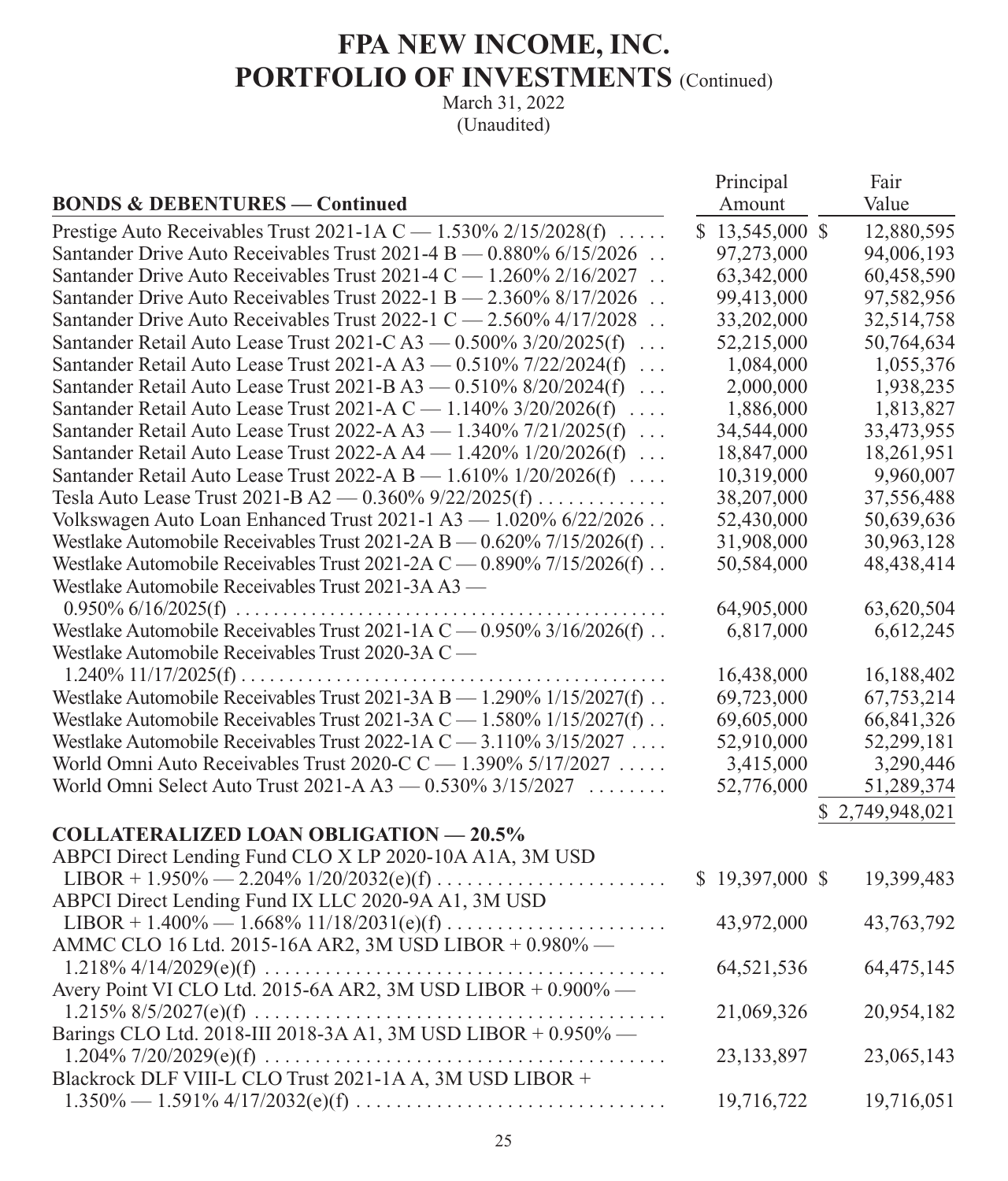|                                                                                                                                                                                        | Principal        | Fair        |
|----------------------------------------------------------------------------------------------------------------------------------------------------------------------------------------|------------------|-------------|
| <b>BONDS &amp; DEBENTURES - Continued</b>                                                                                                                                              | Amount           | Value       |
| Blackrock Mount Adams CLO IX LP 2021-9A A1, 3M USD LIBOR +                                                                                                                             |                  |             |
|                                                                                                                                                                                        | $$31,531,000$ \$ | 31,422,407  |
| Brightwood Capital MM CLO Ltd. 2021-2A A, 3M USD LIBOR +                                                                                                                               |                  |             |
| $1.650\% - 1.891\% 11/15/2030(e)(f) \ldots$                                                                                                                                            | 85,599,000       | 85,341,861  |
| BTC Holdings Fund I LLC $-$ 2.780% 1/28/2027(b)(c)                                                                                                                                     | 11,717,796       | 11,717,796  |
| BTC Offshore Holdings Fund, 3M USD LIBOR + 2.650% -                                                                                                                                    |                  |             |
|                                                                                                                                                                                        | 18,000,000       | 18,000,000  |
| Cerberus Loan Funding XXIX LP 2020-2A A, 3M USD LIBOR +                                                                                                                                |                  |             |
| $1.900\% - 2.141\% 10/15/2032(e)(f) \ldots$                                                                                                                                            | 82,252,000       | 82,268,533  |
| Cerberus Loan Funding XXV LP 2018-4RA A1TR, 3M USD LIBOR +                                                                                                                             |                  |             |
|                                                                                                                                                                                        | 18,629,000       | 18,561,805  |
| Cerberus Loan Funding XXVI LP 2019-1A AR, 3M USD LIBOR +                                                                                                                               |                  |             |
| $1.500\% - 1.741\% 4/15/2031(e)(f) \ldots$                                                                                                                                             | 10,764,000       | 10,723,796  |
| Cerberus Loan Funding XXVIII LP 2020-1A A, 3M USD LIBOR +                                                                                                                              |                  |             |
| $1.850\% - 2.091\% 10/15/2031(e)(f) \ldots$                                                                                                                                            | 70,979,000       | 70,993,267  |
| Cerberus Loan Funding XXXI LP 2021-1A A, 3M USD LIBOR +                                                                                                                                |                  |             |
|                                                                                                                                                                                        | 45,931,000       | 45,831,376  |
| Cerberus Loan Funding XXXIV LP 2021-4A A, 3M USD LIBOR +                                                                                                                               |                  |             |
| $1.500\% - 1.741\% \frac{8}{13}{2033(e)(f)} \dots \dots \dots \dots \dots \dots \dots \dots \dots \dots \dots \dots \dots$<br>Cerberus Loan Funding XXXVI LP 2021-6A A, 3M USD LIBOR + | 27,891,302       | 27,847,095  |
|                                                                                                                                                                                        | 78,117,635       | 78,006,786  |
| Diamond CLO Ltd. 2019-1A A1R, 3M USD LIBOR + 1.200% -                                                                                                                                  |                  |             |
|                                                                                                                                                                                        | 82,657           | 82,648      |
| Ellington CLO IV Ltd. 2019-4A AR, 3M USD LIBOR + 1.580% -                                                                                                                              |                  |             |
|                                                                                                                                                                                        | 26,441,252       | 26,422,162  |
| Fortress Credit Opportunities IX CLO Ltd. 2017-9A A1TR, 3M USD                                                                                                                         |                  |             |
|                                                                                                                                                                                        | 118,776,000      | 117,990,891 |
| Fortress Credit Opportunities XI CLO Ltd. 2018-11A A1T, 3M USD                                                                                                                         |                  |             |
|                                                                                                                                                                                        | 37,820,000       | 37,535,480  |
| Fortress Credit Opportunities XVII CLO Ltd. 2022-17A A, 3M USD                                                                                                                         |                  |             |
|                                                                                                                                                                                        | 62,732,000       | 62,241,749  |
| Galaxy XXIII CLO Ltd. 2017-23A AR, 3M USD LIBOR + 0.870% -                                                                                                                             |                  |             |
|                                                                                                                                                                                        | 40,572,412       | 40,430,855  |
| Golub Capital Partners CLO 36m Ltd. 2018-36A A, 3M USD LIBOR +                                                                                                                         |                  |             |
|                                                                                                                                                                                        | 67,200,000       | 66,890,746  |
| Golub Capital Partners CLO 42M Ltd. 2019-42A A2, 3M USD LIBOR +                                                                                                                        |                  |             |
|                                                                                                                                                                                        | 13,772,000       | 13,719,777  |
| Golub Capital Partners TALF LLC 2020-2A A, 3M USD LIBOR +                                                                                                                              |                  |             |
| $1.850\% - 2.165\% 2/5/2030(e)(f) \ldots$                                                                                                                                              | 22,470,989       | 22,480,247  |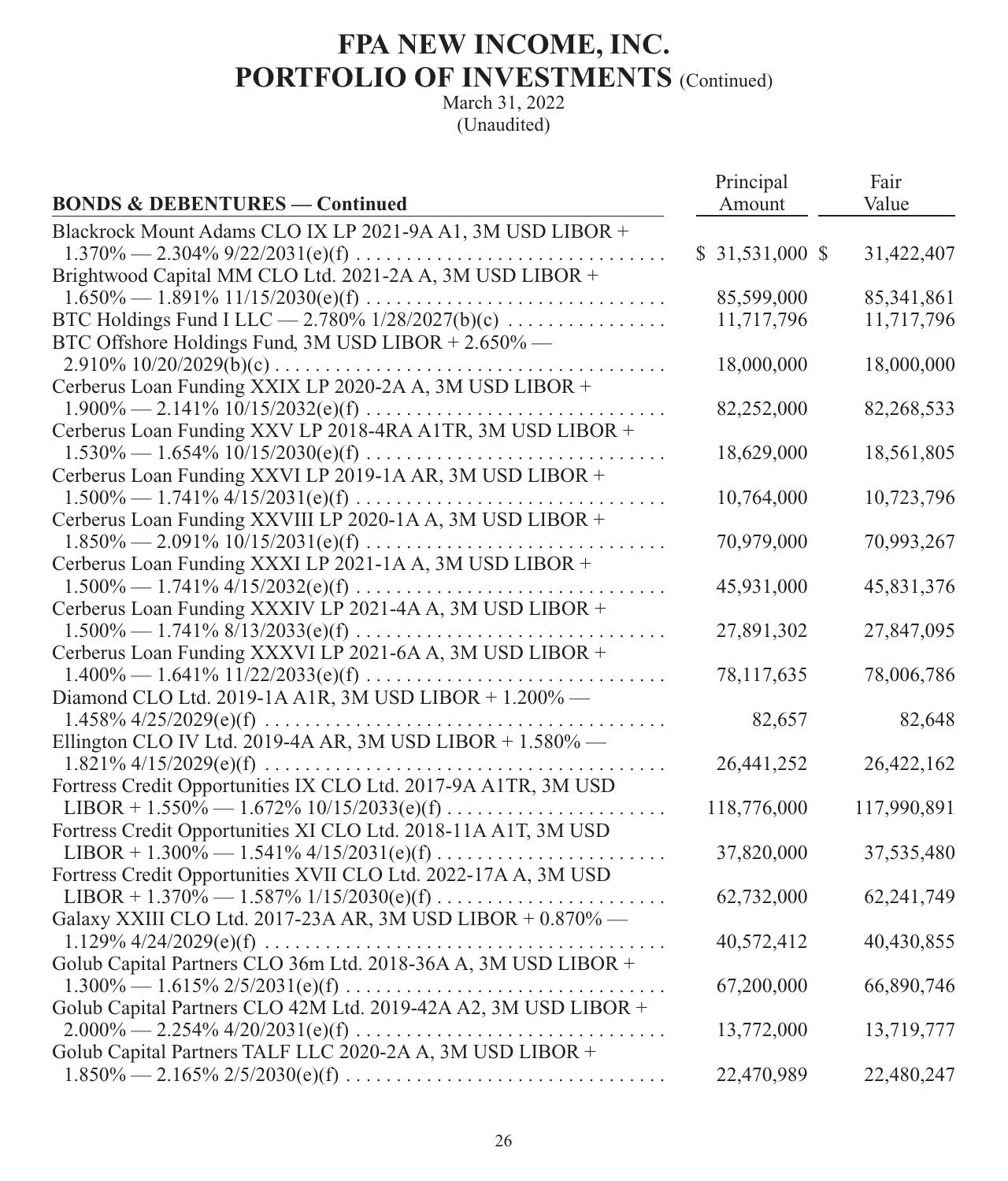|                                                                  |    | Principal    | Fair        |
|------------------------------------------------------------------|----|--------------|-------------|
| <b>BONDS &amp; DEBENTURES - Continued</b>                        |    | Amount       | Value       |
| Halcyon Loan Advisors Funding Ltd. 2015-3A A1R, 3M USD LIBOR +   |    |              |             |
|                                                                  | S. | 1,973,801 \$ | 1,973,475   |
| Lake Shore MM CLO III LLC 2019-2A A1R, 3M USD LIBOR +            |    |              |             |
|                                                                  |    | 23,662,000   | 23,557,130  |
| Lake Shore MM CLO III LLC 2019-2A A2R - 2.525% 10/17/2031(f)     |    | 11,083,000   | 10,524,528  |
| Lake Shore MM CLO IV Ltd. 2021-1A X, 3M USD LIBOR +              |    |              |             |
|                                                                  |    | 17,293,000   | 17,241,968  |
| LCM XX LP 20A AR, 3M USD LIBOR + $1.040\%$ -                     |    |              |             |
|                                                                  |    | 3,385,169    | 3,375,301   |
| Madison Park Funding XI Ltd. 2013-11A, 3M USD LIBOR + 0.900% -   |    |              |             |
|                                                                  |    | 94,743,534   | 94,429,838  |
| Madison Park Funding XXIII Ltd. 2017-23A AR, 3M USD LIBOR +      |    |              |             |
|                                                                  |    | 81,487,000   | 80,916,998  |
| Madison Park Funding XXV Ltd. 2017-25A, 3M USD LIBOR +           |    |              |             |
|                                                                  |    | 74,465,000   | 74,228,276  |
| Magnetite XVI Ltd. 2015-16A AR, 3M USD LIBOR + $0.800\%$ —       |    |              |             |
|                                                                  |    | 9,725,383    | 9,696,002   |
| Nassau Ltd. 2017-IA A1AS, 3M USD LIBOR + 1.150% -                |    |              |             |
| Neuberger Berman CLO XV 2013-15A A1R2, 3M USD LIBOR +            |    | 22,587,372   | 22,486,700  |
|                                                                  |    | 67,786,000   | 67,418,261  |
| OCP CLO Ltd. 2017-13A A1AR, 3M USD LIBOR + 0.960% -              |    |              |             |
|                                                                  |    | 72,247,000   | 71,663,894  |
| Octagon Investment Partners 35 Ltd. 2018-1A A1A, 3M USD LIBOR +  |    |              |             |
|                                                                  |    | 44,563,000   | 44,405,247  |
| Octagon Investment Partners XV Ltd. 2013-1A A1RR, 3M USD LIBOR + |    |              |             |
|                                                                  |    | 108,749,000  | 108,317,484 |
| OFSI BSL VIII Ltd. 2017-1A AR, 3M USD LIBOR + 1.000% -           |    |              |             |
|                                                                  |    | 70,518,143   | 70,316,249  |
| Owl Rock CLO VI Ltd. 2021-6A A, 3M USD LIBOR + 1.450% -          |    |              |             |
|                                                                  |    | 66,692,000   | 66,385,684  |
| Palmer Square Loan Funding Ltd. 2021-1A A1, 3M USD LIBOR +       |    |              |             |
|                                                                  |    | 50,429,299   | 50,366,313  |
| Parliament CLO II Ltd. 2021-2A A, 3M USD LIBOR + 1.350% -        |    |              |             |
|                                                                  |    | 40,733,000   | 40,352,717  |
| Parliament Funding II Ltd. 2020-1A AR, 3M USD LIBOR + 1.250% -   |    |              |             |
|                                                                  |    | 40,598,000   | 40,406,865  |
| Saranac CLO III Ltd. 2014-3A ALR, 3M USD LIBOR + 1.600% -        |    |              |             |
|                                                                  |    | 25,900,433   | 25,822,939  |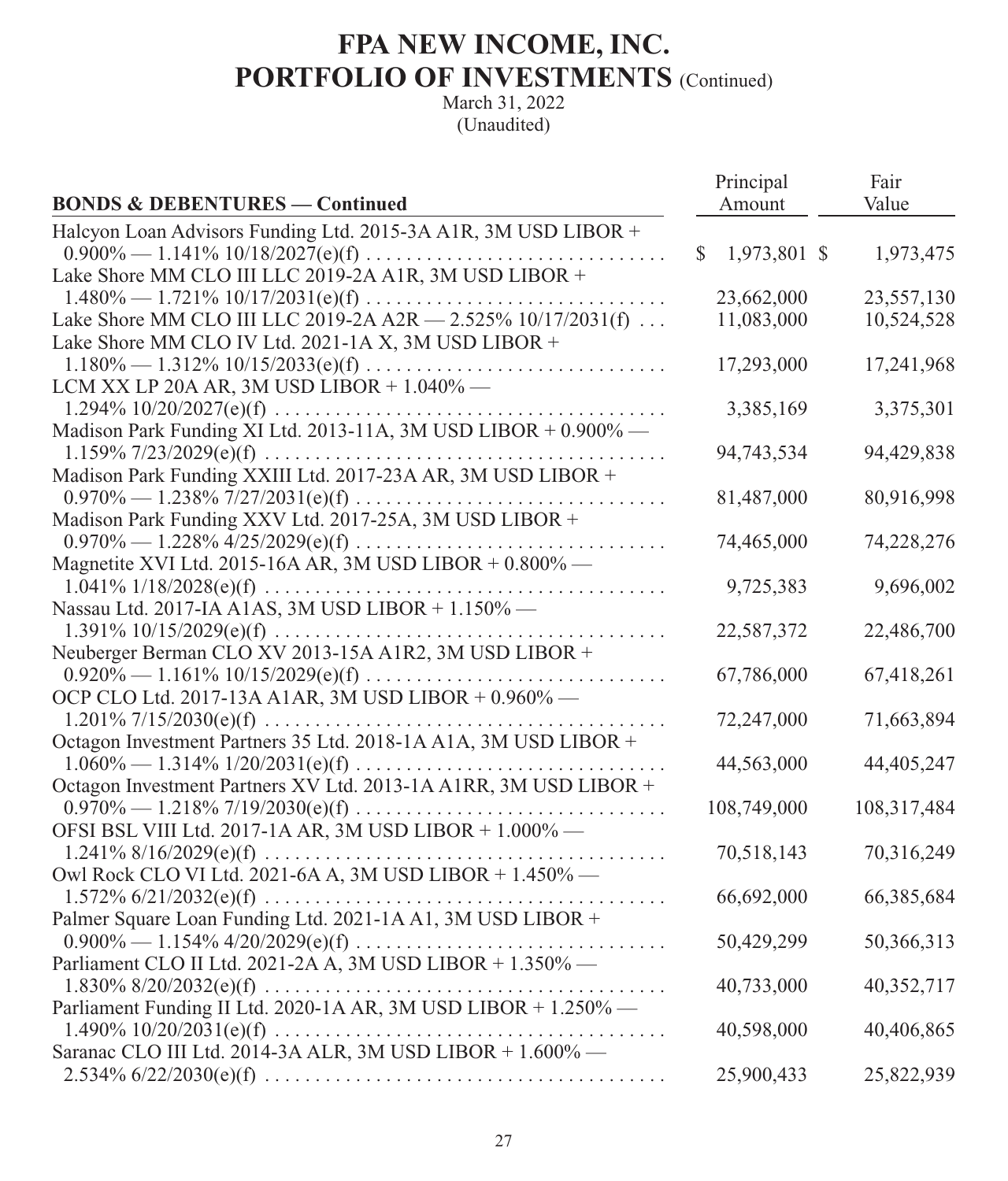|                                                                   | Principal          | Fair            |
|-------------------------------------------------------------------|--------------------|-----------------|
| <b>BONDS &amp; DEBENTURES — Continued</b>                         | Amount             | Value           |
| Telos CLO Ltd. 2014-5A A1R, 3M USD LIBOR + 0.950% -               |                    |                 |
|                                                                   | 2,606,515 \$<br>\$ | 2,605,720       |
| Telos CLO Ltd. 2013-3A BR, 3M USD LIBOR + 2.000% -                |                    |                 |
|                                                                   | 14,215,917         | 14,205,923      |
| TICP CLO III-2 Ltd. 2018-3R A, 3M USD LIBOR + 0.840% -            |                    |                 |
|                                                                   | 3,717,606          | 3,715,208       |
| VCP CLO II Ltd. 2021-2A A1, 3M USD LIBOR + 1.670% -               |                    |                 |
|                                                                   | 101,155,000        | 101,106,142     |
| Venture XXV CLO Ltd. 2016-25A ARR, 3M USD LIBOR + 1.020% -        |                    |                 |
|                                                                   | 22,537,747         | 22,513,677      |
| Wellfleet CLO Ltd. 2016-1A AR, 3M USD LIBOR + 0.910% -            |                    |                 |
|                                                                   | 14,220,945         | 14,190,583      |
| Wind River CLO Ltd. 2016-1A AR, 3M USD LIBOR + 1.050% -           |                    |                 |
|                                                                   | 8,220,528          | 8,220,413       |
| Woodmont Trust 2019-6A A1R, 3M USD LIBOR + 1.480% -               |                    |                 |
|                                                                   | 62,588,000         | 62,378,706      |
| Woodmont Trust 2019-6A A1R2, 3M USD LIBOR + 1.480% -              |                    |                 |
|                                                                   | 16,952,000         | 16,895,312      |
| Zais CLO 7 Ltd. 2017-2A A, 3M USD LIBOR + 1.290% -                |                    |                 |
|                                                                   | 15,314,220         | 15,239,180      |
|                                                                   |                    | \$2,244,839,806 |
| $EQUIPMENT - 10.4%$                                               |                    |                 |
| ARI Fleet Lease Trust 2021-A A2 — 0.370% 3/15/2030(f)             | $$25,430,000$ \$   | 25,000,729      |
| Avis Budget Rental Car Funding AESOP LLC 2017-2A A —              |                    |                 |
|                                                                   | 8,580,000          | 8,618,092       |
| CCG Receivables Trust 2021-2 A2 - 0.540% 3/14/2029(f) $\ldots$    | 52,397,000         | 50,994,987      |
| Chesapeake Funding II LLC 2020-1A A1 - 0.870% 8/15/2032(f)        | 10,869,605         | 10,786,117      |
| CNH Equipment Trust 2021-B A3 - 0.440% 8/17/2026                  | 2,000,000          | 1,938,085       |
| CNH Equipment Trust 2022-A A3 - 2.830% 7/15/2027                  | 19,831,000         | 19,829,534      |
| Coinstar Funding LLC 2017-1A A2 $-$ 5.216% 4/25/2047(f)           | 12,216,765         | 12,209,921      |
| Dell Equipment Finance Trust 2021-1 A3 $-$ 0.430% 5/22/2026(f)    | 2,900,000          | 2,842,419       |
| Dell Equipment Finance Trust 2021-2 A3 $-$ 0.530% 12/22/2026(f)   | 50,627,000         | 49,137,584      |
| Dell Equipment Finance Trust 2021-2 C — 0.940% 12/22/2026(f)      | 11,180,000         | 10,707,349      |
| Dell Equipment Finance Trust 2020-2 D — 1.920% $3/23/2026(f)$     | 5,444,000          | 5,394,336       |
| Dell Equipment Finance Trust 2022-1 A3 - 2.490% 8/23/2027         | 110,213,000        | 108,848,298     |
| Dell Equipment Finance Trust 2022-1 B - 2.720% 8/23/2027          | 17,115,000         | 16,863,112      |
| Dell Equipment Finance Trust 2022-1 C - 2.940% 8/23/2027          | 17,567,000         | 17,310,399      |
| Donlen Fleet Lease Funding 2 LLC 2021-2 A2 - 0.560% 12/11/2034(f) | 55,571,174         | 54,534,077      |
| Encina Equipment Finance LLC 2021-1A A2 - 0.740% 12/15/2026(f)    | 23,299,000         | 22,966,719      |
| Enterprise Fleet Financing LLC 2021-2 A2 - 0.480% 5/20/2027(f)    | 79,433,000         | 76,904,894      |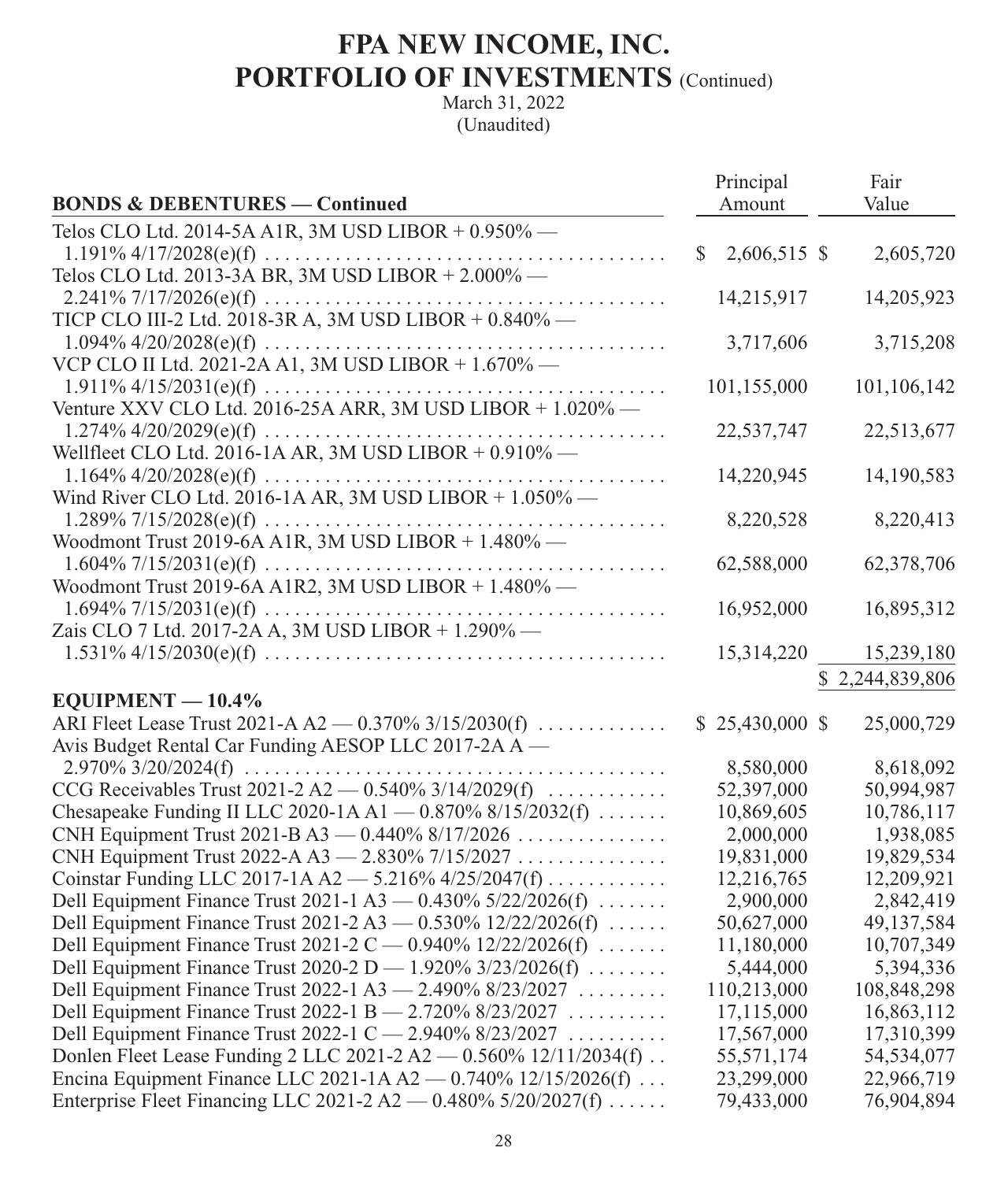| <b>BONDS &amp; DEBENTURES - Continued</b>                           | Principal<br>Amount | Fair<br>Value   |
|---------------------------------------------------------------------|---------------------|-----------------|
| Enterprise Fleet Financing LLC 2021-3 A2 $-$ 0.770% 8/20/2027(f)    | $$56,875,000$ \$    | 55,078,905      |
| Enterprise Fleet Funding LLC 2021-1 A3 - 0.700% 12/21/2026(f)       | 2,050,000           | 1,937,280       |
| GMF Floorplan Owner Revolving Trust 2019-2 A - 2.900% 4/15/2026(f). | 30,866,000          | 30,892,125      |
| GreatAmerica Leasing Receivables Funding LLC 2020-1 A4 -            |                     |                 |
|                                                                     | 1,060,000           | 1,052,762       |
| Hertz Vehicle Financing LLC 2021-1A A - 1.210% 12/26/2025(f)        | 73,571,000          | 69,546,034      |
| Hertz Vehicle Financing LLC 2022-4A A - 3.730% 9/25/2026            | 72,329,000          | 72,419,411      |
| HPEFS Equipment Trust 2022-1A A3 - 1.380% 5/21/2029(f)              | 65,430,000          | 63,634,162      |
| HPEFS Equipment Trust 2022-1A B - 1.790% 5/21/2029(f)               | 26,862,000          | 26,084,939      |
| HPEFS Equipment Trust 2022-1A C - 1.960% 5/21/2029(f)               | 17,858,000          | 17,258,527      |
| John Deere Owner Trust 2022 2022-A A3 - 2.320% 9/16/2026            | 39,342,000          | 38,792,156      |
| Kubota Credit Owner Trust 2020-1A A4 - 2.260% 7/15/2026(f)          | 14,855,000          | 14,761,737      |
| Kubota Credit Owner Trust 2022-1A A3 - 2.670% 10/15/2026            | 88,222,000          | 86,883,805      |
| NextGear Floorplan Master Owner Trust 2021-1A A —                   |                     |                 |
|                                                                     | 3,947,000           | 3,767,502       |
| NextGear Floorplan Master Owner Trust 2020-1A A2 -                  |                     |                 |
|                                                                     | 8,748,000           | 8,688,830       |
| NextGear Floorplan Master Owner Trust 2022-1A A2 -                  |                     |                 |
|                                                                     | 72,271,000          | 72,280,113      |
| Pawneee Equipment Receivables LLC 2021-1 A2 - 1.100% 7/15/2027(f)   | 21,232,000          | 20,577,636      |
|                                                                     | 17,526,050          | 16,007,822      |
| Verizon Owner Trust 2019-C B - 2.060% 4/22/2024                     | 42,152,000          | 42,004,911      |
| Volvo Financial Equipment LLC 2020-1A A3 - 0.510% 10/15/2024(f)     | 2,370,000           | 2,335,354       |
| Wheels SPV 2 LLC 2020-1A A3 - 0.620% 8/20/2029(f)                   | 6,513,000           | 6,337,843       |
|                                                                     |                     | \$1,145,228,506 |
| OTHER $-10.6\%$                                                     |                     |                 |
| ABPCI Direct Lending Fund ABS I Ltd. 2020-1A A -                    |                     |                 |
|                                                                     | $$37,774,000$ \$    | 35,793,131      |
| ABPCI Direct Lending Fund ABS II LLC 2022-2A A1,                    |                     |                 |
| 3M USD LIBOR + 2.100% - 2.372% 3/1/2032(b)(e)(f)                    | 26,204,000          | 26,204,000      |
| Cologix Data Centers US Issuer LLC 2021-1A A2 -                     |                     |                 |
|                                                                     | 32,205,000          | 31,083,181      |
| Conn's Receivables Funding LLC 2020-A B $-$ 4.270% 6/16/2025(f)     | 2,897,689           | 2,897,315       |
| Elm Trust 2020-4A A2 - 2.286% 10/20/2029(f)                         | 9,925,000           | 9,440,654       |
|                                                                     | 11,435,000          | 10,941,783      |
| FCI Funding LLC 2021-1A A $-$ 1.130% 4/15/2033(f)                   | 11,820,501          | 11,699,609      |
| Golub Capital Partners ABS Funding Ltd. 2021-1A A2 —                |                     |                 |
|                                                                     | 56,366,000          | 53,773,164      |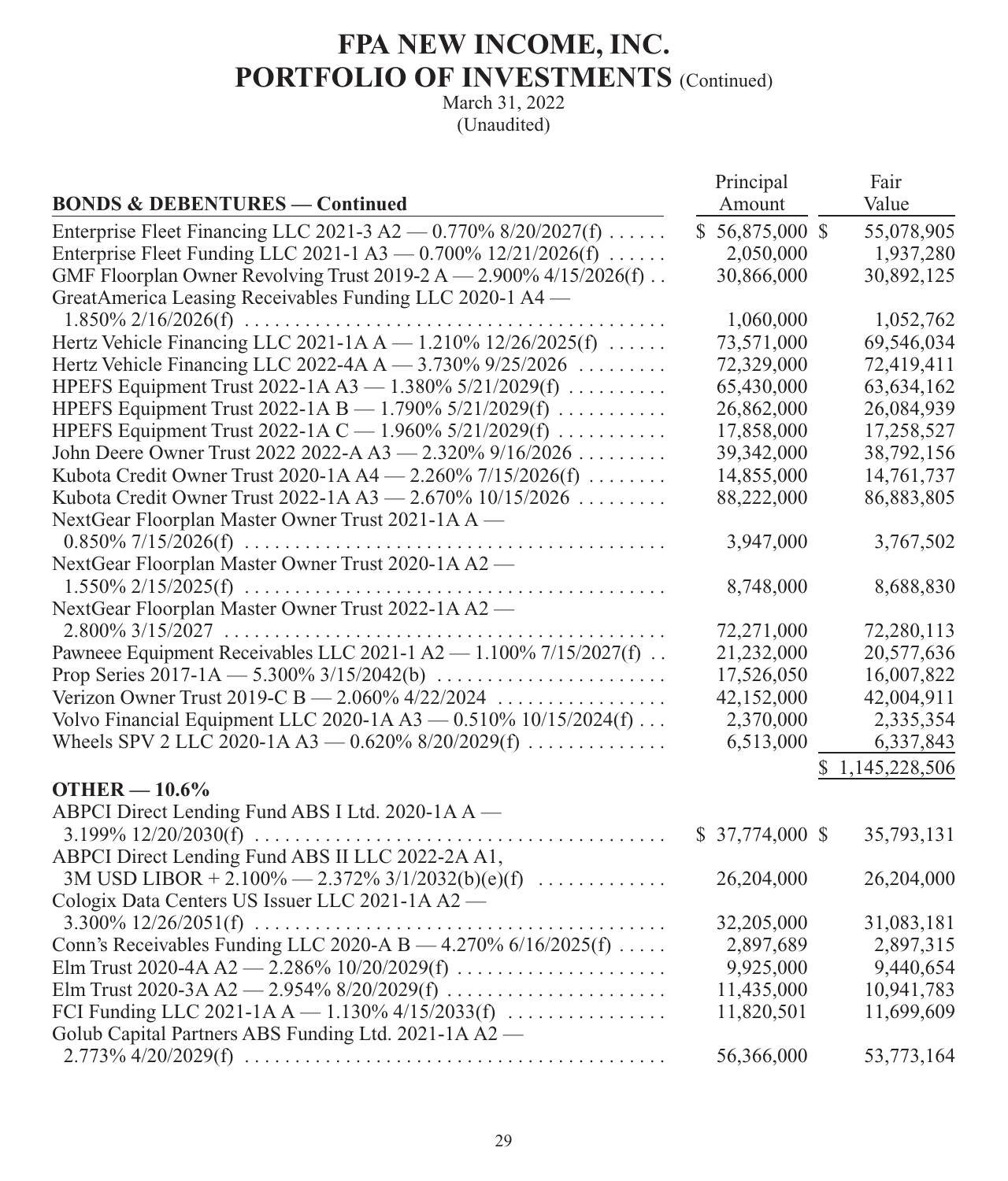|                                                                  | Principal        | Fair            |
|------------------------------------------------------------------|------------------|-----------------|
| <b>BONDS &amp; DEBENTURES — Continued</b>                        | Amount           | Value           |
| Golub Capital Partners ABS Funding Ltd. 2021-2A A -              |                  |                 |
|                                                                  | $$95,445,000$ \$ | 90,372,289      |
| Golub Capital Partners ABS Funding Ltd. 2020-1A A2 -             |                  |                 |
|                                                                  | 44,967,000       | 44,227,338      |
|                                                                  |                  |                 |
|                                                                  | 23,485,280       | 23,478,056      |
| Monroe Capital ABS Funding Ltd. 2021-1A A2 - 2.815% 4/22/2031(f) | 45,379,000       | 42,922,499      |
| New Residential Advance Receivables Trust Advance Receivables    |                  |                 |
| Backed Notes 2020-APT1 AT1 - 1.035% 12/16/2052(f)                | 21,590,000       | 21,211,026      |
| NRZ Advance Receivables Trust 2015-ON1 2020-T3 AT3 -             |                  |                 |
|                                                                  | 15,151,200       | 15,070,235      |
| Oasis Securitization Funding LLC 2021-1A A - 2.579% 2/15/2033(f) | 4,859,482        | 4,846,267       |
| Ocwen Master Advance Receivables Trust 2020-T1 AT1 -             |                  |                 |
|                                                                  | 78,523,295       | 78,523,295      |
| Oportun Funding XIV LLC 2021-A - 1.210% 3/8/2028(f)              | 10,137,000       | 9,951,888       |
| Oportun Issuance Trust 2021-C A - 2.180% 10/8/2031(f)            | 64,181,000       | 61,962,410      |
| Owl Rock Technology Financing LLC 2020-1A A, 3M USD LIBOR +      |                  |                 |
|                                                                  | 85,004,000       | 84,756,978      |
| PFS Financing Corp. 2021-A A $-$ 0.710% 4/15/2026(f)             | 42,758,000       | 40,514,454      |
| PFS Financing Corp. 2021-B A - 0.770% 8/15/2026(f)               | 52,919,000       | 49,739,499      |
| PFS Financing Corp. 2021-A B — 0.960% 4/15/2026(f)               | 5,986,000        | 5,714,667       |
| PFS Financing Corp. 2020-G A - 0.970% 2/15/2026(f)               | 63,808,000       | 61,096,753      |
| PFS Financing Corp. 2020-E A $- 1.000\%$ 10/15/2025(f)           | 43,430,000       | 42,366,725      |
| PFS Financing Corp. 2021-B B — 1.090% $8/15/2026(f)$             | 11,978,000       | 11,378,372      |
| PFS Financing Corp. 2020-A A $-$ 1.270% 6/15/2025(f)             | 58,602,000       | 57,608,526      |
| PFS Financing Corp. 2020-G B - 1.570% 2/15/2026(f)               | 3,303,000        | 3,208,933       |
| PFS Financing Corp. 2020-A B - 1.770% 6/15/2025(f)               | 9,400,000        | 9,277,006       |
| PFS Financing Corp. 2022-A A - 2.470% 2/16/2027(f)               | 105,379,000      | 103,265,614     |
| PFS Financing Corp. 2022-A B - 2.770% 2/16/2027(f)               | 21,651,000       | 21,221,087      |
| SMB Private Education Loan Trust 2021-A A1, 1M USD LIBOR +       |                  |                 |
|                                                                  | 1,879,902        | 1,878,438       |
| SpringCastle America Funding LLC 2020-AA A - 1.970% 9/25/2037(f) | 23,659,516       | 23, 333, 353    |
|                                                                  | 6,393,480        | 6,390,219       |
| Vantage Data Centers Issuer LLC 2020-1A A2 - 1.645% 9/15/2045(f) | 16,435,000       | 15,446,172      |
| VCP RRL ABS I Ltd. 2021-1A A - 2.152% $10/20/2031(f)$            | 49,232,588       | 47,539,480      |
|                                                                  |                  | \$1,159,134,416 |
|                                                                  |                  |                 |
| TOTAL ASSET-BACKED SECURITIES (Cost \$7,443,807,321)             |                  | \$7,299,150,749 |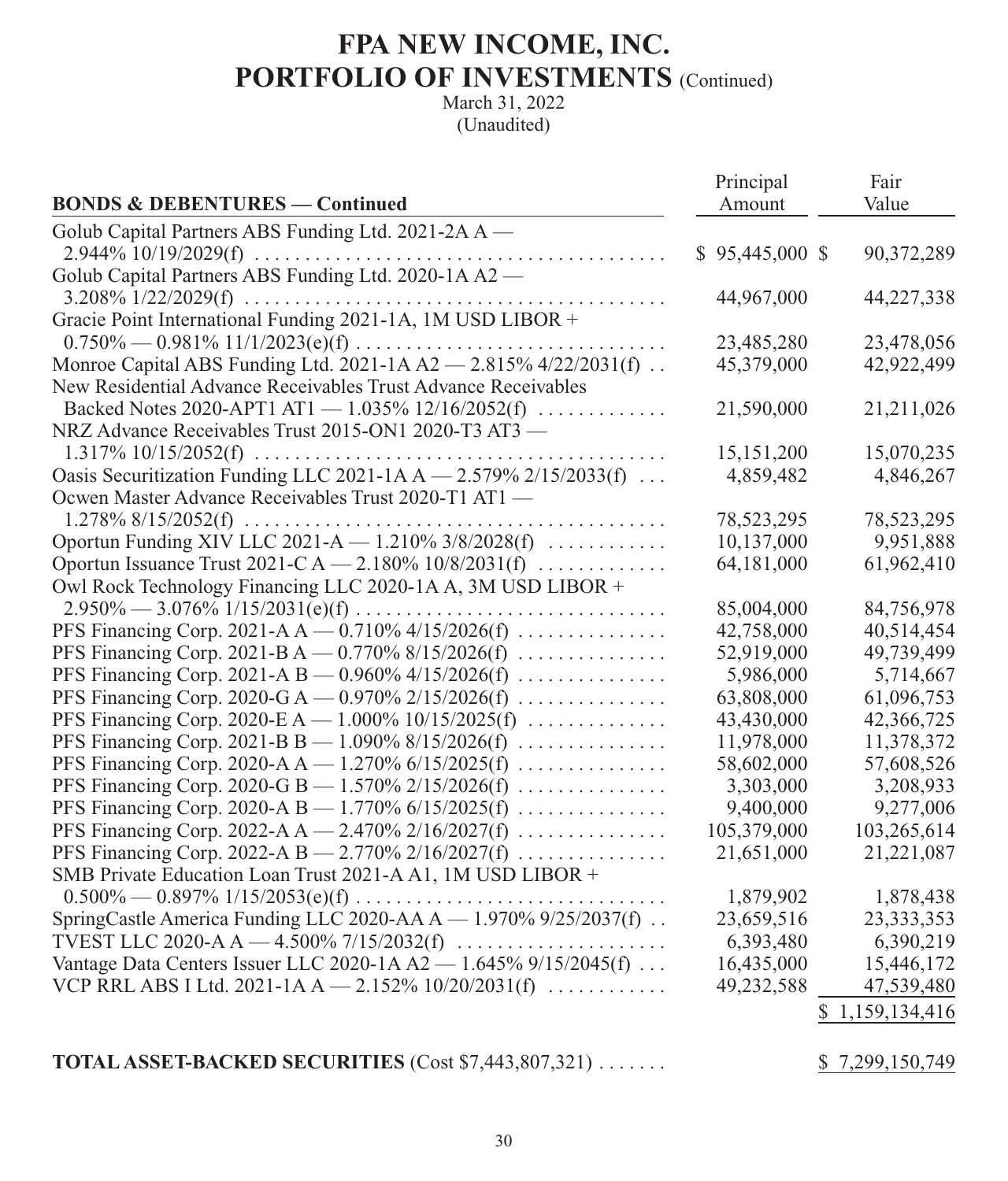|                                                                    |    | Principal        |    | Fair         |
|--------------------------------------------------------------------|----|------------------|----|--------------|
| <b>BONDS &amp; DEBENTURES — Continued</b>                          |    | Amount           |    | Value        |
| <b>CORPORATE BONDS &amp; NOTES - 0.8%</b>                          |    |                  |    |              |
| $COMMUNICATIONS - 0.1%$                                            |    |                  |    |              |
| Frontier Communications Holdings LLC — 5.875% 10/15/2027(f)        | S. | 5,925,000 \$     |    | 5,895,375    |
|                                                                    |    |                  | \$ | 5,895,375    |
| $FINANCIAL - 0.7%$                                                 |    |                  |    |              |
| OWL Rock Core Income Corp. $-4.700\%$ 2/8/2027(f)                  |    | $$38,832,000$ \$ |    | 37, 351, 487 |
| OWL Rock Core Income Corp. — 5.500% 3/21/2025                      |    | 45,959,000       |    | 45,857,711   |
|                                                                    |    |                  | \$ | 83,209,198   |
| <b>TOTAL CORPORATE BONDS &amp; NOTES</b> (Cost \$90,553,233)       |    |                  | \$ | 89,104,573   |
| <b>CORPORATE BANK DEBT - 2.7%</b>                                  |    |                  |    |              |
| ABG Intermediate Holdings 2 LLC, 3M USD LIBOR + 3.250% —           |    |                  |    |              |
|                                                                    |    | $$38,164,232$ \$ |    | 37,814,266   |
| Applied Systems, Inc., 3M USD LIBOR + 2.000% - 3.000% —            |    |                  |    |              |
|                                                                    |    | 23,269,000       |    | 23,205,010   |
| Asurion LLC, 1M USD LIBOR + 3.000% - 3.457% 11/3/2024(c)(e)        |    | 59,015,220       |    | 58,228,547   |
|                                                                    |    | 23,072,142       |    | 22,437,659   |
| Capstone Acquisition Holdings, Inc. 2020 Term Loan, 1M USD LIBOR + |    |                  |    |              |
|                                                                    |    | 18,724,697       |    | 18,701,291   |
| Capstone Acquisition Holdings, Inc. 2020 Delayed Draw Term Loan,   |    |                  |    |              |
| 1M USD LIBOR — $4.750\%$ — 5.750% 11/12/2027(c)(e)(i)              |    | 2,851,367        |    | 1,085,583    |
| Frontier Communications Corp., 3M USD LIBOR + 3.750% -             |    | 23,561,010       |    | 23,148,692   |
| Hanjin International Corp., 3M USD LIBOR + 5.000% —                |    |                  |    |              |
|                                                                    |    | 30,859,000       |    | 30,550,410   |
| Heartland Dental LLC, 1M USD LIBOR + 4.000% -                      |    |                  |    |              |
|                                                                    |    | 38,702,086       |    | 38,339,448   |
| JC Penney Corp., Inc., 3M USD LIBOR $+4.250\%$ —                   |    |                  |    |              |
|                                                                    |    | 27,218,054       |    | 2,722        |
| McDermott Super Senior Exit LC - 0.500% 6/30/2024(c)(e)(i)         |    | 16,770,000       |    | (3,270,150)  |
| Mediaco Holding, Inc. Class A, 8.400%, PIK —                       |    |                  |    |              |
|                                                                    |    | 11,758,659       |    | 10,935,553   |
| Polyconcept North America Holdings, Inc., 6M USD LIBOR + 4.500% —  |    |                  |    |              |
|                                                                    |    | 24,360,855       |    | 24,178,148   |
| Windstream Services LLC, 1M USD LIBOR + 6.250% -                   |    |                  |    |              |
|                                                                    |    | 13,236,237       |    | 13,120,420   |
| <b>TOTAL CORPORATE BANK DEBT</b> (Cost \$303,628,346)              |    |                  | S  | 298,477,599  |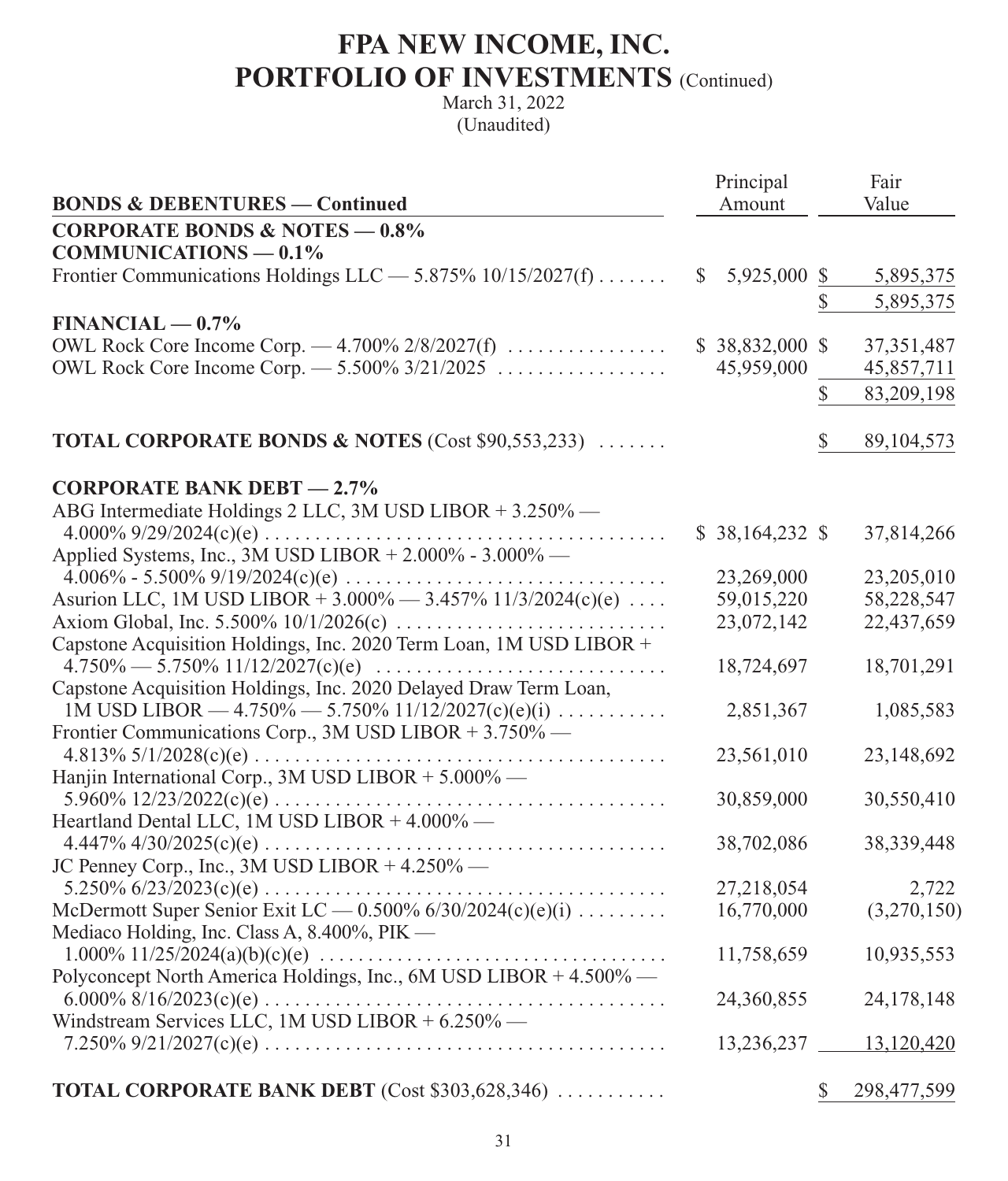|                                                                         | Principal        | Fair                          |
|-------------------------------------------------------------------------|------------------|-------------------------------|
| <b>BONDS &amp; DEBENTURES — Continued</b>                               | Amount           | Value                         |
| U.S. TREASURIES $-9.6\%$                                                |                  |                               |
|                                                                         | \$626,444,000 \$ | 598,590,420                   |
|                                                                         | 460,494,000      | 447,691,070                   |
| <b>TOTAL U.S. TREASURIES</b> (Cost \$1,078,598,339)                     |                  | \$1,046,281,490               |
| <b>TOTAL BONDS &amp; DEBENTURES - 96.2% (Cost \$10,773,871,351)</b>     |                  | \$10,539,936,275              |
| <b>TOTAL INVESTMENT SECURITIES - 97.5%</b>                              |                  |                               |
|                                                                         |                  | \$10,686,050,308              |
| <b>SHORT-TERM INVESTMENTS - 2.6%</b>                                    |                  |                               |
| State Street Bank Repurchase Agreement — 0.00% 4/1/2022                 |                  |                               |
| (Dated 03/31/2022, repurchase price of \$281,860,000, collateralized by |                  |                               |
| \$284,028,700 principal amount U.S. Treasury Notes $-$ 0.500% $-$       |                  |                               |
| 1.250% 2024 – 2028 and U.S. Treasury Bond – 2.000% – 3.375%             |                  |                               |
|                                                                         | \$281,860,000 \$ | 281,860,000                   |
| <b>TOTAL SHORT-TERM INVESTMENTS (Cost \$281,860,000) </b>               |                  | $\mathbb{S}^-$<br>281,860,000 |
| <b>TOTAL INVESTMENTS</b> - 100.1% (Cost \$11,194,995,761) $\ldots$      |                  | \$10,967,910,308              |
|                                                                         |                  | (13,753,462)                  |
|                                                                         |                  | \$10,954,156,846              |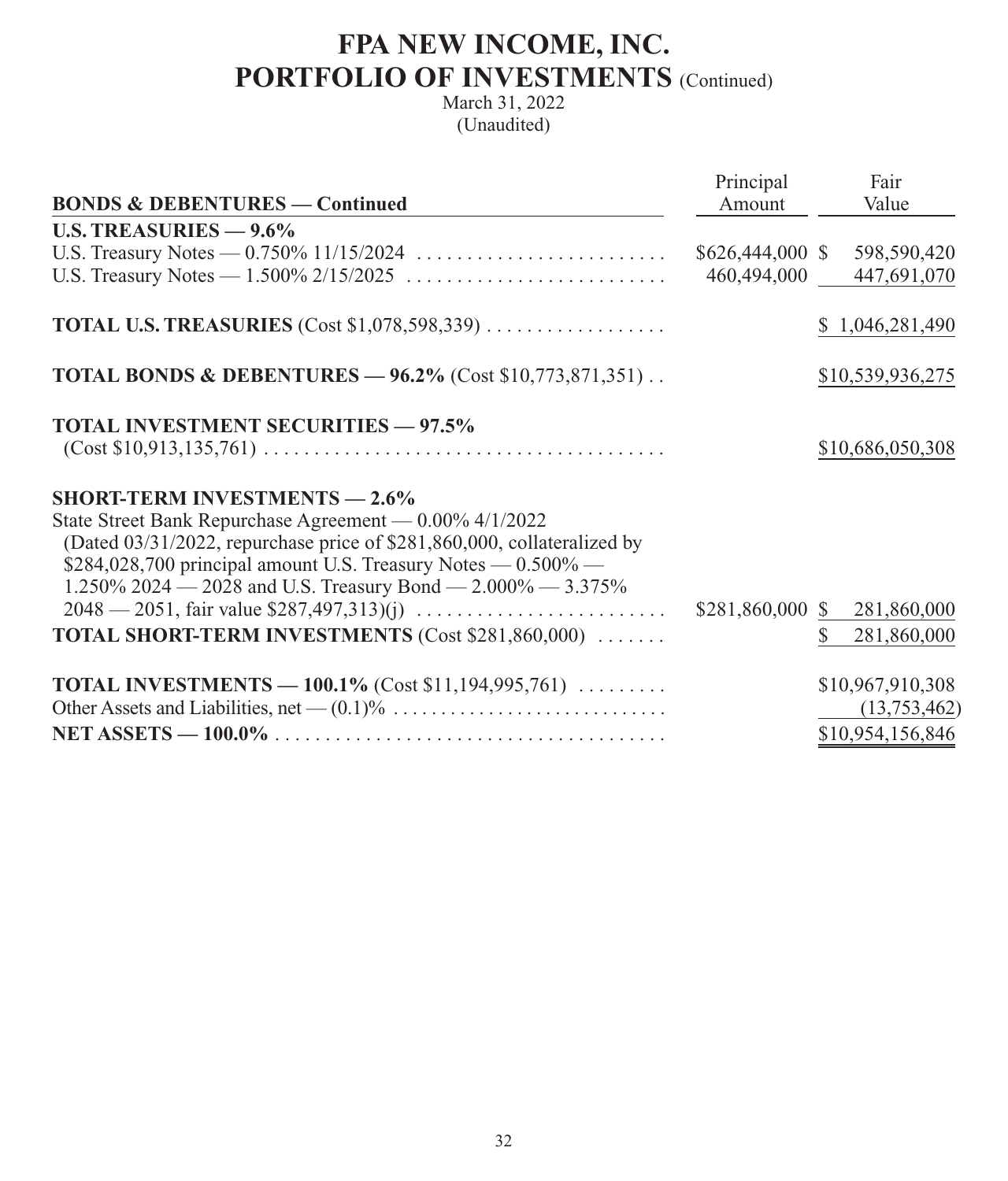- (a) These securities have been valued in good faith under policies adopted by authority of the Board of Directors in accordance with the Fund's fair value procedures. These securities constituted 0.71% of total net assets at March 31, 2022.
- (b) Investments categorized as a significant unobservable input (Level 3) (See Note 6 of the Notes to Financial Statements).
- (c) Restricted securities. These restricted securities constituted 3.61% of total net assets at March 31, 2022, most of which are considered liquid by the Adviser. These securities are not registered and may not be sold to the public. There are legal and/or contractual restrictions on resale. The Fund does not have the right to demand that such securities be registered. The values of these securities are determined by valuations provided by pricing services, brokers, dealers, market makers, or in good faith under policies adopted by authority of the Fund's Board of Directors.
- (d) Non-income producing security.
- (e) Variable/Floating Rate Security The rate shown is based on the latest available information as of March 31, 2022. For Corporate Bank Debt, the rate shown may represent a weighted average interest rate. Certain variable rate securities are not based on a published rate and spread but are determined by the issuer or agent and are based on current market conditions. These securities do not indicate a reference rate and spread in their description.
- (f) Security exempt from registration under Rule 144A of the Securities Act of 1933. These securities may be resold in transactions exempt from registration, typically only to qualified institutional buyers. Unless otherwise indicated, these securities are not considered to be illiquid.
- (g) Zero coupon bond. Coupon amount represents effective yield to maturity.
- (h) Step Coupon Coupon rate increases in increments to maturity. Rate disclosed is as of March 31, 2022.
- (i) All or a portion of this holding is subject to unfunded loan commitments. The stated interest rate reflects the weighted average of the reference rate and spread for the funded portion, if any, and the commitment fees on the portion of the loan that is unfunded.
- (j) Security pledged as collateral (See Note 7 of the Notes to Financial Statements).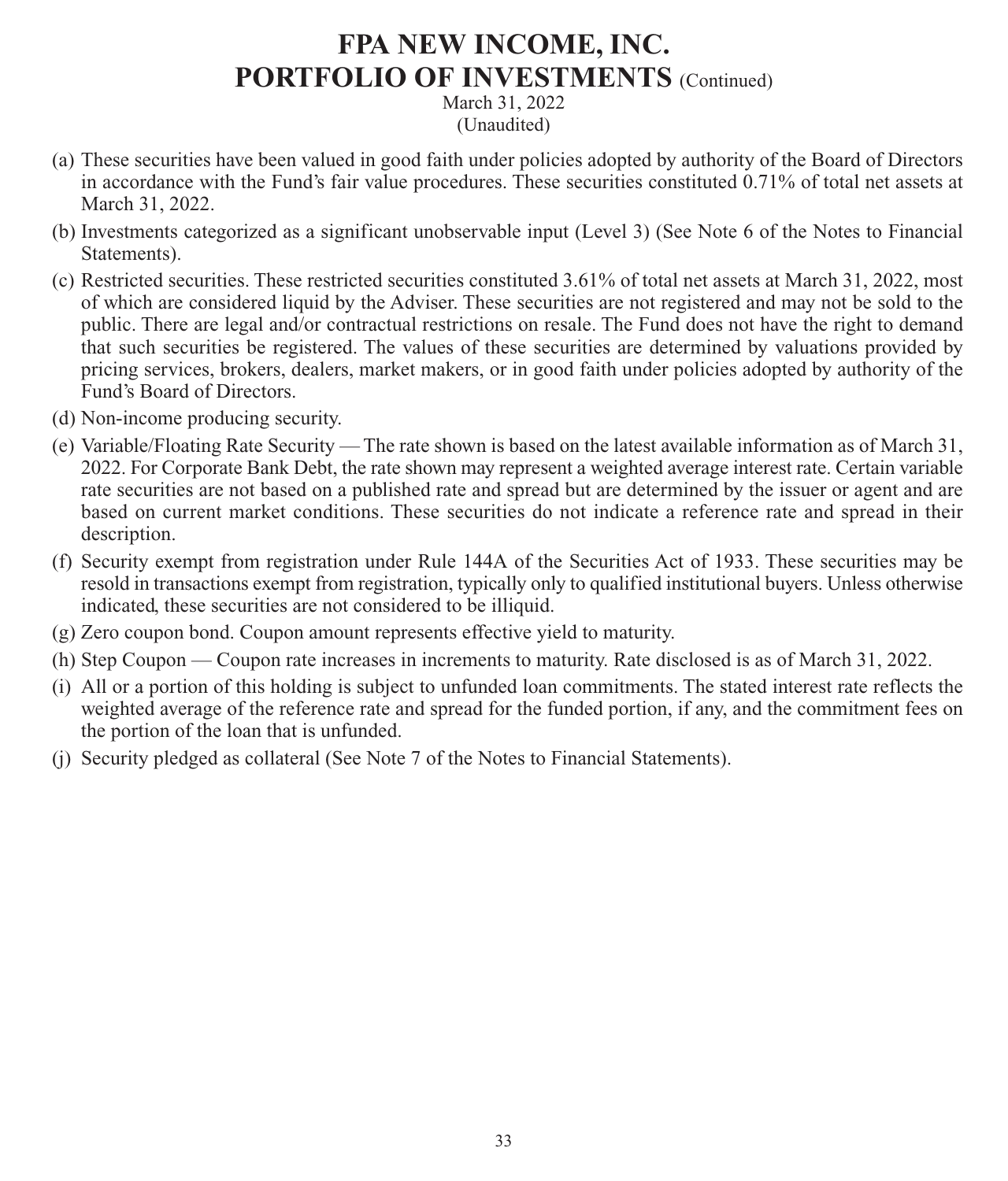## **FPA NEW INCOME, INC. PORTFOLIO OF INVESTMENTS — RESTRICTED SECURITIES**

| Issuer                                                                                                                    | Acquisition<br>Date $(s)$                                                                                                            | Cost         | Fair Value           | Fair<br>Value as a %<br>of Net Assets |
|---------------------------------------------------------------------------------------------------------------------------|--------------------------------------------------------------------------------------------------------------------------------------|--------------|----------------------|---------------------------------------|
| <b>ABG</b> Intermediate Holdings<br>2 LLC, 3M USD LIBOR +                                                                 |                                                                                                                                      |              |                      |                                       |
| $3.250\% - 4.000\%$ 9/29/2024<br>Applied Systems, Inc., 3M USD                                                            | 02/28/2022, 03/02/2022                                                                                                               | \$37,869,597 | \$37,814,266         | 0.35%                                 |
| $LIBOR + 3.000\%$ —<br>4.006% 9/19/2024<br>Asurion LLC, 1M USD                                                            | 07/28/2021, 08/03/2021,<br>08/04/2021                                                                                                | 23,219,937   | 23,205,010           | 0.21%                                 |
| $LIBOR + 3.000\%$ —<br>3.457% 11/3/2024<br>Axiom Global, Inc. 1M USD<br>$LIBOR + 4.750\%$ —                               | 08/17/2021                                                                                                                           | 58,651,977   | 58,228,547           | 0.53%                                 |
| 5.500% 10/1/2026                                                                                                          | 11/18/2021, 11/19/2021                                                                                                               | 22,851,723   | 22,437,659           | 0.21%                                 |
| BTC Holdings Fund I LLC -<br>2.780% 1/28/2027<br>BTC Offshore Holdings Fund,<br>3M USD LIBOR + 2.650% -                   | 09/01/2021                                                                                                                           | 11,717,796   | 11,717,796           | 0.11%                                 |
| 2.910% 10/20/2029<br>Capstone Acquisition Holdings,<br>Inc. 2020 Term Loan, 1M USD<br>$LIBOR + 4.750\%$ —                 | 10/25/2021, 01/20/2022                                                                                                               | 18,000,000   | 18,000,000           | 0.16%                                 |
| 5.750% 11/12/2027<br>Capstone Acquisition Holdings,<br>Inc. 2020 Delayed Draw<br>Term Loan, 1M USD<br>$LIBOR + 4.750\%$ — | 04/30/2021                                                                                                                           | 18,584,708   | 18,701,291           | 0.17%                                 |
| 5.750% 11/12/2027<br>Copper Earn Out Trust<br><b>Copper Property CTL Pass</b><br>Through Trust                            | 04/30/2021<br>12/07/2020<br>10/05/2017, 10/06/2017,<br>10/11/2017, 11/19/2018,<br>11/27/2018, 01/11/2019,<br>02/08/2019, 03/11/2019, | 1,077,672    | 1,085,583<br>814,992 | 0.01%<br>0.01%                        |
| Frontier Communications Corp.,                                                                                            | 05/29/2019, 06/08/2020                                                                                                               | 25,752,396   | 8,193,276            | 0.07%                                 |
| 3M USD LIBOR + 3.750% -<br>4.813% 5/1/2028<br>Hanjin International Corp.,<br>3M USD LIBOR + 5.000% -                      | 04/09/2021                                                                                                                           | 23,353,254   | 23,148,692           | 0.21%                                 |
| 5.960% 12/23/2022<br>Heartland Dental LLC, 1M USD                                                                         | 12/23/2020, 02/25/2021                                                                                                               | 30,798,994   | 30,550,410           | 0.28%                                 |
| $LIBOR + 4.000\%$ —<br>4.447% 4/30/2025                                                                                   | 08/02/2021, 08/03/2021,<br>08/12/2021                                                                                                | 38,530,918   | 38,339,448           | 0.35%                                 |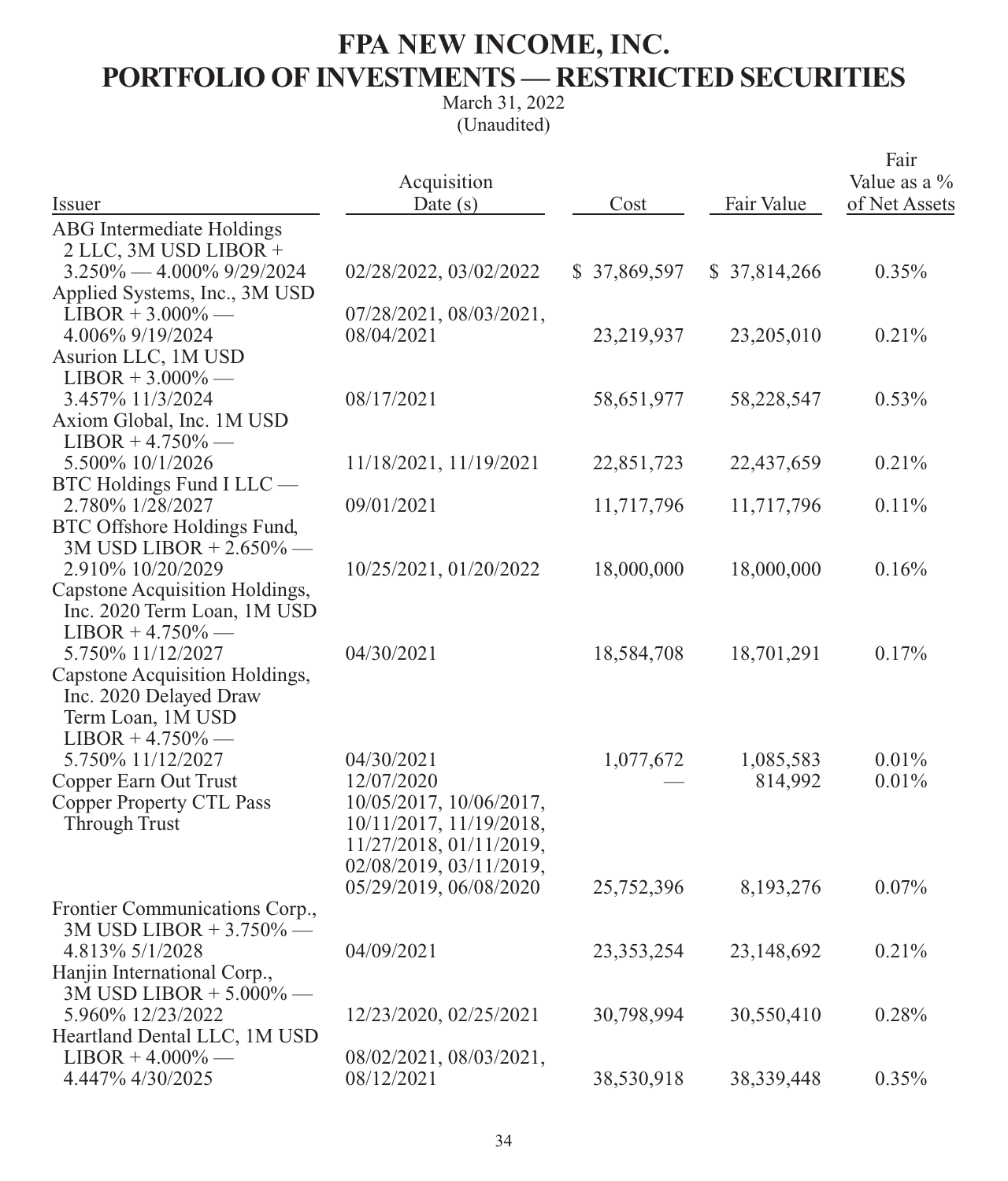## **FPA NEW INCOME, INC. PORTFOLIO OF INVESTMENTS — RESTRICTED SECURITIES** (Continued)

March 31, 2022 (Unaudited)

|                               |                               |               |               | Fair<br>Value as a $\%$ |
|-------------------------------|-------------------------------|---------------|---------------|-------------------------|
| Issuer                        | Acquisition<br>Date $(s)$     | Cost          | Fair Value    | of Net Assets           |
|                               |                               |               |               |                         |
| JC Penney Corp., Inc., 3M USD |                               |               |               |                         |
| $LIBOR + 4.250\%$ —           |                               |               |               |                         |
| 5.250% 6/23/2023              | 02/03/2021                    | \$            | -S<br>2,722   | $0.00\%$                |
| McDermott Super Senior Exit   |                               |               |               |                         |
| $LC = 0.500\%$ 6/30/2024      | 02/28/2020                    | (88, 874)     | (3,270,150)   | $(0.03)\%$              |
| Mediaco Holding, Inc.         | $10/01/2021$ , $11/01/2021$ , |               |               |                         |
| Class A, $6.400\%$ —          | 12/01/2021, 01/01/2022,       |               |               |                         |
| 9.400% 11/25/2024             | 02/01/2022                    | 11,690,651    | 10,935,553    | $0.10\%$                |
| PHI Group, Inc., Restricted   | 08/19/2019                    | 31, 131, 405  | 58,238,226    | $0.53\%$                |
| Polyconcept North America     |                               |               |               |                         |
| Holdings, Inc., 6M USD        |                               |               |               |                         |
| $LIBOR + 4.500\%$ —           | 03/31/2020, 6/30/2020,        |               |               |                         |
| $6.000\%$ 8/16/2023           | 10/1/2020, 12/31/2020         | 24,268,069    | 24, 178, 148  | $0.22\%$                |
| Windstream Services LLC,      |                               |               |               |                         |
| 1M USD LIBOR + $6.250\%$ -    |                               |               |               |                         |
| 7.250% 9/21/2027              | 08/11/2020                    | 12,819,720    | 13,120,420    | 0.12%                   |
| <b>TOTAL RESTRICTED</b>       |                               |               |               |                         |
| <b>SECURITIES</b>             |                               | \$390,229,943 | \$395,441,889 | 3.61%                   |
|                               |                               |               |               |                         |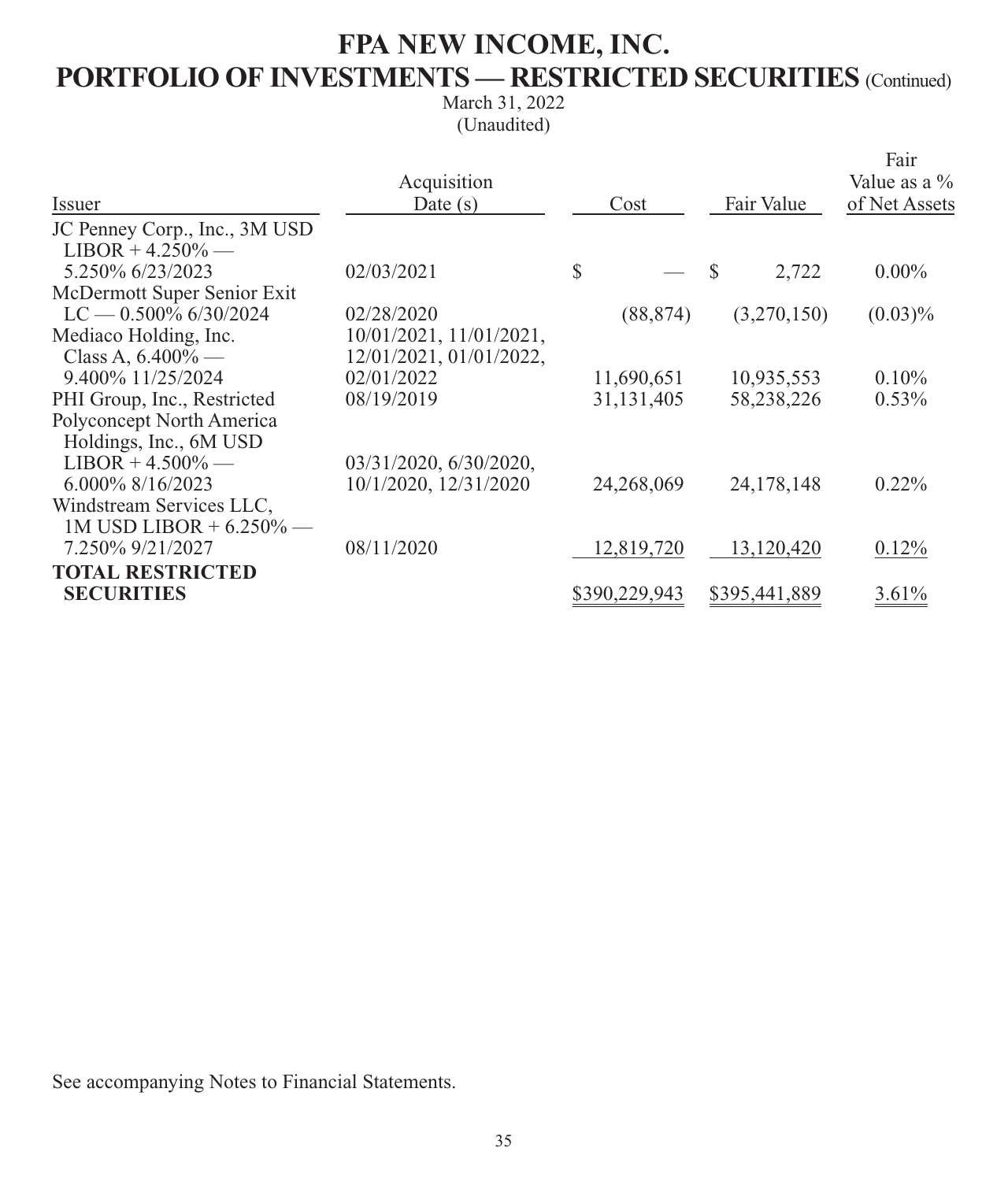### **FPA NEW INCOME, INC. STATEMENT OF ASSETS AND LIABILITIES**

March 31, 2022 (Unaudited)

#### **ASSETS**

| Short-term investments — repurchase agreements | 281,860,000 |
|------------------------------------------------|-------------|
|                                                |             |
| Receivable for:                                |             |
|                                                | 18,785,186  |
|                                                | 14,581,719  |
|                                                | 97,486      |
|                                                |             |
|                                                |             |

#### **LIABILITIES**  $D_{\text{ex}}$ able for:

| Payable for: |            |
|--------------|------------|
|              | 41,058,739 |
|              | 3,760,724  |
|              | 3,740,701  |
|              |            |
|              |            |
|              |            |

### **SUMMARY OF SHAREHOLDERS' EQUITY**

| Capital Stock — par value $$0.01$ per share; authorized 1,500,000,000 shares; |        |
|-------------------------------------------------------------------------------|--------|
|                                                                               |        |
|                                                                               |        |
|                                                                               |        |
|                                                                               |        |
| <b>NET ASSET VALUE</b>                                                        |        |
|                                                                               | \$9.77 |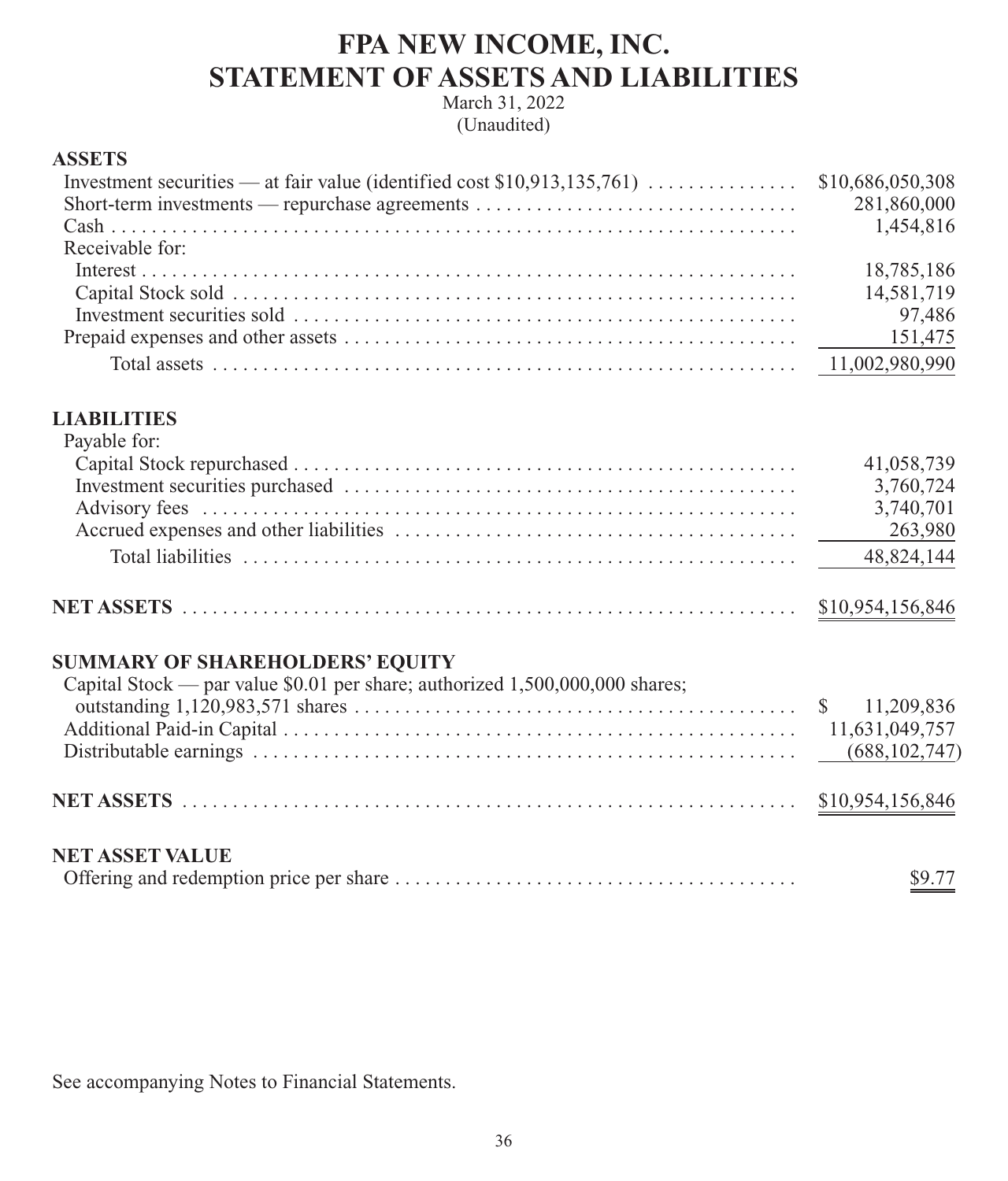## **FPA NEW INCOME, INC. STATEMENT OF OPERATIONS**

For the Six Months Ended March 31, 2022 (Unaudited)

### **INVESTMENT INCOME**

|  | 94.402.635 |
|--|------------|

### **EXPENSES**

| 28,652,602  |
|-------------|
| 2,620,787   |
| 317,197     |
| 204,188     |
| 199,472     |
| 185,355     |
| 146,402     |
| 134,680     |
| 37,890      |
| 21,082      |
| 43.288      |
| 32,562,943  |
| (5,634,966) |
| 26,927,977  |
| 67,474,658  |

### **NET REALIZED AND UNREALIZED GAIN (LOSS)**

| Net realized gain (loss) on:                                          |  |
|-----------------------------------------------------------------------|--|
|                                                                       |  |
| Net change in unrealized appreciation (depreciation) of:              |  |
|                                                                       |  |
|                                                                       |  |
| NET DECREASE IN NET ASSETS RESULTING FROM OPERATIONS  \$(217,085,807) |  |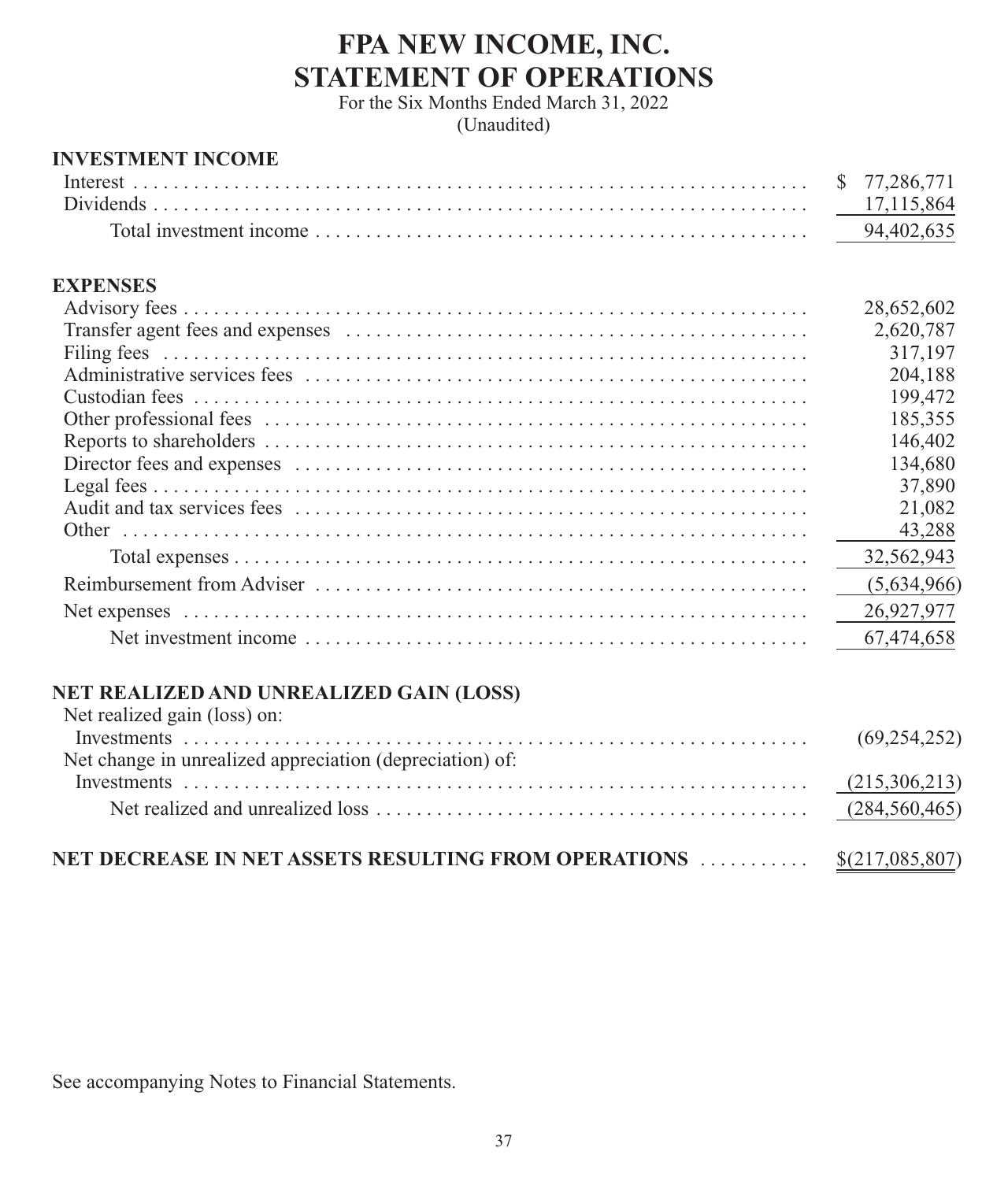## **FPA NEW INCOME, INC. STATEMENTS OF CHANGES IN NET ASSETS**

|                                                                                                     | <b>Six Months Ended</b><br>March 31, 2022<br>(Unaudited) | Year Ended<br>September 30, 2021 |
|-----------------------------------------------------------------------------------------------------|----------------------------------------------------------|----------------------------------|
| <b>INCREASE (DECREASE) IN NET ASSETS</b>                                                            |                                                          |                                  |
| Operations:                                                                                         |                                                          |                                  |
|                                                                                                     | 67,474,658<br><sup>\$</sup>                              | \$.<br>134,721,248               |
|                                                                                                     | (69, 254, 252)                                           | 5,012,330                        |
| Net change in unrealized appreciation (depreciation)                                                | (215, 306, 213)                                          | 12,648,319                       |
| Net increase (decrease) in net assets resulting                                                     |                                                          |                                  |
|                                                                                                     | (217,085,807)                                            | 152,381,897                      |
|                                                                                                     | (65, 867, 700)                                           | (140, 308, 667)                  |
| Capital Stock transactions:                                                                         |                                                          |                                  |
| Proceeds from shares issued to shareholders upon reinvestment of                                    | 2,534,461,112                                            | 6,759,358,095                    |
|                                                                                                     | 56,940,808                                               | 121,733,658                      |
|                                                                                                     | (3,298,482,444)                                          | (3,595,882,725)                  |
| Net increase (decrease) from Capital Stock transactions                                             | (707,080,524)                                            | 3,285,209,028                    |
| Total change in net assets                                                                          | (990, 034, 031)                                          | 3,297,282,258                    |
| <b>NET ASSETS</b>                                                                                   |                                                          |                                  |
|                                                                                                     | 11,944,190,877                                           | 8,646,908,619                    |
| End of period $\ldots \ldots \ldots \ldots \ldots \ldots \ldots \ldots \ldots \ldots \ldots \ldots$ | \$10,954,156,846                                         | \$11,944,190,877                 |
| <b>CHANGE IN CAPITAL STOCK OUTSTANDING</b>                                                          |                                                          |                                  |
|                                                                                                     | 254,675,397                                              | 674,770,411                      |
| Shares issued to shareholders upon reinvestment of                                                  |                                                          |                                  |
|                                                                                                     | 5,733,910                                                | 12,160,026                       |
|                                                                                                     | (331, 682, 174)                                          | (358, 947, 128)                  |
| Change in Capital Stock outstanding                                                                 | (71, 272, 867)                                           | 327,983,309                      |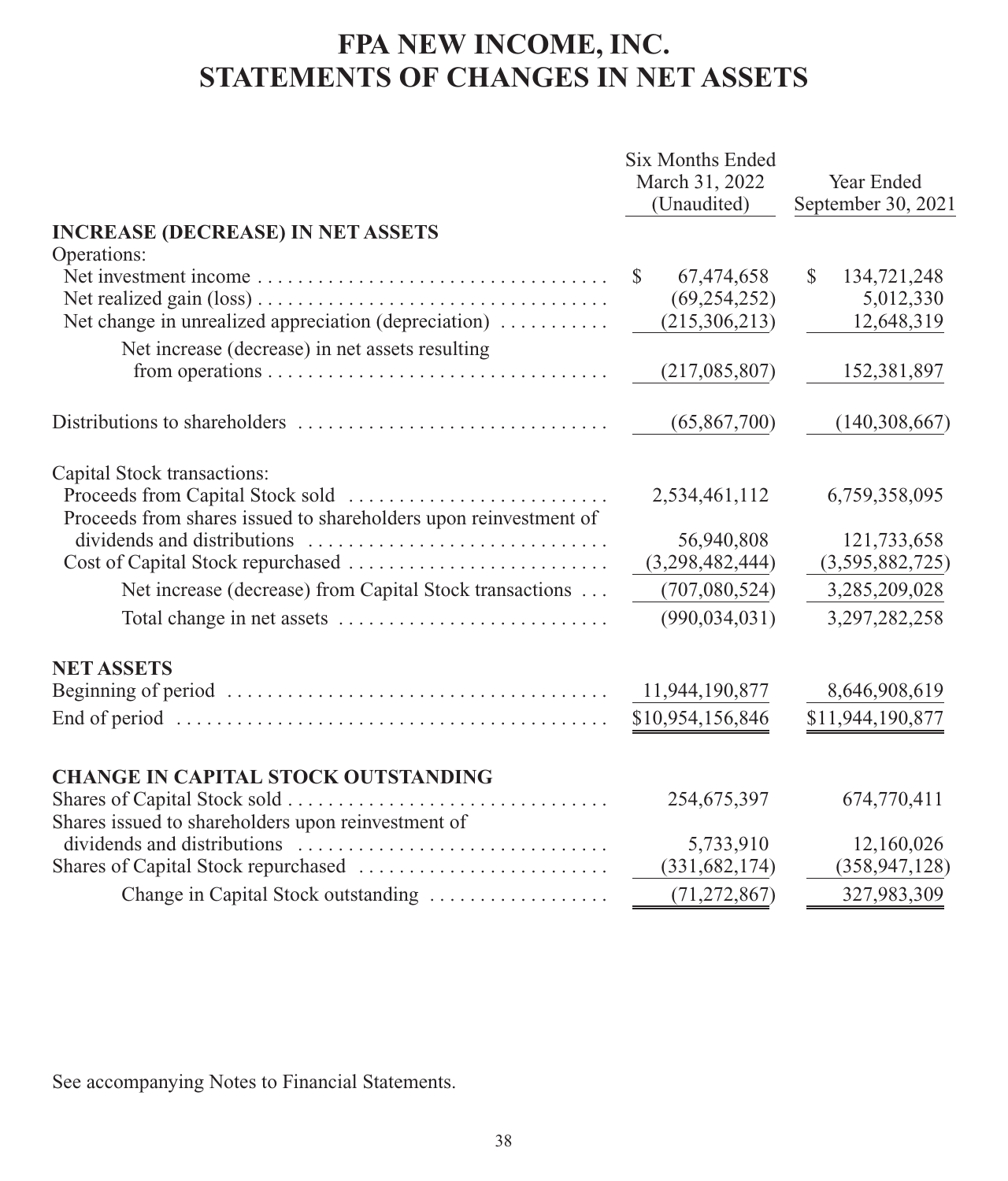## **FPA NEW INCOME, INC. FINANCIAL HIGHLIGHTS**

#### **Selected Data for Each Share of Capital Stock Outstanding Throughout Each Period**

|                                                                                                                                                           | <b>Six</b>               |                          |                          |                          |             |              |
|-----------------------------------------------------------------------------------------------------------------------------------------------------------|--------------------------|--------------------------|--------------------------|--------------------------|-------------|--------------|
|                                                                                                                                                           | Months                   |                          |                          |                          |             |              |
|                                                                                                                                                           | Ended                    |                          |                          |                          |             |              |
|                                                                                                                                                           | March 31,                |                          |                          |                          |             |              |
|                                                                                                                                                           | 2022                     |                          |                          | Year Ended September 30, |             |              |
|                                                                                                                                                           | (Unaudited)              | 2021                     | 2020                     | 2019                     | 2018        | 2017         |
| Per share operating performance:<br>Net asset value at beginning<br>of period                                                                             | \$10.02                  | \$10.00                  | \$10.00                  | \$9.94                   | \$10.05     | \$10.06      |
|                                                                                                                                                           |                          |                          |                          |                          |             |              |
| Income from investment operations:<br>Net investment income $(a)$<br>Net realized and unrealized gain                                                     | 0.06                     | 0.13                     | 0.23                     | 0.28                     | 0.29        | 0.25         |
| $(\text{loss})$ on investment securities                                                                                                                  | (0.25)                   | 0.03                     | 0.01(b)                  | 0.13                     | (0.18)      | 0.01         |
| Total from investment operations                                                                                                                          | (0.19)                   | 0.16                     | 0.24                     | 0.41                     | 0.11        | 0.26         |
| Less distributions:<br>Dividends from net investment<br>income $\ldots \ldots \ldots \ldots \ldots \ldots$                                                | (0.06)                   | (0.14)                   | (0.24)                   | (0.35)                   | (0.22)      | (0.27)       |
| Redemption fees                                                                                                                                           | $\overline{\phantom{a}}$ | $\overline{\phantom{a}}$ | $\overline{\phantom{a}}$ | $\overline{\phantom{a}}$ |             | $\equiv$ (c) |
|                                                                                                                                                           |                          |                          |                          |                          |             |              |
| Net asset value at end of period                                                                                                                          | \$9.77                   | \$10.02                  | \$10.00                  | \$10.00                  | \$9.94      | \$10.05      |
| Total investment return(d)                                                                                                                                | $(1.93)\%$               | 1.56%                    | 2.41%                    | 4.20%                    | 1.91%       | 2.58%        |
| Ratios/supplemental data:<br>Net assets, end of period (in 000's) . \$10,954,157<br>Ratio of expenses to average net assets:<br>Before reimbursement from |                          | \$11,944,191             | \$8,646,909              | \$7,327,404              | \$5,704,624 | \$5,125,433  |
| After reimbursement from                                                                                                                                  | $0.57%$ (e)              | $0.58\%$                 | $0.57\%$                 | $0.57\%$                 | 0.58%       | $0.59\%$     |
| Ratio of net investment income to<br>average net assets:<br>Before reimbursement from                                                                     | 0.47%(e)                 | 0.48%                    | $0.49\%$ (f)             | $0.50\%$                 | 0.49%       | 0.49%        |
| After reimbursement from                                                                                                                                  | $1.08\%$ (e)             | 1.18%                    | 2.24%                    | 2.73%                    | 2.88%       | 2.45%        |
|                                                                                                                                                           | $1.18%$ (e)              | 1.28%                    | 2.32%                    | 2.80%                    | 2.96%       | 2.55%        |
| Portfolio turnover rate                                                                                                                                   | $115%$ (e)               | 81%                      | 54%                      | 25%                      | 29%         | 59%          |

(a) Per share amount is based on average shares outstanding.

(b) Due to timing of sales and repurchase of capital shares, the net realized and unrealized gain (loss) per share is not in accordance with the Fund's change in net realized and unrealized gain (loss) on investment transactions for the period. (c) Rounds to less than \$0.01 per share.

(d) Return is based on net asset value per share, adjusted for reinvestment of distributions, and does not reflect deduction of the sales charge.

(e) Annualized.

(f) Includes voluntary fee waiver which reduced the ratio of expenses to average net assets after reimbursement from Adviser by 0.01%.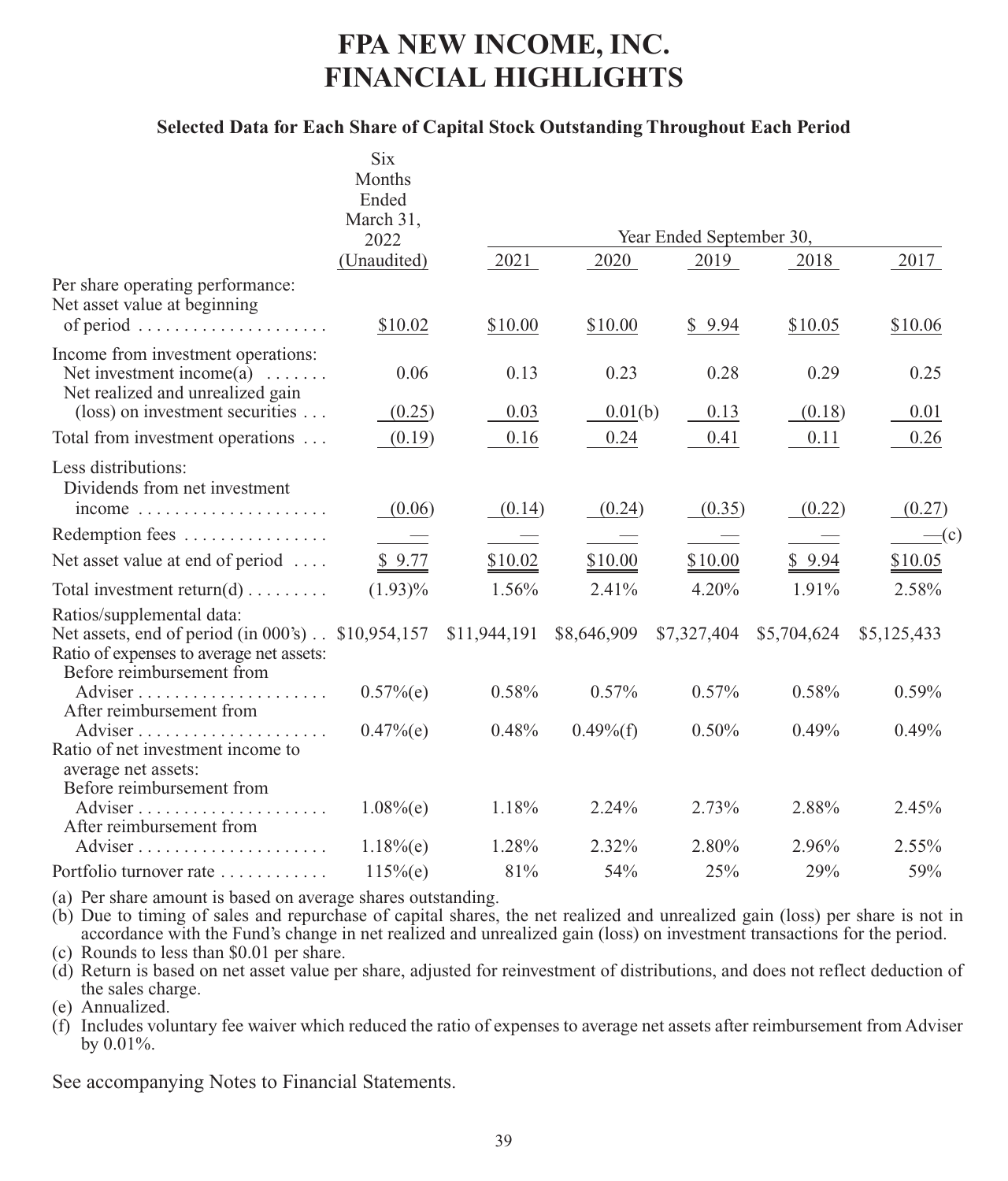### **FPA NEW INCOME, INC. NOTES TO FINANCIAL STATEMENTS**

March 31, 2022 (Unaudited)

#### **NOTE 1 — Significant Accounting Policies**

FPA New Income, Inc. (the "Fund") is registered under the Investment Company Act of 1940, as a diversified, open-end, management investment company. The Fund's primary investment objective is to seek current income and long-term total return. Capital preservation is also a consideration. The Fund qualifies as an investment company pursuant to Financial Accounting Standard Board (FASB) Accounting Standards Codification (ASC) No. 946, Financial Services — Investment Companies. The following is a summary of significant accounting policies consistently followed by the Fund in the preparation of its financial statements.

A. Security Valuation

The Fund's investments are reported at fair value as defined by accounting principles generally accepted in the United States of America, ("U.S. GAAP"). The Fund generally determines its net asset value as of approximately 4:00 p.m. New York time each day the New York Stock Exchange is open. Further discussion of valuation methods, inputs and classifications can be found under Disclosure of Fair Value Measurements.

### B. Securities Transactions and Related Investment Income

Securities transactions are accounted for on the date the securities are purchased or sold. Dividend income and distributions to shareholders are recorded on the ex-dividend date. Interest income and expenses are recorded on an accrual basis. Market discounts and premiums on fixed income securities are amortized over the expected life of the securities using effective interest rate method. Realized gains or losses are based on the specific identification method. The books and records of the Fund are maintained in U.S. dollars as follows: (1) the foreign currency fair value of investment securities, and other assets and liabilities stated in foreign currencies, are translated using the daily spot rate; and (2) purchases, sales, income and expenses are translated at the rate of exchange prevailing on the respective dates of such transactions. The resultant exchange gains and losses are included in net realized or net unrealized gain (loss) in the statement of operations.

C. Use of Estimates

The preparation of the financial statements in accordance with U.S. GAAP requires management to make estimates and assumptions that affect the amounts reported. Actual results could differ from those estimates.

D. Recent Accounting Pronouncements

In March 2020, the FASB issued ASU 2020-04, *Reference Rate Reform (Topic 848) Facilitation of the Effects of Reference Rate Reform on Financial Reporting,* which provides optional expedients and exceptions for applying U.S. GAAP to contracts, hedging relationships, and other transaction to ease the potential burden in accounting for (or recognizing the effects of) reference rate reform on financial reporting if certain criteria are met. The guidance is effective from March 12, 2020 through December 31, 2022. The Adviser is currently evaluating the impact of this new guidance on the Fund's financial statements.

### **NOTE 2 — Risk Considerations**

Investing in the Fund may involve certain risks including, but not limited to, those described below.

Market Risk: Because the values of the Fund's investments will fluctuate with market conditions, so will the value of your investment in the Fund. You could lose money on your investment in the Fund or the Fund could underperform other investments.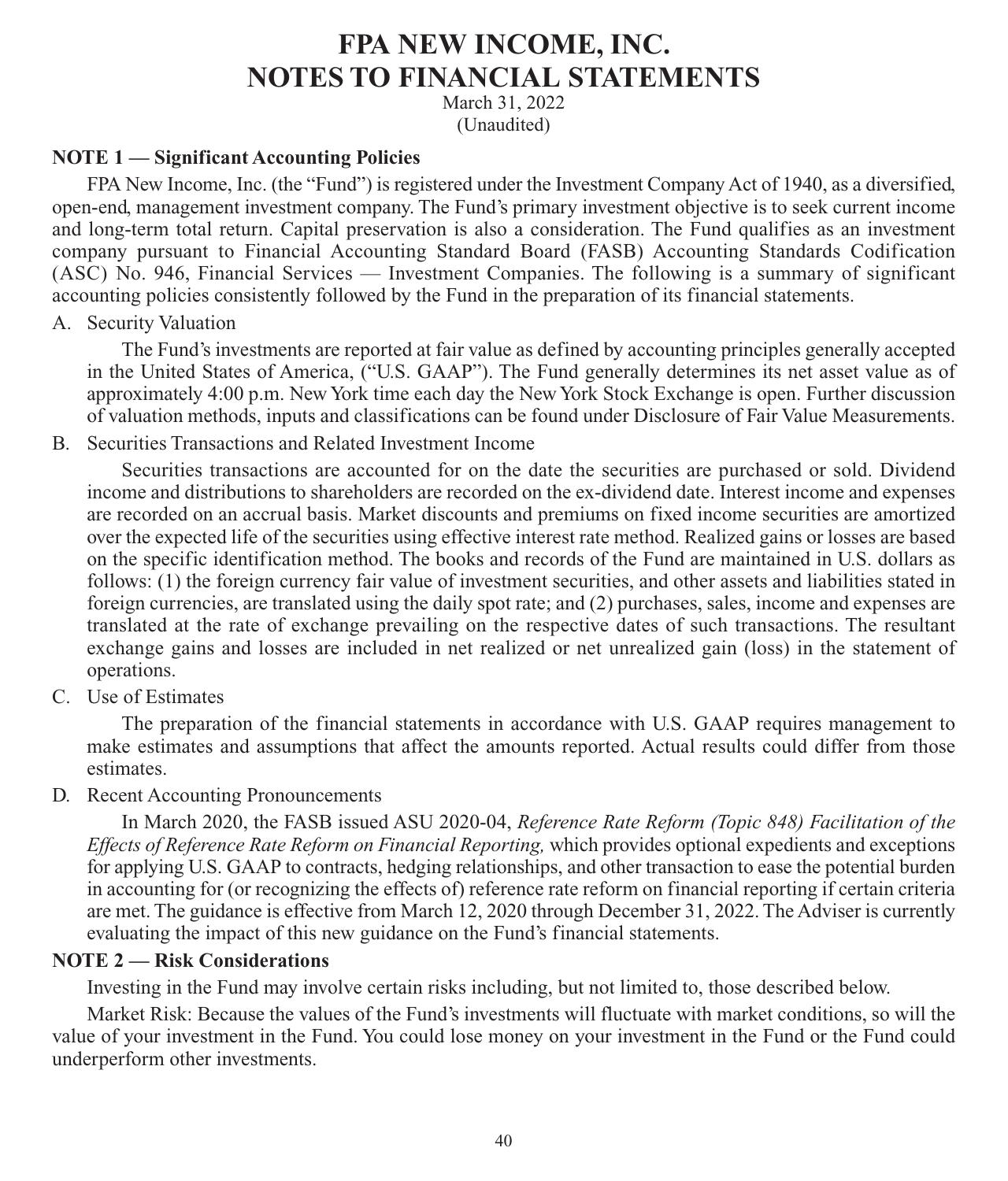(Unaudited)

Interest Rate and Credit Risk: The values of, and the income generated by, most debt securities held by the Fund may be affected by changing interest rates and by changes in the effective maturities and credit rating of these securities. For example, the value of debt securities in the Fund's portfolio generally will decline when interest rates rise and increase when interest rates fall. In addition, falling interest rates may cause an issuer to redeem, call or refinance a security before its stated maturity, which may result in the Fund having to reinvest the proceeds in lower yielding securities.

Mortgage-Backed and Other Asset-Backed Securities Risk: The values of some mortgage-backed and other asset-backed securities may expose the Fund to a lower rate of return upon reinvestment of principal. When interest rates rise, the value of mortgage-related securities generally will decline; however, when interest rates are declining, the value of mortgage related-securities with prepayment features may not increase as much as other fixed income securities. The rate of prepayments on underlying mortgages will affect the price and volatility of a mortgage-related security and may shorten or extend the effective maturity of the security beyond what was anticipated at the time of purchase. If an unanticipated rate of prepayment on underlying mortgages increases the effective maturity of a mortgage-related security, the volatility of the security can be expected to increase. The value of these securities may also fluctuate in response to the market's perception of the creditworthiness of the issuers. Additionally, although mortgages and mortgage-related securities are generally supported by some form of government or private guarantee and/or insurance, there is no assurance that private guarantors or insurers will meet their obligations.

Stripped Mortgage-Backed Interest Only ("I/O") and Principal Only ("P/O") Securities: Stripped mortgagebacked securities are usually structured with two classes that receive different proportions of the interest and principal distributions on a pool of mortgage assets. In certain cases, one class will receive all of the interest payments on the underlying mortgages (the I/O class), while the other class will receive all of the principal payments (the P/O class). The Fund currently has investments in I/O securities. The yield to maturity on I/Os is sensitive to the rate of principal repayments (including prepayments) on the related underlying mortgage assets, and principal payments may have a material effect on yield-to-maturity. If the underlying mortgage assets experience greater than anticipated prepayments of principal, a Fund may not fully recoup its initial investment in I/Os.

Credit Risk: Debt securities are subject to credit risk, meaning that the issuer of the debt security may default or fail to make timely payments of principal or interest. The values of any of the Fund's investments may also decline in response to events affecting the issuer or its credit rating. The lower rated debt securities in which the Fund may invest are considered speculative and are generally subject to greater volatility and risk of loss than investment grade securities, particularly in deteriorating economic conditions. The Fund invests a significant portion of its assets in securities of issuers that hold mortgage-and asset-backed securities and direct investments in securities backed by commercial and residential mortgage loans and other financial assets. The value and related income of these securities is sensitive to changes in economic conditions, including delinquencies and/or defaults. Continuing shifts in the market's perception of credit quality on securities backed by commercial and residential mortgage loans and other financial assets may result in increased volatility of market price and periods of illiquidity that can negatively impact the valuation of certain securities held by the Fund.

Repurchase Agreements: Repurchase agreements permit the Fund to maintain liquidity and earn income over periods of time as short as overnight. Repurchase agreements held by the Fund are fully collateralized by U.S. Government securities, or securities issued by U.S. Government agencies, or securities that are within the three highest credit categories assigned by established rating agencies (Aaa, Aa, or A by Moody's or AAA, AA or A by Standard & Poor's) or, if not rated by Moody's or Standard & Poor's, are of equivalent investment quality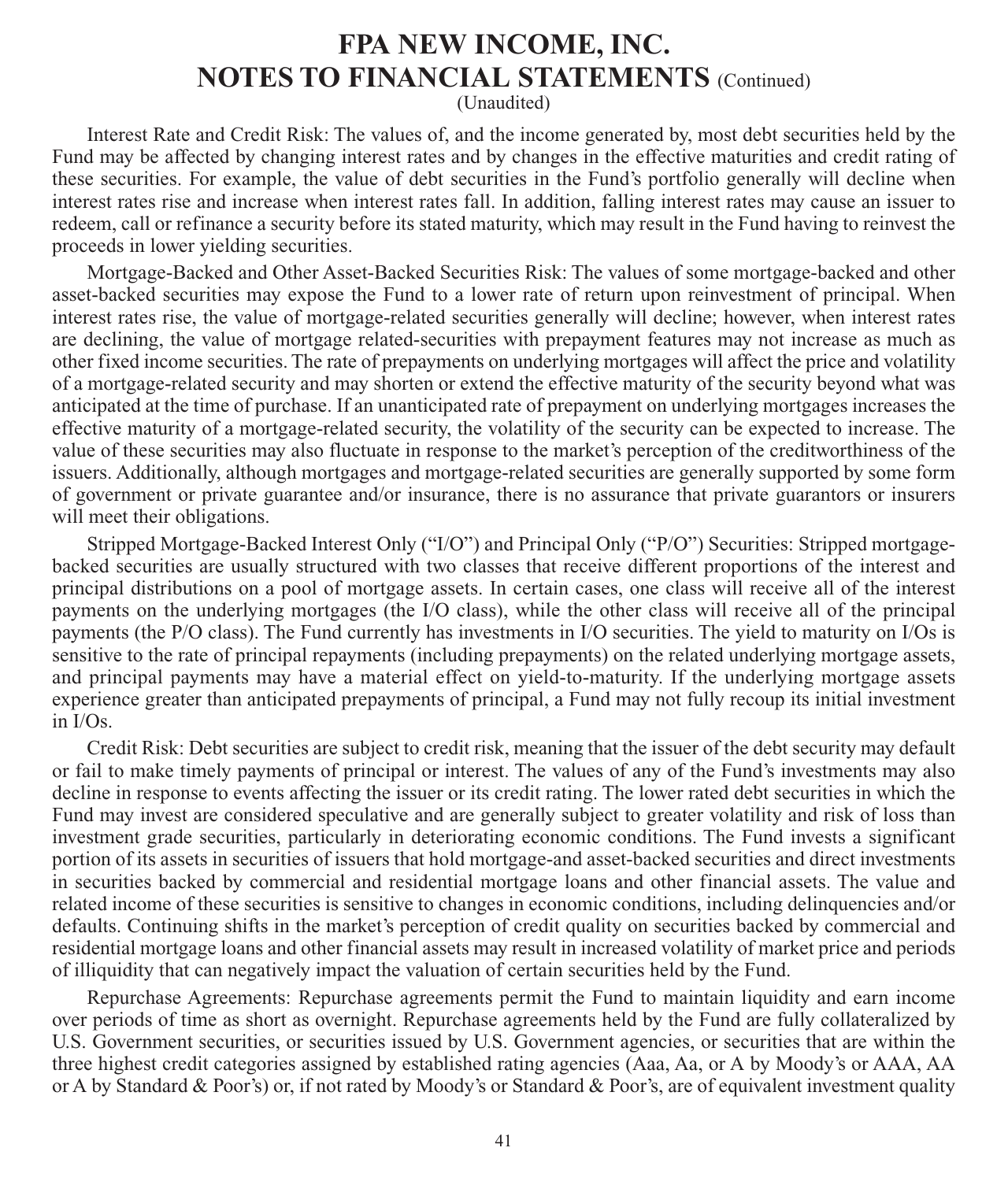(Unaudited)

as determined by the Adviser. Such collateral is in the possession of the Fund's custodian. The collateral is evaluated daily to ensure its fair value equals or exceeds the current fair value of the repurchase agreements including accrued interest. In the event of default on the obligation to repurchase, the Fund has the right to liquidate the collateral and apply the proceeds in satisfaction of the obligation.

The Fund may enter into repurchase agreements, under the terms of a Master Repurchase Agreement ("MRA"). The MRA permits the Fund, under certain circumstances including an event of default (such as bankruptcy or insolvency), to offset payables and/or receivables under the MRA with collateral held and/or posted to the counterparty and create one single net payment due to or from the Fund. However, bankruptcy or insolvency laws of a particular jurisdiction may impose restrictions on or prohibitions against such a right of offset in the event of a MRA counterparty's bankruptcy or insolvency. Pursuant to the terms of the MRA, the Fund receives securities as collateral with a fair value in excess of the repurchase price to be received by the Fund upon the maturity of the repurchase transaction. Upon a bankruptcy or insolvency of the MRA counterparty, the Fund recognizes a liability with respect to such excess collateral to reflect the Fund's obligation under bankruptcy law to return the excess to the counterparty. Repurchase agreements outstanding at the end of the period are listed in the Fund's Portfolio of Investments.

Many countries have experienced outbreaks of infectious illnesses in recent decades, including swine flu, avian influenza, SARS and, more recently, COVID-19. The global outbreak of COVID-19 in early 2020 has resulted in various disruptions, including travel and border restrictions, quarantines, supply chain disruptions, lower consumer demand and general market uncertainty. The full effects, duration and costs of the COVID-19 pandemic are impossible to predict, and the circumstances surrounding the COVID-19 pandemic will continue to evolve, including the risk of future increased rates of infection due to low vaccination rates and/or the lack of effectiveness of current vaccines against new variants. Similar consequences could arise as a result of the spread of other infectious diseases. Management will continue to monitor the impact COVID-19 has on the Fund and reflect the consequences as appropriate in the Fund's accounting and financial reporting.

#### **NOTE 3 — Purchases and Sales of Investment Securities**

Cost of purchases of investment securities (excluding short-term investments) aggregated \$6,355,203,676 for the period ended March 31, 2022. The proceeds and cost of securities sold resulting in net realized loss of \$69,254,252 aggregated \$6,575,615,637 and \$6,644,869,889, respectively, for the period ended March 31, 2022.

#### **NOTE 4 — Advisory Fees and Other Affiliated Transactions**

Pursuant to an Investment Advisory Agreement (the "Agreement"), advisory fees were paid by the Fund to First Pacific Advisors, LP (the "Adviser"). Under the terms of this Agreement, the Fund pays the Adviser a monthly fee calculated at the annual rate of 0.50% of the Fund's average daily net assets. In addition, as of March 31, 2021, the Adviser has contractually agreed to reimburse expenses in excess of 0.47% of the average daily net assets of the Fund (excluding interest, taxes, brokerage fees and commissions payable by the Fund in connection with the purchase or sale of portfolio securities, and extraordinary expenses, including litigation expenses not incurred in the Fund's ordinary course of business) through March 31, 2022.

The Agreement obligates the Adviser to reduce its fee to the extent necessary to reimburse the Fund for any annual expenses (exclusive of interest, taxes, the cost of any supplemental statistical and research information, and extraordinary expenses such as litigation) in excess of 1.50% of the first \$15 million and 1.00% of the remaining average net assets of the Fund for the year. The Advisor has agreed with respect to the Fund to voluntarily waive advisory fees to limit expenses in excess of 0.45% of the average net assets of the Fund. This Agreement is for the period commencing March 31, 2022 and terminating on March 31, 2023. This Agreement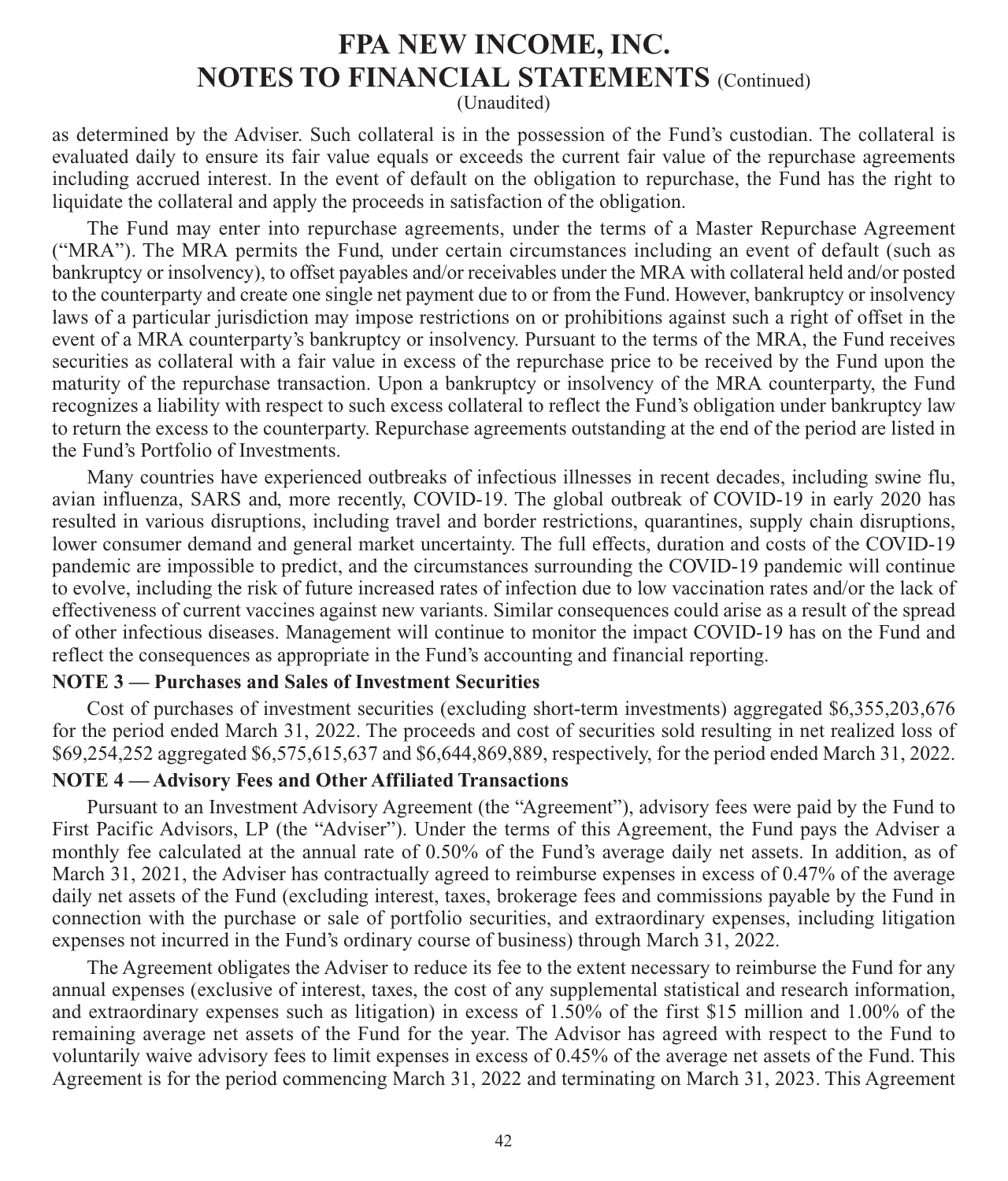(Unaudited)

may be terminated at any time by the Fund's Board of Directors and will terminate automatically in the event of the termination of the New Investment Advisory Agreement. Any amendment to this agreement shall be in writing signed by the parties hereto.

For the period ended March 31, 2022, the Fund paid aggregate fees and expenses of \$134,680 to all Directors who are not affiliated persons of the Adviser. Certain officers of the Fund are also officers of the Adviser.

#### **NOTE 5 — Federal Income Tax**

No provision for federal income tax is required because the Fund has elected to be taxed as a "regulated investment company" under the Internal Revenue Code (the "Code") and intends to maintain this qualification and to distribute each year to its shareholders, in accordance with the minimum distribution requirements of the Code, its taxable net investment income and taxable net realized gains on investments.

The cost of investment securities held at March 31, 2022 was \$10,913,579,045 for federal income tax purposes. Gross unrealized appreciation and depreciation for all investment at March 31, 2022, for federal income tax purposes was \$30,813,215 and \$258,341,952, respectively resulting in net unrealized depreciation of \$227,528,737. As of and during the period ended March 31, 2022, the Fund did not have any liability for unrecognized tax benefits. The Fund recognizes interest and penalties, if any, related to unrecognized tax benefits as income tax expense in the Statement of Operations. During the year, the Fund did not incur any interest or penalties. The statute of limitations remains open for the last 3 years, once a return is filed. No examinations are in progress at this time.

#### **NOTE 6 — Disclosure of Fair Value Measurements**

The Fund uses the following methods and inputs to establish the fair value of its assets and liabilities. Use of particular methods and inputs may vary over time based on availability and relevance as market and economic conditions evolve.

Equity securities are generally valued each day at the official closing price of, or the last reported sale price on, the exchange or market on which such securities principally are traded, as of the close of business on that day. If there have been no sales that day, equity securities are generally valued at the last available bid price. Securities that are unlisted and fixed-income and convertible securities listed on a national securities exchange for which the over-the-counter ("OTC") market more accurately reflects the securities' value in the judgment of the Fund's officers, are valued at the most recent bid price. However, most fixed income securities are generally valued at prices obtained from pricing vendors and brokers.

Vendors value such securities based on one or more of the following inputs: transactions, bids, offers quotations from dealers and trading systems, spreads and other relationships observed in the markets among comparable securities, benchmarks, underlying equity of the issuer, and proprietary pricing models such as cash flows, financial or collateral performance and other reference data (includes prepayments, defaults, collateral, credit enhancements, and interest rate volatility). Short-term corporate notes with maturities of 60 days or less at the time of purchase are valued at amortized cost.

Securities for which representative market quotations are not readily available or are considered unreliable by the Adviser are valued as determined in good faith under procedures adopted by the authority of the Fund's Board of Directors. Various inputs may be reviewed in order to make a good faith determination of a security's value. These inputs include, but are not limited to, the type and cost of the security; contractual or legal restrictions on resale of the security; relevant financial or business developments of the issuer; actively traded similar or related securities; conversion or exchange rights on the security; related corporate actions; significant events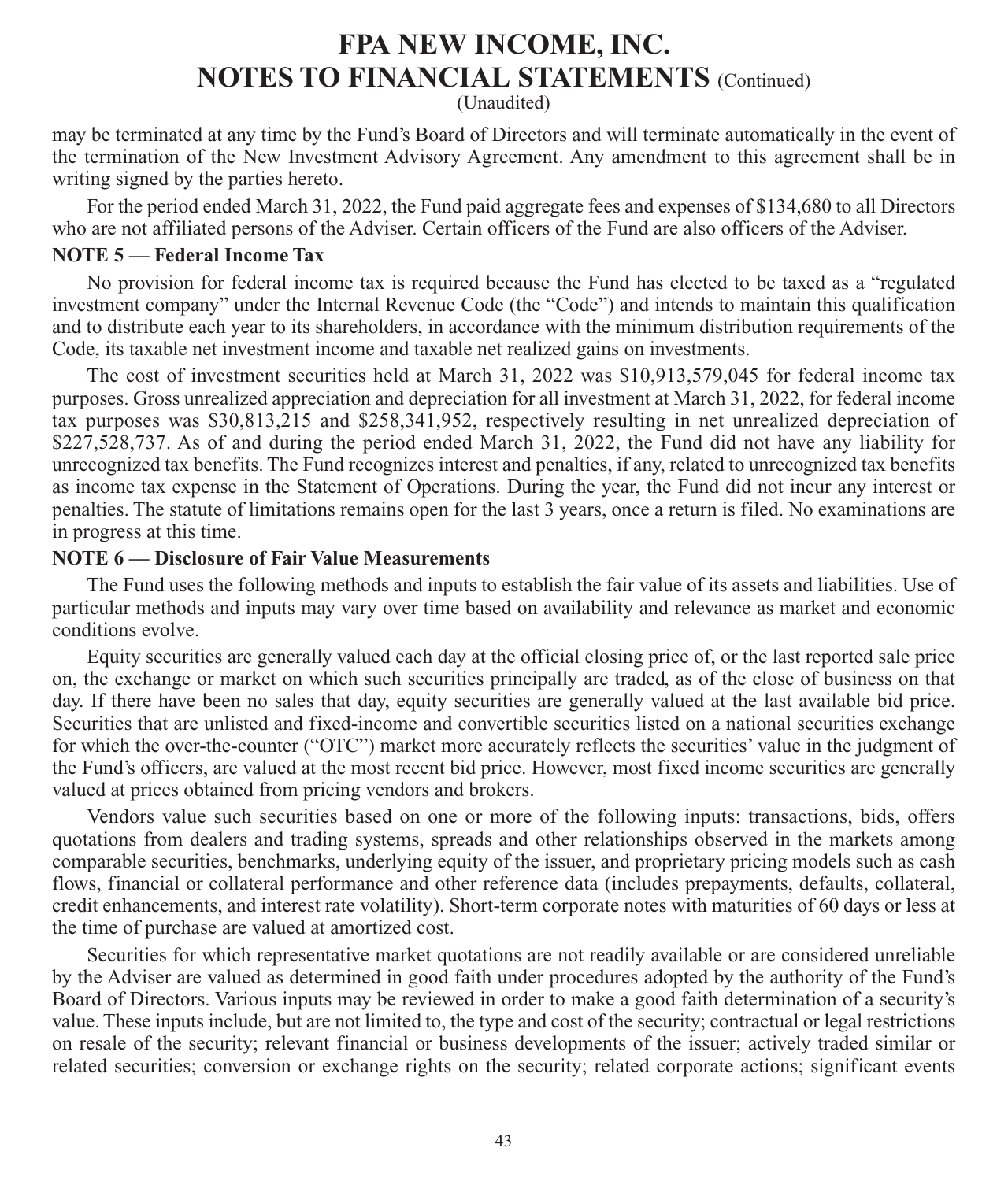(Unaudited)

occurring after the close of trading in the security; and changes in overall market conditions. Fair valuations and valuations of investments that are not actively trading involve judgment and may differ materially from valuations of investments that would have been used had greater market activity occurred.

The Fund classifies its assets based on three valuation methodologies. Level 1 values are based on quoted market prices in active markets for identical assets. Level 2 values are based on significant observable market inputs, such as quoted prices for similar assets and quoted prices in inactive markets or other market observable inputs as noted above including spreads, cash flows, financial performance, prepayments, defaults, collateral, credit enhancements, and interest rate volatility. Level 3 values are based on significant unobservable inputs that reflect the Fund's determination of assumptions that market participants might reasonably use in valuing the assets. The valuation levels are not necessarily an indication of the risk associated with investing in those securities.

The following table presents the valuation levels of the Fund's investments as of March 31, 2022:

| Investments                                      | Level 1      | Level 2                                                      | Level 3          | Total         |
|--------------------------------------------------|--------------|--------------------------------------------------------------|------------------|---------------|
| <b>Common Stocks</b>                             |              |                                                              |                  |               |
| Energy                                           |              |                                                              | $$58,238,226$ \$ | 58,238,226    |
| Industrials                                      | \$78,867,539 |                                                              |                  | 78,867,539    |
| Retailing                                        |              |                                                              | 9,008,268        | 9,008,268     |
| <b>Commercial Mortgage-Backed Securities</b>     |              |                                                              |                  |               |
| Agency                                           |              | $\mathbb{S}$<br>7,963,403                                    |                  | 7,963,403     |
| <b>Agency Stripped</b>                           |              | 44,077,723                                                   |                  | 44,077,723    |
| Non-Agency                                       |              | 771,773,417                                                  | 12,705,000       | 784,478,417   |
| Residential Mortgage-Backed Securities           |              |                                                              |                  |               |
| Agency Collateralized Mortgage Obligation        |              | 21,079,280                                                   |                  | 21,079,280    |
| Agency Pool Adjustable Rate                      |              | 299,710                                                      |                  | 299,710       |
| Agency Pool Fixed Rate                           |              | 243,530,406                                                  |                  | 243,530,406   |
| <b>Agency Stripped</b>                           |              | 151,338                                                      |                  | 151,338       |
| Non-Agency Collateralized Mortgage<br>Obligation |              | 705,341,587                                                  |                  | 705,341,587   |
| <b>Asset-Backed Securities</b>                   |              |                                                              |                  |               |
| Auto                                             |              | 2,749,948,021                                                |                  | 2,749,948,021 |
| Collateralized Loan Obligation                   |              | 2,215,122,010                                                | 29,717,796       | 2,244,839,806 |
| Equipment                                        |              | 1,129,220,684                                                | 16,007,822       | 1,145,228,506 |
| Other                                            |              | 1,132,930,416                                                | 26,204,000       | 1,159,134,416 |
| Corporate Bonds & Notes                          |              | 89,104,573                                                   |                  | 89,104,573    |
| Corporate Bank Debt                              |              | 287,542,046                                                  | 10,935,553       | 298,477,599   |
| U.S. Treasuries                                  |              | 1,046,281,490                                                |                  | 1,046,281,490 |
| Short-Term Investments                           |              | 281,860,000                                                  |                  | 281,860,000   |
|                                                  |              | \$78,867,539 \$10,726,226,104 \$162,816,665 \$10,967,910,308 |                  |               |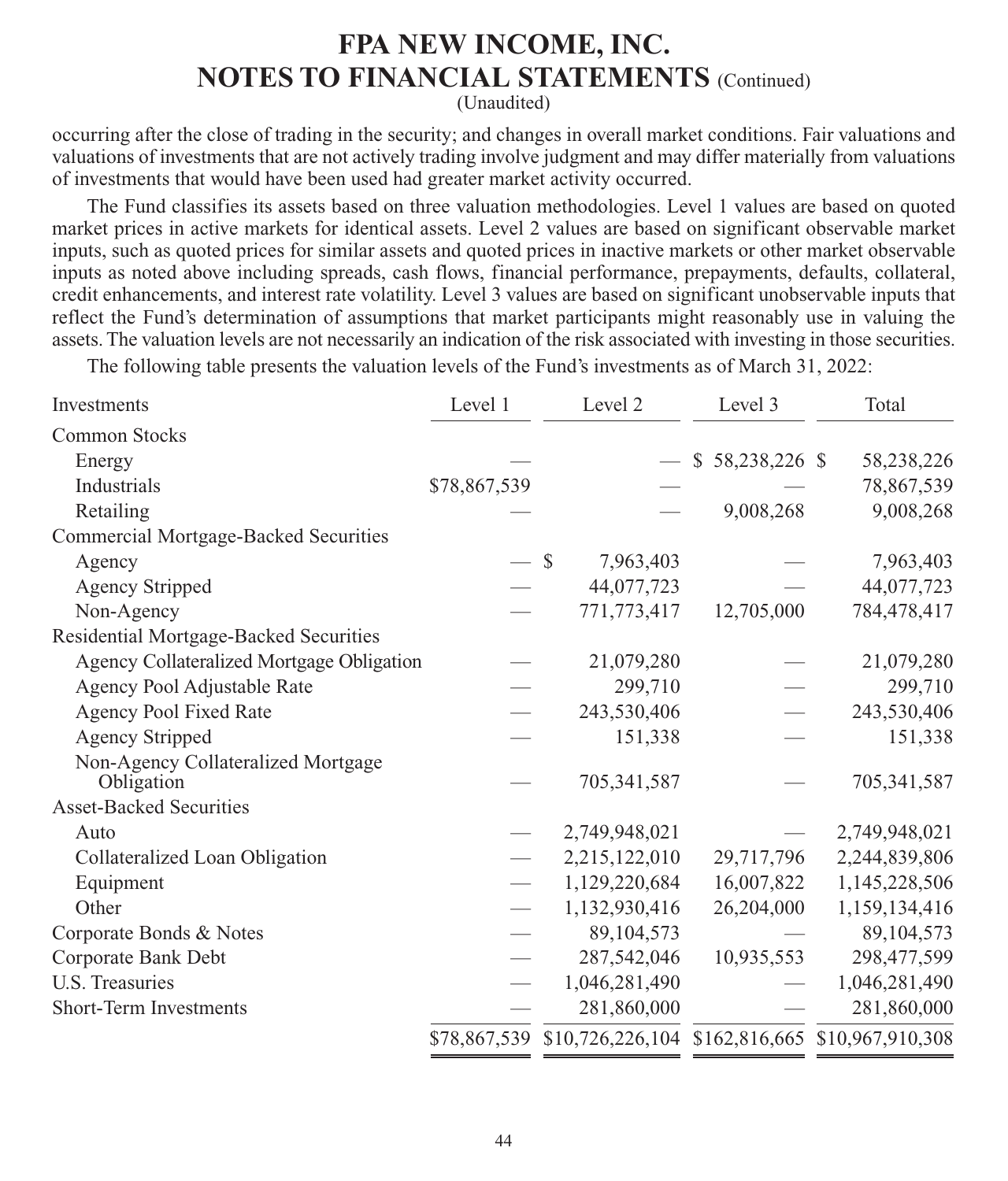(Unaudited)

The following table summarizes the Fund's Level 3 investment securities and related transactions during the period ended March 31, 2022:

| <b>Investments</b>                                                                                       | Beginning<br>Value at<br>September 30,<br>2021 | Net Realized and<br><b>Unrealized Gains</b><br>$(Losses)*$ | Purchases    | (Sales)     | Gross<br>Transfers<br>In/(Out)                 | Ending<br>Value at<br>March 31.<br>2022 | Net Change<br>in Unrealized<br>Appreciation<br>(Depreciation)<br>related to<br>Investments held<br>at March 31,<br>2022 |
|----------------------------------------------------------------------------------------------------------|------------------------------------------------|------------------------------------------------------------|--------------|-------------|------------------------------------------------|-----------------------------------------|-------------------------------------------------------------------------------------------------------------------------|
| Common Stocks                                                                                            | \$93,664,143                                   | \$(5,788,336)                                              |              |             | \$(20,629,313)                                 | \$67,246,494                            | \$(1,929,105)                                                                                                           |
| Commercial Mortagage-<br><b>Backed Securities</b><br>Non-Agency                                          |                                                | 58                                                         | \$12,704,942 |             |                                                | 12,705,000                              |                                                                                                                         |
| Residential Mortgage-<br><b>Backed Securities</b><br>Non-Agency<br>Collateralized<br>Mortgage Obligation | 35,620,000                                     | (1,237,581)                                                |              | (1,901,668) | (32,480,751)                                   |                                         |                                                                                                                         |
| <b>Asset-Backed Securities</b><br>Collateralized Loan<br>Obligation                                      | 17,800,000                                     |                                                            | 18,000,000   | (6,082,204) |                                                | 29,717,796                              |                                                                                                                         |
| <b>Asset-Backed Securities</b><br>Equipment                                                              | 18,223,505                                     | (355, 026)                                                 |              | (1,860,657) |                                                | 16,007,822                              | (358, 172)                                                                                                              |
| <b>Asset-Backed Securities</b><br>Other                                                                  |                                                |                                                            | 26,204,000   |             |                                                | 26,204,000                              |                                                                                                                         |
| Corporate Bank Debt                                                                                      | 17,737,844                                     | (36, 138)                                                  | 49,847       | (6,816,000) |                                                | 10,935,553                              | (14,716)                                                                                                                |
|                                                                                                          | \$183,045,492                                  | \$(7,417,023)                                              | \$56,958,789 |             | $$(16,660,529) \$(53,110,064) \$(162,816,665)$ |                                         | \$(2,301,993)                                                                                                           |
|                                                                                                          |                                                |                                                            |              |             |                                                |                                         |                                                                                                                         |

\* Net realized and unrealized gains (losses) are included in the related amounts in the statement of operations.

Transfers of investments between different levels of the fair value hierarchy are recorded at fair value as of the end of the reporting period. There were transfers of \$32,480,751 out of Level 3 into Level 2, \$78,867,539 out of Level 3 into Level 1 and \$58,238,226 out of Level 1 into Level 3. Transfers out of Level 3 were due to change in valuation technique from recent trade activity to vendor priced. Transfers into Level 3 were due to change in valuation technique from vendor priced to third party broker quoted.

The following table summarizes the quantitative inputs and assumptions used for items categorized as Level 3 of the fair value hierarchy as of March 31, 2022:

| <b>Financial Assets</b>                                     | Fair Value at<br>March 31, 2022 | Valuation Technique(s)       | Unobservable<br>Inputs |   | Price/Range     | Weighted<br>Average Price |
|-------------------------------------------------------------|---------------------------------|------------------------------|------------------------|---|-----------------|---------------------------|
| <b>Common Stocks</b>                                        | \$9,008,268                     | Pricing Model (a)            | <b>Ouotes/Prices</b>   |   | \$11.75-\$15.75 | \$15.39                   |
|                                                             | \$58,238,226                    | Pricing Model (b)            | <b>Executed Trades</b> | S | 15.30           | \$15.30                   |
| Commercial Mortgage-Backed<br>Securities — Non-Agency       | \$12,705,000                    | Third-Party Broker Quote (b) | <b>Ouotes/Prices</b>   | S | 100.00          | \$100.00                  |
| Asset-Backed Securities —<br>Collateralized Loan Obligation | \$29,717,796                    | Third-Party Broker Quote (c) | <b>Ouotes/Prices</b>   | S | 100.00          | \$100.00                  |
| Asset-Backed Securities —<br>Equipment                      | \$16,007,822                    | Third-Party Broker Quote (c) | <b>Ouotes/Prices</b>   | S | 91.34           | \$91.34                   |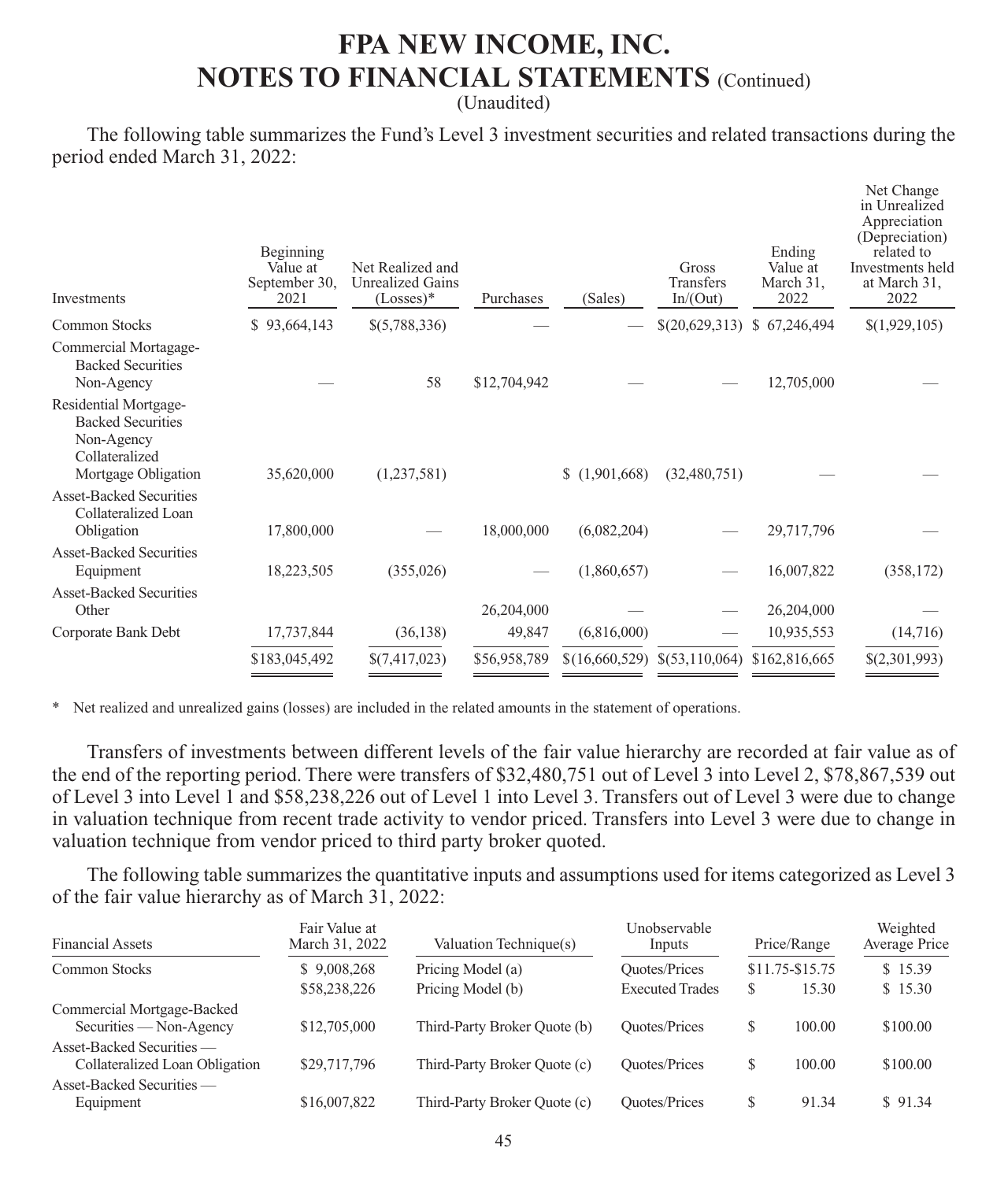(Unaudited)

| <b>Financial Assets</b>         | Fair Value at<br>March 31, 2022 | Valuation Technique(s)       | Unobservable<br>Inputs | Price/Range | Weighted<br>Average Price |
|---------------------------------|---------------------------------|------------------------------|------------------------|-------------|---------------------------|
| Asset-Backed Securities — Other | \$26,204,000                    | Third-Party Broker Quote (b) | Ouotes/Prices          | 100.00      | \$100.00                  |
| Corporate Bank Debt             | \$10.935.553                    | Pricing Model (d)            | <b>Discounts</b>       | $2.10\%$    | $2.10\%$                  |

(a) The Pricing Model technique for Level 3 securities involves recently quoted funding prices of the security.

(b) The Pricing Model technique for Level 3 securities involves the last executed trade in the security.

(c) The Third Party Broker Quote technique involves obtaining an independent third-party broker quote for the security.

(d) The Pricing Model technique for Level 3 securities involves external valuation by an independent third party who utilitzed a discounted cash flow model

#### **NOTE 7 — Collateral Requirements**

FASB Accounting Standards Update No. 2011-11, *Disclosures about Offsetting Assets and Liabilities,* requires disclosures to make financial statements that are prepared under U.S. GAAP more comparable to those prepared under International Financial Reporting Standards. Under this guidance the Fund discloses both gross and net information about instruments and transactions eligible for offset such as instruments and transactions subject to an agreement similar to a master netting arrangement. In addition, the Fund discloses collateral received and posted in connection with master netting agreements or similar arrangements.

The following table presents the Fund's repurchase agreements by counterparty net of amounts available for offset under an ISDA Master agreement or similar agreements and net of the related collateral received or pledged by the Fund as of March 31, 2022, are as follows:

|                                                                        |                                                                                | Gross Amounts Not Offset in the<br>Statement of Assets and Liabilities |                                              |                                                  |
|------------------------------------------------------------------------|--------------------------------------------------------------------------------|------------------------------------------------------------------------|----------------------------------------------|--------------------------------------------------|
| Counterparty                                                           | Gross Assets<br>(Liabilities)<br>in the Statement of<br>Assets and Liabilities | Security<br>Collateral<br>(Received)<br>Pledged                        | Assets (Liabilities)<br>Available for Offset | Net Amount<br>of Assets<br>$(Liabilities)^{(a)}$ |
| <b>State Street Bank and</b><br>Trust Company:<br>Repurchase Agreement | \$281,860,000                                                                  | $$(281,860,000)^{6}$                                                   |                                              |                                                  |

Represents the net amount receivable from the counterparty in the event of default.

(b) Collateral with a value of \$287,497,313 has been received in connection with a master repurchase agreement. Excess of collateral received from the individual master repurchase agreement is not shown for financial reporting purposes.

#### **NOTE 8 — Commitments**

As of March 31, 2022, the Fund was liable for the following unfunded commitments:

|                     | Unfunded     |
|---------------------|--------------|
| Asset Class         | Commitment   |
| Corporate Bank Debt | \$18,532,219 |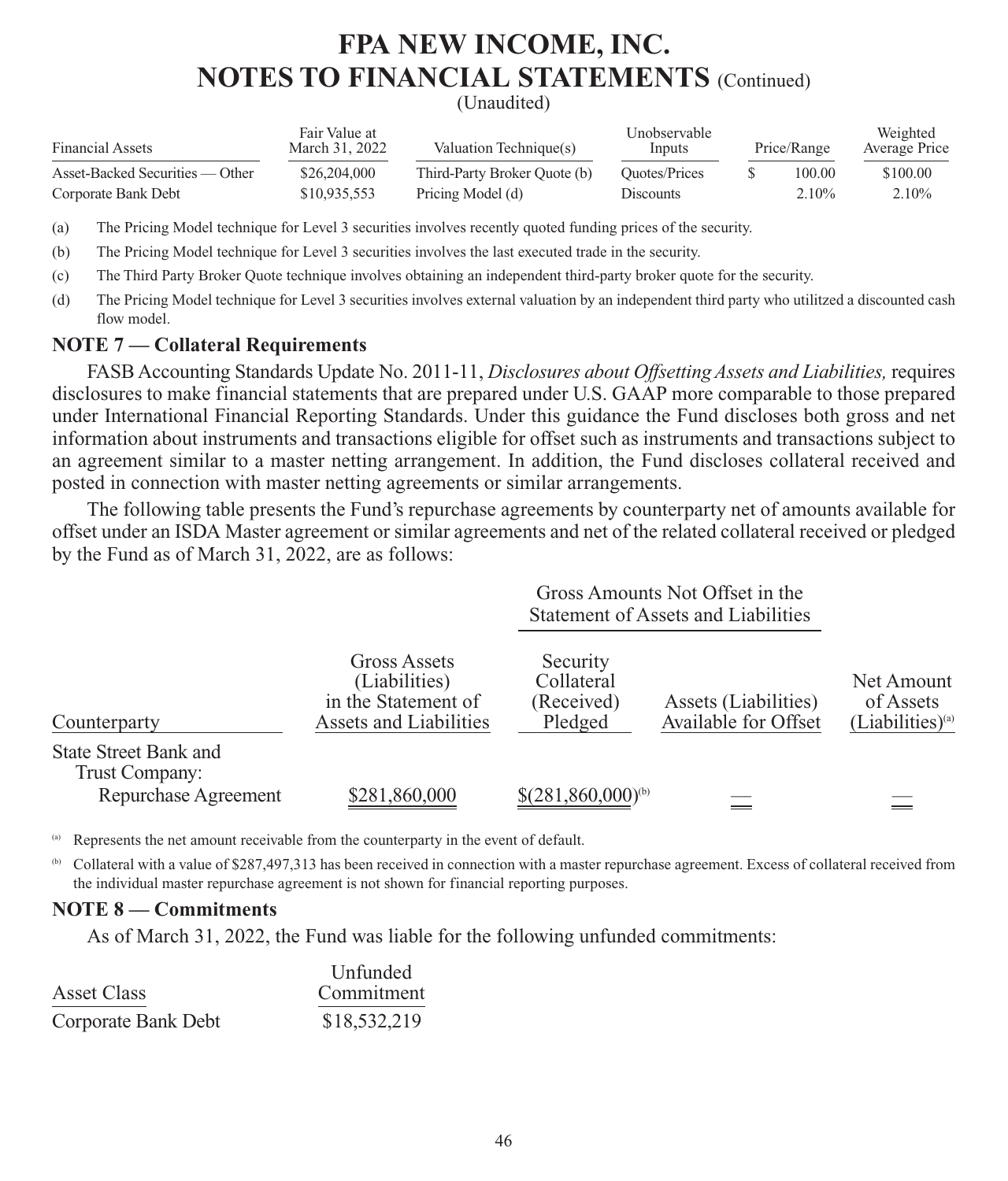### **FPA NEW INCOME, INC. SHAREHOLDER EXPENSE EXAMPLE**

March 31, 2022 (Unaudited)

#### **Fund Expenses**

Mutual fund shareholders generally incur two types of costs: (1) transaction costs, and (2) ongoing costs, including advisory and administrative fees; shareholder service fees; and other Fund expenses. The Example is intended to help you understand your ongoing costs (in dollars) of investing in the Fund and to compare these costs with the ongoing costs of investing in other mutual funds. The Example is based on an investment of \$1,000 invested at the beginning of the year and held for the entire year.

#### **Actual Expenses**

The information in the table under the heading "Actual Performance" provides information about actual account values and actual expenses. You may use the information in this column, together with the amount you invested, to estimate the expenses that you paid over the period. Simply divide your account value by \$1,000 (for example, an \$8,600 account value divided by  $$1,000 = 8.6$ ), then multiply the result by the number in the first column in the row entitled "Expenses Paid During Period" to estimate the expenses you paid on your account during this period.

#### **Hypothetical Example for Comparison Purposes**

The information in the table under the heading "Hypothetical Performance (5% return before expenses)" provides information about hypothetical account values and hypothetical expenses based on the Fund's actual expense ratio and an assumed rate of return of 5% per year before expenses, which is not the Fund's actual return. The hypothetical account values and expenses may not be used to estimate the actual ending account balance or expenses you paid for the period. You may use this information to compare the ongoing costs of investing in the Fund and other funds. To do so, compare this 5% hypothetical example with the 5% hypothetical examples that appear in the shareholder reports of other funds.

Please note that the expenses shown in the table are meant to highlight your ongoing costs only and do not reflect any transactional costs. Therefore, the information under the heading "Hypothetical Performance (5% return before expenses)" is useful in comparing ongoing costs only, and will not help you determine the relative total costs of owning different funds. In addition, if these transactional costs were included, your costs would have been higher. Even though the Fund does not charge transaction fees, if you purchase shares through a broker, the broker may charge you a fee. You should evaluate other mutual funds' transaction fees and any applicable broker fees to assess the total cost of ownership for comparison purposes.

|                                            | <b>Actual Performance</b> | <b>Hypothetical Performance</b><br>$(5\%$ return before expenses) |  |  |
|--------------------------------------------|---------------------------|-------------------------------------------------------------------|--|--|
| Beginning Account Value September 30, 2021 | \$1,000.00                | \$1,000.00                                                        |  |  |
| Ending Account Value March 31, 2022        | \$980.70                  | \$1,022.59                                                        |  |  |
| Expenses Paid During Period <sup>(a)</sup> | 2.32                      | 2.37                                                              |  |  |

(a) Expenses are equal to the Fund's annualized expense ratio of 0.47%, multiplied by the average account value over the period and prorated for the six-months ended March 31, 2022 (182/365 days).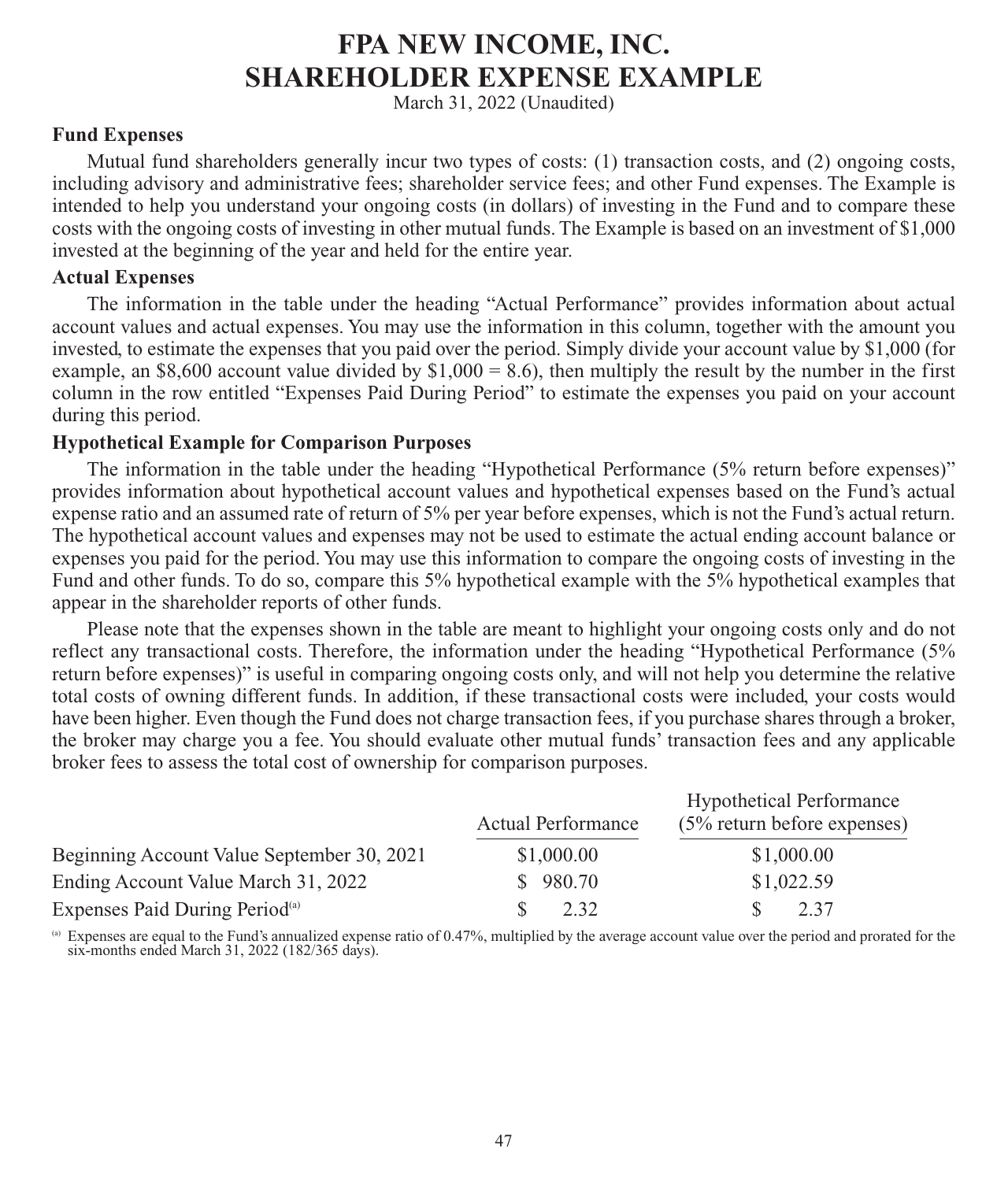### **FPA NEW INCOME, INC. DIRECTOR AND OFFICER INFORMATION**

(Unaudited)

Sandra Brown, Mark L. Lipson, Alfred E. Osborne, Jr., and Robert F. Goldrich are all Directors of the Fund who are not "interested persons" of the Fund, as that term is defined in the 1940 Act (collectively, the "Independent Directors"). Directors serve until their resignation, removal or retirement. The Statement of Additional Information includes additional information about the Directors and is available, without charge, upon request by calling (800) 982-4372.

| Name, Address <sup>(1)</sup><br>and Year of Birth | Position(s)<br><b>Held with</b><br>the Fund | <b>Year First</b><br><b>Elected</b> as<br>Director of<br>the Fund | <b>Principal Occupation(s)</b><br>During the<br><b>Past Five Years</b>                                                                                                                                                                                                                                                                                             | Number of<br><b>FPA Funds</b><br>Overseen<br>by Director | Other<br><b>Directorships</b><br><b>Held by Director</b><br>During the Past<br><b>Five Years</b> |
|---------------------------------------------------|---------------------------------------------|-------------------------------------------------------------------|--------------------------------------------------------------------------------------------------------------------------------------------------------------------------------------------------------------------------------------------------------------------------------------------------------------------------------------------------------------------|----------------------------------------------------------|--------------------------------------------------------------------------------------------------|
| <b>Independent Directors</b>                      |                                             |                                                                   |                                                                                                                                                                                                                                                                                                                                                                    |                                                          |                                                                                                  |
| Sandra Brown,<br>1955                             | Director                                    | 2016                                                              | Consultant (since 2009). Formerly, CEO<br>and President of Transamerica Financial<br>Advisers, Inc. (1999-2009); President,<br>Transamerica Securities Sales Corp.<br>(1998-2009); Vice President, Bank of<br>America Mutual Fund Administration<br>(1990-1998). Director/Trustee of each FPA<br>Fund (Bragg Capital Trust since 2020).                            | 7                                                        | None                                                                                             |
| Robert F. Goldrich,<br>1962                       | Director                                    | 2022                                                              | President/CFO of the Leon Levy<br>Foundation. Director/Trustee of each FPA<br>Fund (since 2022).                                                                                                                                                                                                                                                                   | 7                                                        | Uluru, Inc<br>$(2015 - 2017)$                                                                    |
| Mark L. Lipson,<br>1949                           | Director &<br>Chairman                      | 2015                                                              | Managing Member, ML2 Advisors, LLC<br>(since 2014). Formerly Managing Director,<br>Bessemer Trust (2007-2014) and US Trust<br>$(2003-2006)$ ; Chairman and CEO of the<br>Northstar Mutual Funds (1993-2001); and<br>President and CEO of the National Mutual<br>Funds (1988-1993). Director/Trustee of<br>each FPA Fund (Bragg Capital Trust since<br>$2020$ ).    | 7                                                        | None                                                                                             |
| Alfred E. Osborne, Jr.,<br>1944                   | Director                                    | 1999                                                              | Senior Associate Dean, (2003-present),<br>Interim Dean (July 2018-June 2019),<br>Professor and Faculty Director (since<br>2003) Price Center for Entrepreneurship<br>and Innovation at the John E. Anderson<br>School of Management at UCLA.<br>Dr. Osborne has been at UCLA since 1972.<br>Director/Trustee of each FPA Fund (Bragg<br>Capital Trust since 2020). | 7                                                        | Kaiser<br>Aluminum,<br>Wedbush Capital<br>and Waverley<br>Capital<br>Acquisition<br>Corporation  |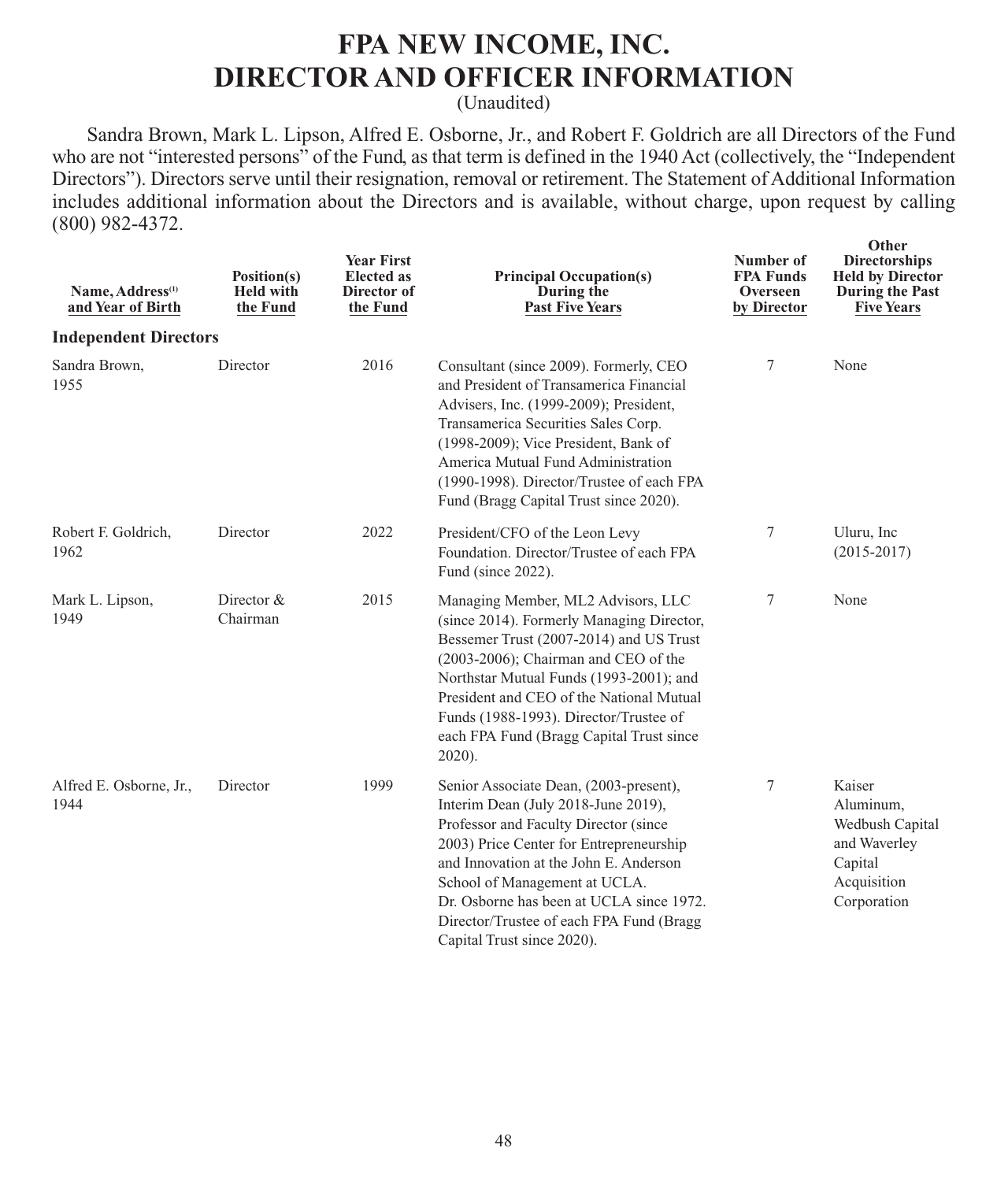## **FPA NEW INCOME, INC. DIRECTOR AND OFFICER INFORMATION** (Continued)

(Unaudited)

| Name, Address <sup>(1)</sup><br>and Year of Birth | Position(s)<br><b>Held with</b><br>the Fund | <b>Year First</b><br>Elected as<br>Director of<br>the Fund | <b>Principal Occupation(s)</b><br>During the<br><b>Past Five Years</b>                                                                                                                                                                                                                       | Number of<br><b>FPA Funds</b><br>Overseen<br>by Director | Other<br><b>Directorships</b><br><b>Held by Director</b><br><b>During the Past</b><br><b>Five Years</b> |
|---------------------------------------------------|---------------------------------------------|------------------------------------------------------------|----------------------------------------------------------------------------------------------------------------------------------------------------------------------------------------------------------------------------------------------------------------------------------------------|----------------------------------------------------------|---------------------------------------------------------------------------------------------------------|
| "Interested" Director <sup>(2)</sup>              |                                             |                                                            |                                                                                                                                                                                                                                                                                              |                                                          |                                                                                                         |
| J. Richard Atwood.<br>1960                        | Director                                    | 2016                                                       | Director and President of FPA GP, Inc., the<br>General Partner of the Adviser (since)<br>2018). Director/Trustee of each FPA Fund<br>(Bragg Capital Trust since 2020). President<br>of each FPA Fund (Bragg Capital Trust)<br>since 2020). Formerly, Managing Partner<br>of FPA (2006-2018). |                                                          | None                                                                                                    |

(1) The address of each Director is 11601 Wilshire Boulevard, Suite 1200, Los Angeles, California 90025.

<sup>(2)</sup> "Interested person" within the meaning of the 1940 Act by virtue of their affiliation with the Fund's Adviser.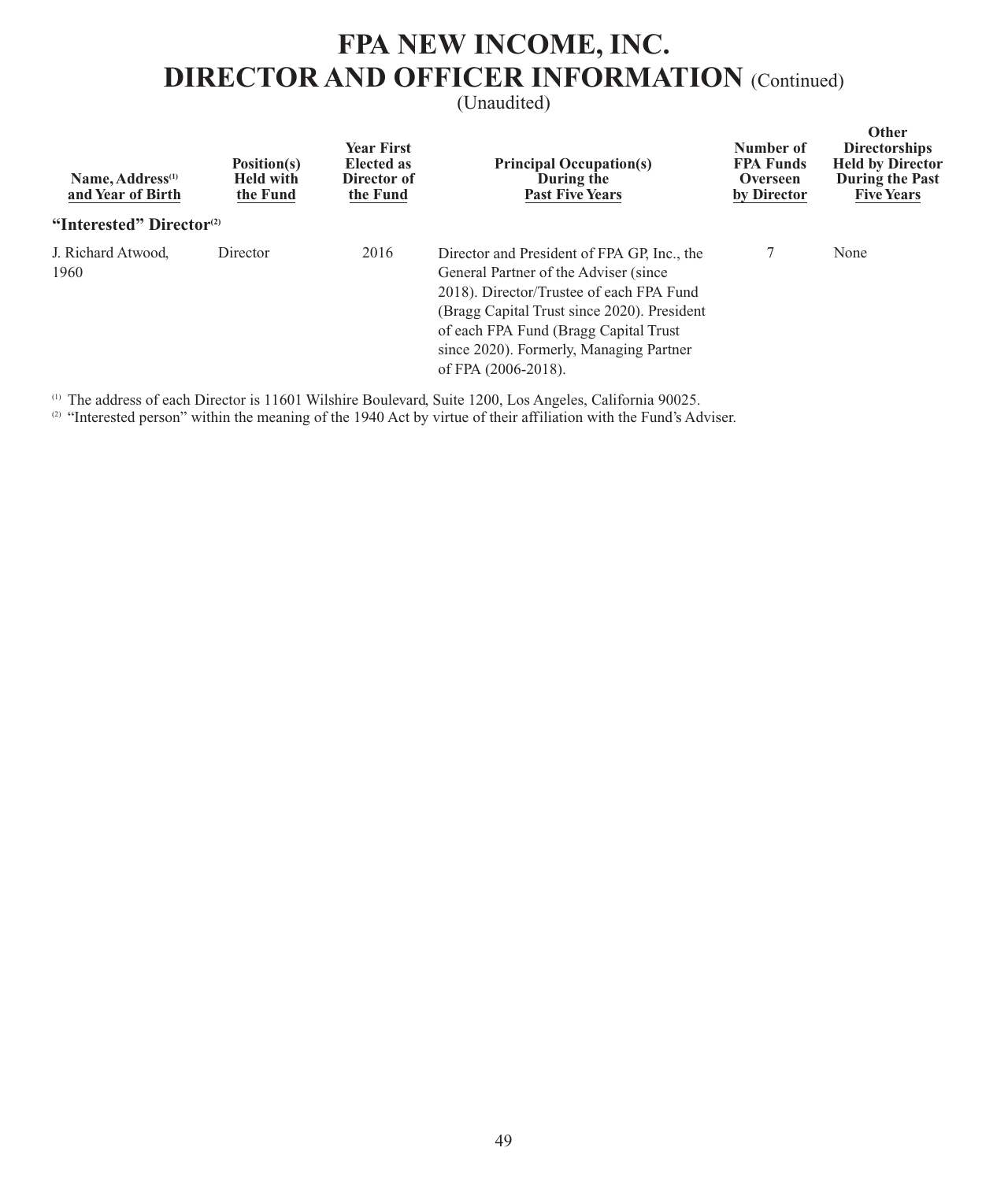## **FPA NEW INCOME, INC. DIRECTOR AND OFFICER INFORMATION** (Continued)

(Unaudited)

**Officers of the Fund.** Officers of the Fund are elected annually by the Board.

| Name, Address <sup>(1)</sup><br>and Year of Birth | <b>Position</b><br>with Fund               | <b>Year First</b><br><b>Elected</b> as<br><b>Officer of the</b><br>Fund | <b>Principal Occupation(s)</b><br><b>During the Past Five Years</b>                                                                                                                                                                                                                                                                                                                      |
|---------------------------------------------------|--------------------------------------------|-------------------------------------------------------------------------|------------------------------------------------------------------------------------------------------------------------------------------------------------------------------------------------------------------------------------------------------------------------------------------------------------------------------------------------------------------------------------------|
| Thomas. H. Atteberry,<br>1953                     | Vice President<br>and Portfolio<br>Manager | 2004                                                                    | Partner of FPA (since 2006). Vice President and Portfolio Manager of<br>FPA Flexible Fixed Income Fund (since 2018).                                                                                                                                                                                                                                                                     |
| Abhijeet Patwardhan,<br>1979                      | Vice President<br>and Portfolio<br>Manager | 2015                                                                    | Partner (since 2017) and a Director of Research (since 2015) of FPA;<br>Managing Director of FPA from 2015 to 2017, Senior Vice President of<br>FPA from 2014 to 2015; Analyst and Vice President of FPA from 2010<br>to 2013. Vice President and Portfolio Manager of FPA Flexible Fixed<br>Income Fund (since 2018).                                                                   |
| J. Richard Atwood,<br>1960                        | President                                  | 1997                                                                    | Director and President of FPA GP, Inc., the General Partner of FPA<br>(since 2018). Director/Trustee (except Bragg Capital Trust since 2020)<br>and President (except Bragg Capital Trust since 2020) of each FPA<br>Fund. Formerly, Managing Partner of FPA (2006-2018).                                                                                                                |
| Karen E. Richards,<br>1969                        | Chief Compliance<br>Officer                | 2019                                                                    | Chief Compliance Officer of FPA (since 2018); and Chief Compliance<br>Officer of each FPA Fund (since 2019, except Bragg Capital Trust)<br>since 2020). Formerly, Deputy Chief Compliance Officer of First<br>Republic Investment Management, LLC (from 2016 to 2018), and Vice<br>President, Senior Compliance Officer of Pacific Investment<br>Management Company (from 2010 to 2016). |
| E. Lake Setzler III,<br>1967                      | Treasurer                                  | 2006                                                                    | Managing Director and CFO (since 2022) of FPA; and Treasurer of<br>each FPA Fund (except Bragg Capital Trust since 2020). Formerly,<br>Senior Vice President and Controller of FPA.                                                                                                                                                                                                      |
| Rebecca D. Gilding,<br>1979                       | Secretary                                  | 2019                                                                    | Vice President and Counsel, State Street Bank and Trust Company<br>(since 2016); and Secretary of each FPA Fund (since 2019, except<br>Bragg Capital Trust since 2020). Formerly, Assistant Vice President and<br>Associate Counsel, Brown Brothers Harriman & Co. (2013 to 2016).                                                                                                       |

 (1) The address for each Officer (except Ms. Gilding) is 11601 Wilshire Boulevard, Suite 1200, Los Angeles, California 90025. Ms. Gilding's address is State Street Bank and Trust Company, One Lincoln Street, Boston, Massachusetts 02111.